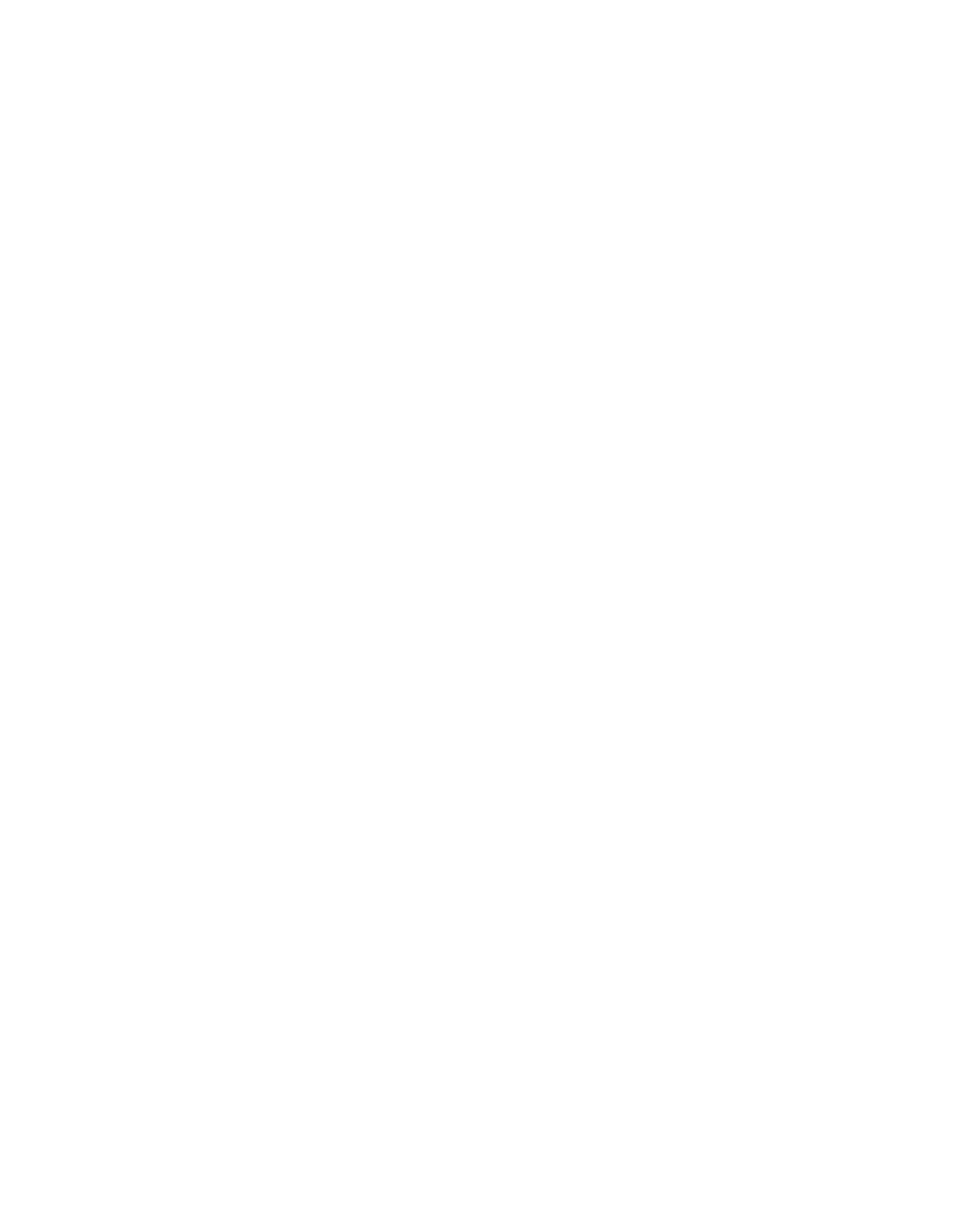# **College of Pharmacy**



Michelle A. Clark, Ph.D., Dean

# **Mission Statement**

To educate and develop inclusive leaders in the science and practice of pharmacy who will improve health through discovery, innovation, advocacy, and the delivery of optimal patient care

# **Vision Statement**

To be a preeminent college of pharmacy that cultivates leadership, innovation, and diversity in education, practice, research, and service to advance the health and well-being of our communities

# **Values**

- entrepreneurship
- excellence
- innovation
- integrity
- professionalism
- respect for diversity
- service
- teamwork

# **Administration**

**Michelle A. Clark, Ph.D.** Dean

**Ana M. Castejon, Ph.D.** Associate Dean, Graduate Programs

**Peter M. Gannett, Ph.D.** Associate Dean, Research **Robert McGory, M.S., Pharm.D.** Associate Dean, Professional Program

**Goar Alvarez, B.S., Pharm.D.** Assistant Dean, Pharmacy Services

**Elizabeth Frenzel Shepherd, B.S., M.B.A., Pharm.D.** Assistant Dean, Strategic Partnerships and Program Development

**Carla A. Luque, Pharm.D.** Assistant Dean, Student Services

**Rochelle S. Nappi, Ed.D.** Assistant Dean, Palm Beach

**Blanca I. Ortiz, Pharm.D.** Assistant Dean, Puerto Rico

**Karen Sando, Pharm.D.** Assistant Dean, Assessment and Accreditation

**Carsten Evans, B.S., M.S., Ph.D.** Executive Director, HPD Continuing Education and Professional Affairs

**Benedict Albensi, Ph.D.** Chair, Pharmaceutical Sciences

**Silvia E. Rabionet, Ed.D.** Chair, Sociobehavioral and Administrative Pharmacy

**Matthew J. Seamon, Pharm.D., J.D.**  Chair, Pharmacy Practice

# **Overview**

With the nation struggling to deliver high quality, affordable health care, there has come a greater appreciation of the importance of pharmacists as members of today's health care team. The pharmacist's role has expanded rapidly from drug compounding and distribution to a patient-centered role. NSU's College of Pharmacy is educating its students in practices vital to meeting the challenges facing the profession and leading to improved health and wellness while reducing health care costs.

NSU's College of Pharmacy admitted its first class in 1987 to become the first college of pharmacy in South Florida. Since then, it has graduated more than 5,000 pharmacy professionals. The college offers the Doctor of Pharmacy (Pharm.D.) degree program, a Ph.D. or M.S. in Pharmaceutical Sciences, and an M.S. in Pharmaceutical Affairs.

Pharmacists are experts on drugs and therapeutic goals, their biological action and uses, formulation, adverse effects, and potential for drug interactions. Pharmacists must be able to think quickly and accurately in an organized manner, despite environmental distractions; be able to communicate effectively;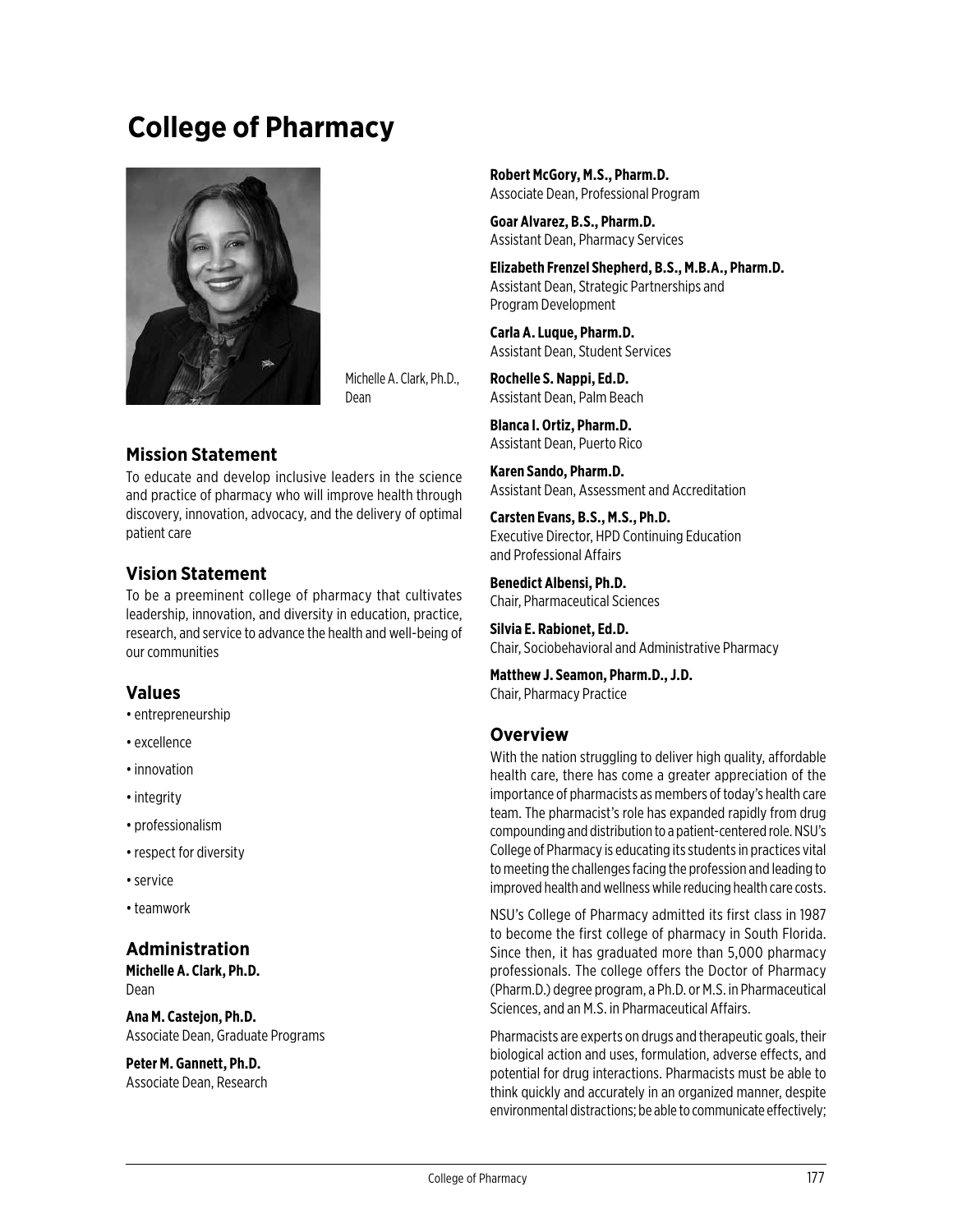and have interprofessional abilities sufficient to interact with others. They consider both the medication and the patient to ensure the patient has the right drug, in the right amount, for the right length of time, and with minimal adverse effects. The result is improved health care.

Most pharmacists practice in patient-oriented settings: in community pharmacies, hospitals, extended care facilities, or public health clinics. In addition, pharmacists are employed by the pharmaceutical industry in research and development, in manufacturing, or as medical science liaisons. They work in academic institutions, government, health maintenance organizations, and home health care programs.

The college embraces these opportunities for pharmacists to assume a wider role in the health care needs of society, and qualified students have the opportunity to earn concurrent master's degrees in either business administration (M.B.A.), public health (M.P.H.), or biomedical informatics (M.S.).

Ph.D. graduates focus on expanding the science of drug knowledge by creating and testing new drug molecules or using technology to develop new dosage forms. This field responds to needs identified by practicing pharmacists in caring for patients. The pharmaceutical scientist is very knowledgeable in pharmacology, pharmaceutics, pharmacokinetics, and administration.

The M.S. in Pharmaceutical Affairs and the M.S. in Pharmaceutical Sciences prepare students interested in pursuing positions in academia, industry, research organizations, health care systems, and government and nongovernmental agencies. The degrees also provide additional preparation for students interested in pursuing a Pharm.D. or Ph.D. degree.

# **Accreditation**

The Accreditation Council for Pharmacy Education, 190 S. LaSalle Street, Suite 2850, Chicago, IL 60603-3410, (312) 664-3575, Fax 866-228-2631, website: *[acpe-accredit.org](http://www.acpe-accredit.org)*, has accredited the Doctor of Pharmacy Program of the College of Pharmacy, Nova Southeastern University.

# **Memberships**

NSU's College of Pharmacy is a member of the American Association of Colleges of Pharmacy. The College of Pharmacy is also a member of the International Pharmaceutical Federation (FIP).

# **Facilities**

The college's administrative offices are located on the third floor of the Health Professions Division Administration Building. Pharmacy practice and research laboratories are located on the third floor of the Library/Laboratories Building. The NSU Palm Beach Campus and NSU Puerto Rico Regional Campus have

administrative offices, classrooms, and labs on site. Experiential sites are primarily located throughout Florida and Puerto Rico, and pharmacy practice faculty members are assigned to innovative, patient-centered facilities in South Florida and Puerto Rico.

In the fall of 2000, the NSU College of Pharmacy opened a program in Palm Beach County. After spending many years at a shared site, NSU moved to its own 75,000-square-foot facility. Classes began at the new location in the fall of 2011. The NSU Palm Beach Campus features classrooms and labs, a student lounge, a fitness area, a pharmacy library, and administrative offices. In the fall of 2001, a full-time program on the campus of Pontificia Universidad Catolica de Puerto Rico in Ponce, Puerto Rico, was opened. The Puerto Rico program moved to its new location in San Juan in 2014. The San Juan location has stateof-the-art facilities for pharmacy students and is equipped with lecture halls; study rooms; computer, pharmaceutics, and patient care management laboratories; a Drug Information Center; and additional meeting and classroom space fully equipped for compressed interactive video.

Each campus has administrators and faculty and staff members. Interactive video technology is used to provide lectures among the three campuses simultaneously. This provides for live interaction between lecturer and students regardless of location. Identical handouts, tests, and texts are used. Communication through telephone, fax, interactive technologies, and email are available to students at all campuses. All students have access to the Martin and Gail Press Health Professions Division Library, computer labs, online learning resources, and the vast technological innovations provided by NSU, which has been a leader in distance education programs for many years.

The NSU Pharmacy and Pharmacy Clinics are located next to the Sanford L. Ziff Health Care Center on the Fort Lauderdale/ Davie Campus on the corner of University Drive and SW 30th Avenue. The pharmacy is open to the public and offers a range of disease management services, including diabetes care and anticoagulation management, to name a few. The pharmacy recently added an herbal and supplementation therapy clinic, a service that has been requested often by many patients. Furthermore, the pharmacy offers compounding, medication therapy management services (medication check-ups), and adult vaccinations. It teaches pharmacy students throughout the spectrum of their professional student career.

# **Core Performance Standards for Admission and Progress**

The Nova Southeastern University Health Professions Division is pledged to the admission and matriculation of qualified students and wishes to acknowledge awareness of laws that prohibit discrimination against anyone on the basis of race, color, religion or creed, sex, pregnancy status, national or ethnic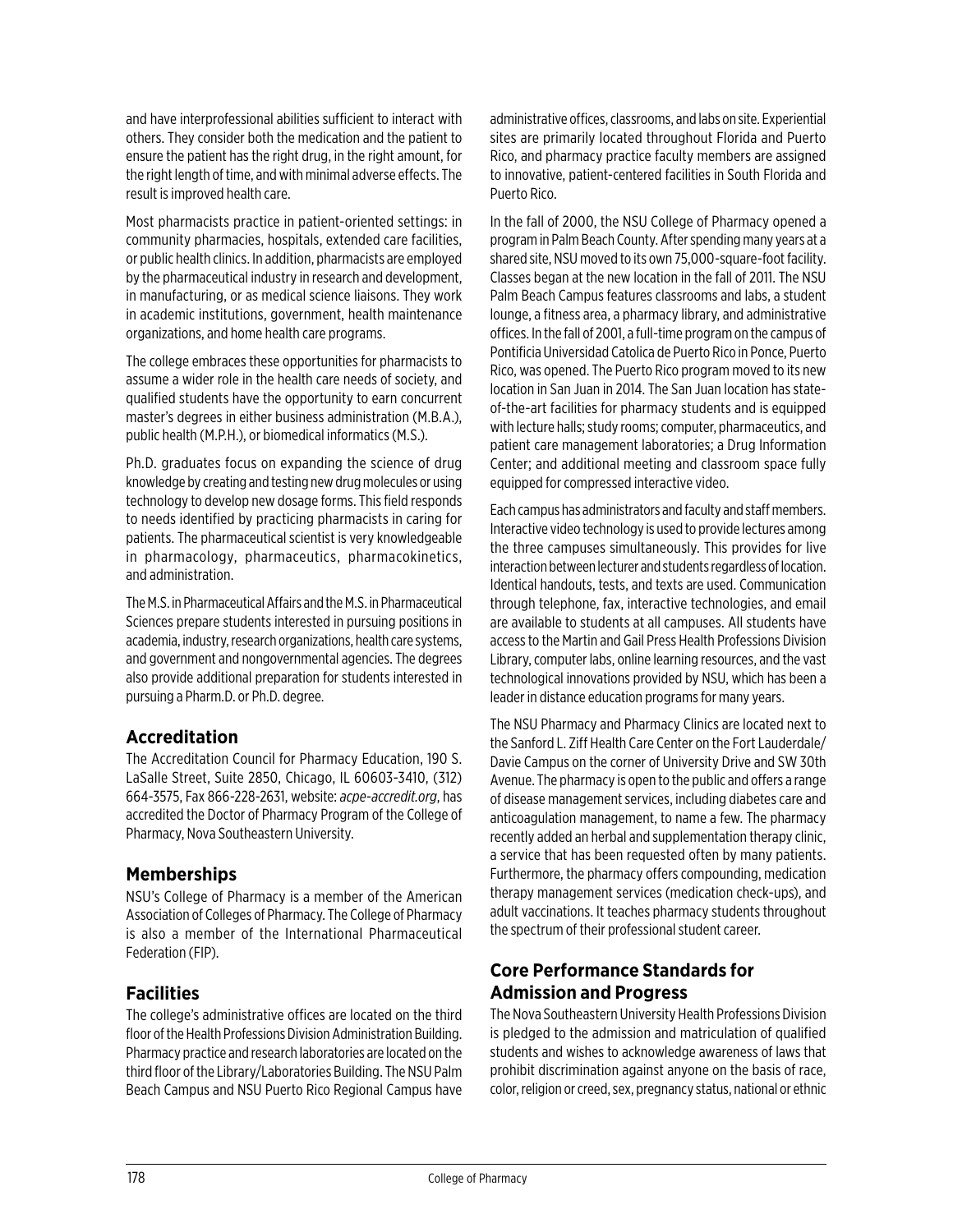origin, nondisqualifying disability, age, ancestry, marital status, sexual orientation, gender, gender identity, military service, veteran status, or political beliefs or affiliations.

Regarding those students with verifiable disabilities, the university will not discriminate against such individuals who are otherwise qualified, but will expect applicants and students to meet certain minimal technical standards (core performance standards) as set forth herein, with or without reasonable accommodation. In adopting these standards, the university believes it must keep in mind the ultimate safety of the patients whom its graduates will eventually serve, as well as the efficacy and safety in the learning environment. The standards reflect what the university believes are reasonable expectations required of health professions students and personnel in performing common functions. Any exceptions to such standards must be approved by the dean of the student's particular college, based upon appropriate circumstances.

The holders of health care degrees must have the knowledge and skills to function in a broad variety of clinical situations and to render a wide spectrum of patient care. In order to carry out the activities described below, candidates for Health Professions Division degrees must be able to integrate consistently, quickly, and accurately all information received, and they must have the ability to learn, integrate, analyze, and synthesize data.

Honor and integrity of the health professions student and health care professional is essential and depends on the exemplary behavior of the individual health care provider in his or her relations with patients, faculty members, and colleagues. This includes accountability to oneself and to relationships with fellow students, future colleagues, faculty members, and patients who come under the student's care or contribute to his or her training and growth, as well as members of the general public. This applies to personal conduct that reflects on the student's honesty and integrity in both academic and nonacademic settings, whether or not involving an NSU-sponsored activity. All students must have the capacity to manage their lives and anticipate their own needs. Upon accepting admission to NSU, each student subscribes to, and pledges complete observance to, NSU's Student Code of Conduct Policies. A violation of these standards is an abuse of the trust placed in every student and could lead to suspension or dismissal.

Candidates for degrees offered by the Health Professions Division must have, with or without reasonable accommodation, multiple abilities and skills including intellectual, conceptual, integrative, and quantitative abilities; interpersonal communication; mobility and strength; motor skills; and hearing, visual, tactile, behavioral, and social attributes. Candidates for admission and progression must be able to perform these abilities and skills in a reasonably independent manner.

# **Intellectual, Conceptual, Integrative, and Qualitative Abilities**

These abilities include measurement, calculation, reasoning, analysis, and synthesis. Problem solving—a critical skill requires all of these intellectual abilities. Candidates and students must have critical thinking ability sufficient for good clinical judgment. This is necessary to identify cause/ effect relationships in clinical situations and to develop plans of care. In addition, candidates and students should be able to comprehend three-dimensional relationships and to understand the spatial relationships of structures. An individual is expected to be able to perform multiple tasks in a diverse, dynamic, highly competitive, and challenging learning environment. Examples include, but are not limited to, identification of cause/effect relationships in clinical situations, development of treatment plans, transferring knowledge from one situation to another, evaluating outcomes, problem solving, prioritizing, and using short- and long-term memory. All individuals are expected to meet their program requirements on a satisfactory level as determined by HPD administration or the applicable college/program administration. College of Pharmacy students must be able to perform multiple tasks in a diverse, dynamic, highly competitive, and challenging environment. They must be able to think quickly and accurately in an organized manner, despite environmental distractions.

# **Interpersonal Communication**

Candidates and students must be able to interact and communicate effectively, with respect to policies, protocols, and process—with faculty and staff members, students, patients, patient surrogates, and administration during the student's educational program. They must be able to communicate effectively and sensitively with patients, faculty members, and an interprofessional health care team. Communication includes verbal and nonverbal communication, including, but not limited to, speaking, reading, writing, gestures, and body language. They must have interpersonal abilities sufficient to interact with individuals, families, and groups from a variety of social, emotional, cultural, and intellectual backgrounds. A student must have sufficient proficiency with English to retrieve information from texts and lectures and communicate concepts on written and oral exams and patient charts; elicit patient backgrounds; describe patient changes in moods, activity, and posture; and coordinate patient care with all members of the health care team. A student must be able to communicate or provide communication in lay language so that patients and their families can understand the patient's conditions, treatment options, and instructions. The student must be able to accurately enter information in the patient's electronic health record, according to his or her program's requirements.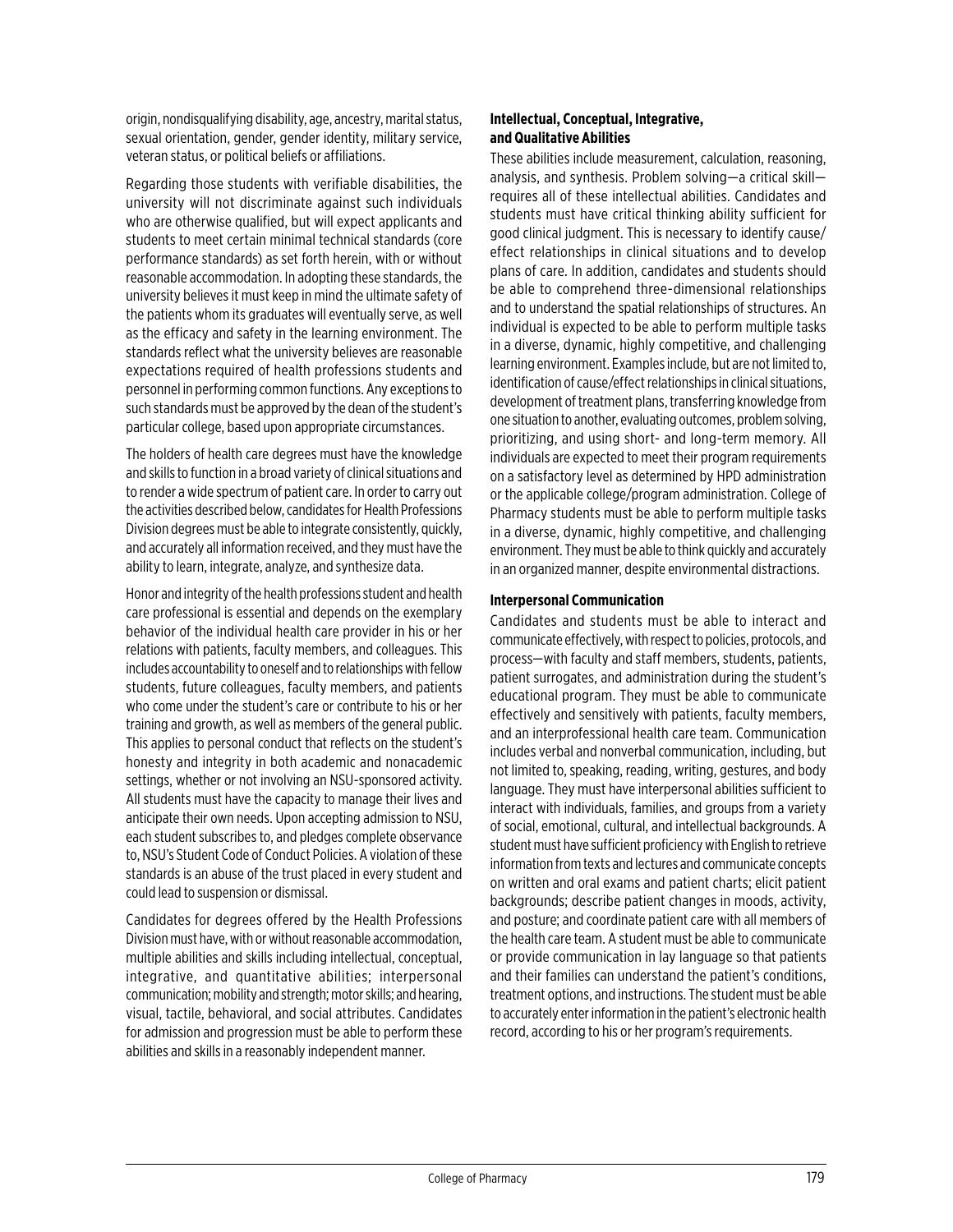### **Motor Skills**

Candidates and students must have sufficient motor function to execute movements reasonably required to provide general care and emergency treatment to patients. Examples of emergency treatment reasonably required of some health care professionals are cardiopulmonary resuscitation (CPR); administration of intravenous medication; the application of pressure to stop bleeding; the opening of obstructed airways; and the ability to calibrate and use laboratory equipment, grasp and manipulate small objects/instruments, use a computer keyboard, and other related laboratory and medical equipment. Such actions require coordination of both gross and fine muscular movements, equilibrium, and functional use of the senses of touch and vision. College of Pharmacy candidates and students must have sufficient visual and motor skills to weigh chemical and pharmaceutical (including intravenous) solutions, prepare prescriptions, and perform sterile procedures.

### **Strength and Mobility**

Candidates and students must have sufficient mobility to attend emergency codes and to perform such maneuvers as CPR when required. They must have the physical ability to move sufficiently from room to room and to maneuver in small places. Pharmacy students must be able to move about within a laboratory, a pharmacy setting, and a patient's room.

#### **Hearing**

Candidates and students must have sufficient auditory ability to monitor and assess health needs. They must be able to hear information given by the patient in answer to inquires; to hear cries for help; to hear features in an examination, such as the auscultatory sounds; and to monitor equipment.

#### **Visual**

Candidates and students must have visual ability sufficient for observation, assessment, and rendering of treatment necessary in patient care. It must be consistent in many cases with being able to assess asymmetry, range of motion, and tissue texture changes. It is necessary to have adequate visual capabilities for proper evaluation and treatment integration. Candidates and students must be able to observe the patient and the patient's responses, including body language and features of the examination and treatment. Pharmacy students must be able to read and interpret prescriptions, medical orders, and patient profiles, as well as to identify correct medication dosage and inspect medicine for deterioration or expiration.

#### **Tactile**

Candidates and students must have sufficient tactile ability for physical assessment. They must be able to perform palpation and functions of physical examination and/or those related to therapeutic intervention. Pharmacy students must be able to measure and compound, sometimes transferring from container to container, and to perform sterile procedures.

The student must be able to use tactile senses to diagnose directly by palpation and indirectly by sensations transmitted through instruments, as well as have tactile ability sufficient for physical assessment.

### **Sensory**

A student must be able to acquire information from written documents and to evaluate information presented as images from digital platforms, paper, films, slides, or video. A student must be able to benefit from electronic and other instrumentation that enhances visual, auditory, and somatic sensations needed for examination or treatment.

### **Behavioral and Social Attributes**

Candidates and students must possess the emotional health required for full use of their intellectual abilities; the exercise of good judgment; the ability to take responsibility for their own actions with respect to policies, protocols, and processes—with faculty and staff members, students, patients, patient surrogates, and administration during the student's educational program; the prompt completion of all responsibilities attendant to the diagnosis, care, and treatment of patients; and the development of mature, sensitive, and effective relationships with the patients. Candidates and students must be able to physically tolerate taxing workloads, to adapt to changing environments, to display flexibility, and to learn to function in the face of uncertainties inherent in the clinical problems of many patients. Compassion, diversity inclusiveness, integrity, concern for others, interpersonal skills, interest, and motivation are all personal qualities that will be assessed during the admissions and education process.

# **Financial Aid**

The purpose of the Student Financial Assistance Program at Nova Southeastern University is to help as many qualified students as possible to complete their pharmacy education. Various loans, scholarships, and grants are available to qualified students to help ease the high cost of a health professions education. Approximately 90 percent of College of Pharmacy students receive some form of financial assistance. These financial assistance programs are described in a variety of separate university publications. Although most first-year pharmacy students will be classified as graduate students for financial aid purposes, students who matriculate with fewer than 90 semester hours and students in the dual-admission program will be classified as undergraduates for the first year in the College of Pharmacy.

# **Transfer Credits**

Requests for transfer credit must be submitted in writing to the associate dean or director of the relevant program. The request must include an official copy of the transcript containing the course title, final course grade, and a course syllabus.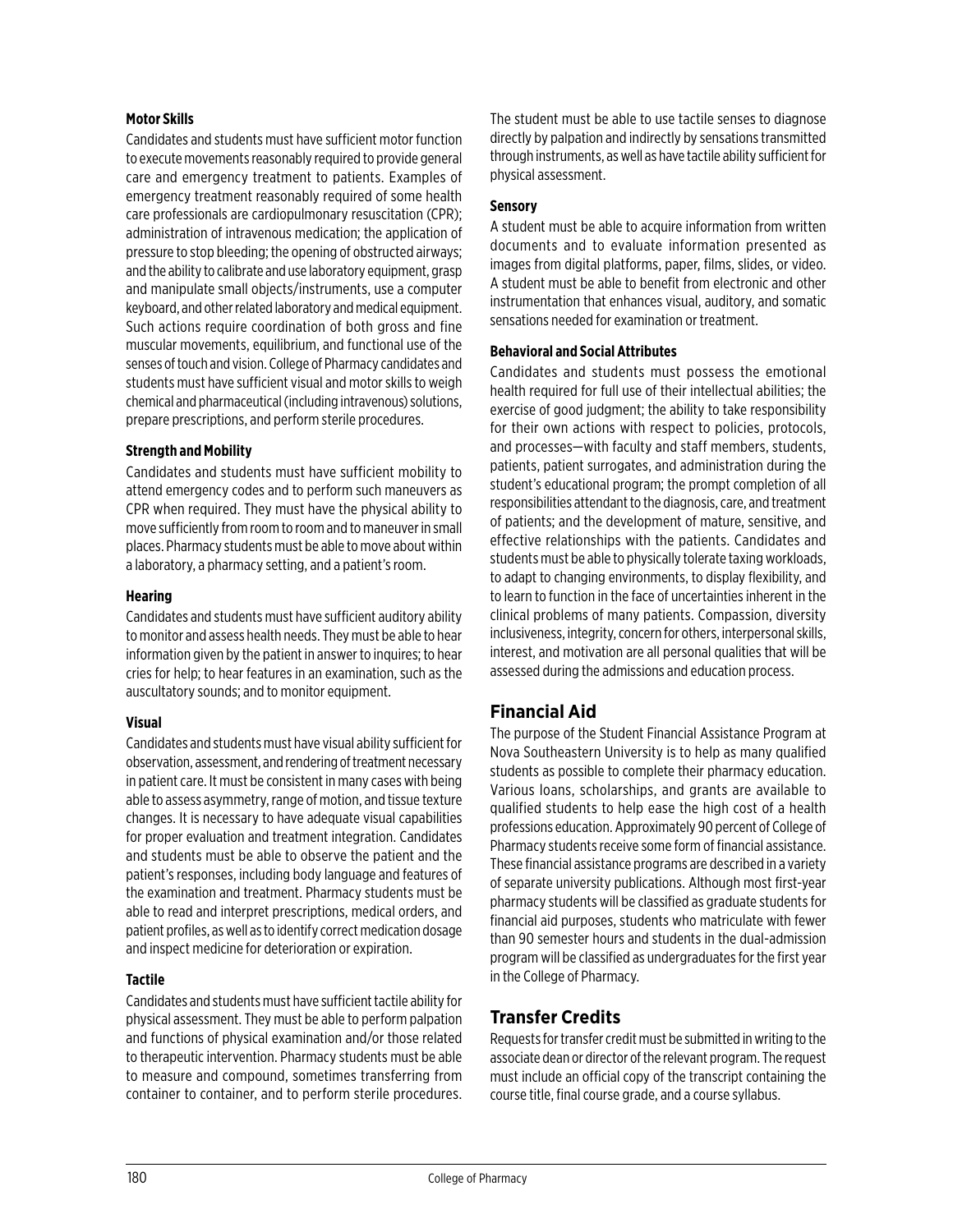In the Pharm.D. program, transfer credit will only be considered for courses taken at pharmacy schools accredited by ACPE or for those courses given prior approval by the associate dean, Professional Program. Up to, but no more than, four elective credit hours may be transferred from a regionally accredited graduate institution.

A minimum of 30 credit hours of didactic coursework and all Advanced Pharmacy Practice Experiences (APPE) must be completed at NSU. Transfer credits may not exceed 2/3 of the required credits to complete the degree program.

In the Ph.D. and M.S. in Pharmaceutical Sciences programs, a maximum of 6 credits may be transferred from a regionally accredited graduate institution. In the M.S. in Pharmaceutical Affairs program, a maximum of 3 credits may be transferred from a regionally accredited graduate program. Requests must be submitted in writing to the associate dean of the relevant program.

For all programs, transfer credit will only be considered for courses designated with a graduate level course number that were passed with a grade of *B* or better. Credit will not be transferred if previous credit was used to earn a degree from the granting institution. An official transcript from the institution attended must be provided before transfer credit will be awarded. All transfer credit requests must be received prior to August 1 of the first year of pharmacy school.

Official transcripts must be sent to Nova Southeastern University, Enrollment Processing Services, 3301 College Avenue, P.O. Box 299000, Fort Lauderdale, FL 33329-9905. Electronic transcripts should be sent to *[electronictranscript@nova.edu](mailto:electronictranscript%40nova.edu?subject=)*.

# **Class Cancellation Policy**

The university reserves the right to cancel any class.

# **Doctor of Pharmacy (Pharm.D.) Entry-Level Program**

# **Admissions Requirements**

The College of Pharmacy selects students based on prepharmacy academic performance, test, personal interviews, written applications, and letters of reference.

1. Prior to matriculation, all NSU College of Pharmacy applicants must complete a minimum of 66 semester hours of coursework at a regionally accredited college or university, including the following required courses, with a minimum GPA of 2.0 on a 4.0 scale (2.75 preferred):

| Course                                                         | <b>Semester Hours</b> |
|----------------------------------------------------------------|-----------------------|
|                                                                |                       |
| Human Anatomy and/or Physiology                                |                       |
|                                                                |                       |
|                                                                |                       |
|                                                                |                       |
|                                                                |                       |
|                                                                |                       |
|                                                                |                       |
| Speech/Public Speaking/Oral                                    |                       |
|                                                                |                       |
| Advanced Sciences (Choose <b>two</b> courses of the following: |                       |
| genetics, cellular or molecular biology, microbiology,         |                       |
|                                                                | $6*$                  |

Humanities/Social and Behavioral Sciences/ Other Electives

| . |  |
|---|--|
|   |  |
|   |  |
|   |  |

# **TOTAL 66**

 *\* No two classes taken should be from the same discipline. \*\* Ethics, micro or macroeconomics, and general/life science statistics are highly recommended and may substitute for up to 9 humanities and social and behavioral sciences elective credits.*

2. A cumulative GPA of 2.75 or higher and a minimum science GPA of 2.3 and math GPA of 2.0 on a 4.0 scale is recommended.

3. Official scores from the Pharmacy College Admission Test (PCAT), or another admissions test, are recommended, but no longer required. NSU COP will accept scores from the following tests in place of the PCAT: GRE, MCAT, DAT, or OAT.

Scores must be no more than three years old at the time of the applicant's interview. Applicants should take the tests no later than February prior to the expected date of matriculation. Applicants may register for the PCAT online at *[pcatweb.info](http://pcatweb.info)* or call 800-622-3231 with any questions.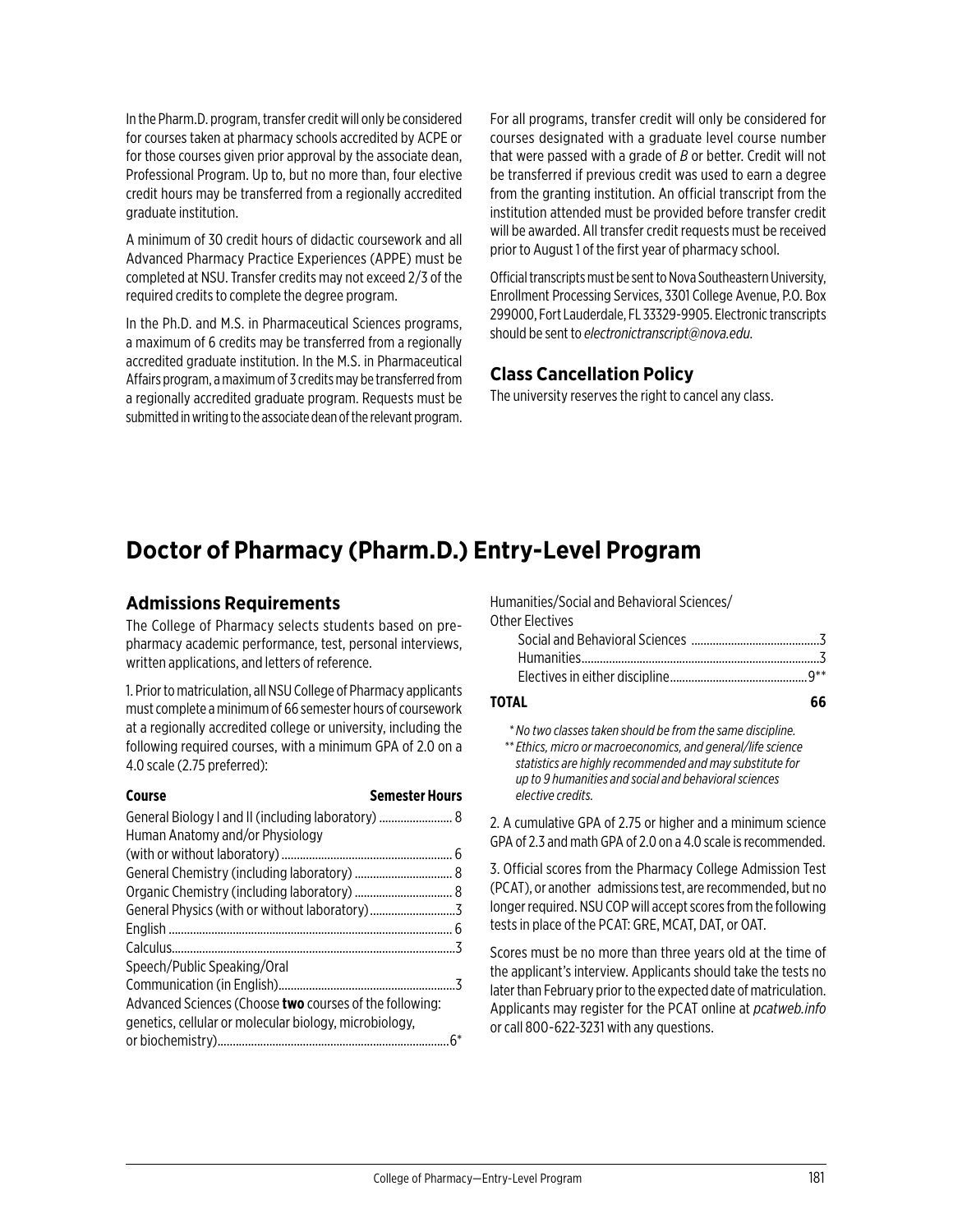4. Applicants must submit three letters of reference on official letterhead, with a signature, from two science professors and either a liberal arts professor, a pharmacist or health care provider, or a pre-professional committee member.

# **Application Procedures**

# **Primary Application Process**

Applicants apply for matriculation into the fall semester. The Office of Admissions processes applications on a rolling basis; therefore, it is in the best interest of the applicant to apply early. Listed below are the steps necessary to complete the primary application process.

1. Applicants must submit an electronic PharmCAS application. The interactive, web-based application is available at *[PharmCAS.org](http://PharmCAS.org)*. The PharmCAS application process takes four to six weeks.

• **May 2:** PharmCAS submission application deadline

2. Applicants must submit the following materials to PharmCAS.

- official transcripts from all college and universities attended (submitted directly to PharmCAS by the college or university and/or foreign-credential evaluation service)
- three letters of reference
- official PCAT or other health-related admissions test scores (recommended, but not required)

3. Proof of English proficiency is required for nonnative English speakers. The following standardized tests currently satisfy NSU's College of Pharmacy English requirements:

- Test of English as a Foreign Language (TOEFL)\*: minimum score of 213 on the computer-based or 80 on the Internetbased test (*[toefl.org](http://toefl.org)*)
- International English Language Testing System (IELTS)\*: minimum score of 6.0 on the test module (*[ielts.org](http://ielts.org)*)
- Duolingo Test of English\*: minimum score of 105 (*[duolingo.com](http://duolingo.com)*)

#### *\* Scores must be no more than two years old at the time of the interview.*

Candidates who have taken college courses in the United States may also prove English proficiency by completing two collegelevel English composition courses at a regionally accredited college or university in the United States with a minimum cumulative GPA of 2.0 on a 4.0 scale.

# **Secondary Application Process**

In addition to completing the PharmCAS application, NSU requires the completion of an NSU supplemental application. Upon receipt of the PharmCAS application, NSU will email a link to access our NSU supplemental application.

1. Applicants must submit the following materials electronically to NSU:

- a completed NSU supplemental application
	- deadline: **June 15** for admission
- a nonrefundable application fee of \$50 (U.S.)

# **Transfer Students**

Candidates in good academic standing from their college /university of record may apply for consideration as a transfer student by

- 1. submitting a completed NSU electronic application with a nonrefundable application fee of \$50 (U.S.) by June 15
- 2. meeting all entry-level or advanced-standing admissions requirements for NSU's College of Pharmacy, as applicable
- 3. submitting the following documentation
- official transcripts for all college coursework
- a written statement outlining the reasons for requesting the transfer
- three letters of recommendation (two from pharmacy faculty members and one from the dean, associate dean, or assistant dean of the transferring college of pharmacy that indicate the student is in good standing within the current or most recent academic program)
- 4. completing an interview
- 5. submitting any official standardized test scores such as PCAT, GRE, TOEFL, or IELTS to help further the evaluation of applications (recommended)

Transfer credit will only be considered for courses designated with a graduate-level course number, passed with a grade of *B* or better, and transferred from a regionally accredited graduate institution. Credit used toward an earned degree will not be transferred. Requests for transfer credit must be submitted in writing to the associate dean or director of the relevant program prior to August 1 of the year of matriculation. Transfer credits will not exceed 2/3 of the required credits to complete the degree program. A minimum of 30 credit hours of didactic coursework and all Advanced Pharmacy Practice Experiences (APPE) must be completed at NSU.

Note: Due to the design of the Pharm.D. curriculum, a transfer student may be required to enter as a first-year student.

# **Nondegree-Seeking Students**

The college accepts nondegree-seeking students for travel study, study abroad, and some specific coursework. A nondegree-seeking student is one who wishes to take courses in the program, but does not intend to pursue a degree at the time of application. Nondegree-seeking students are not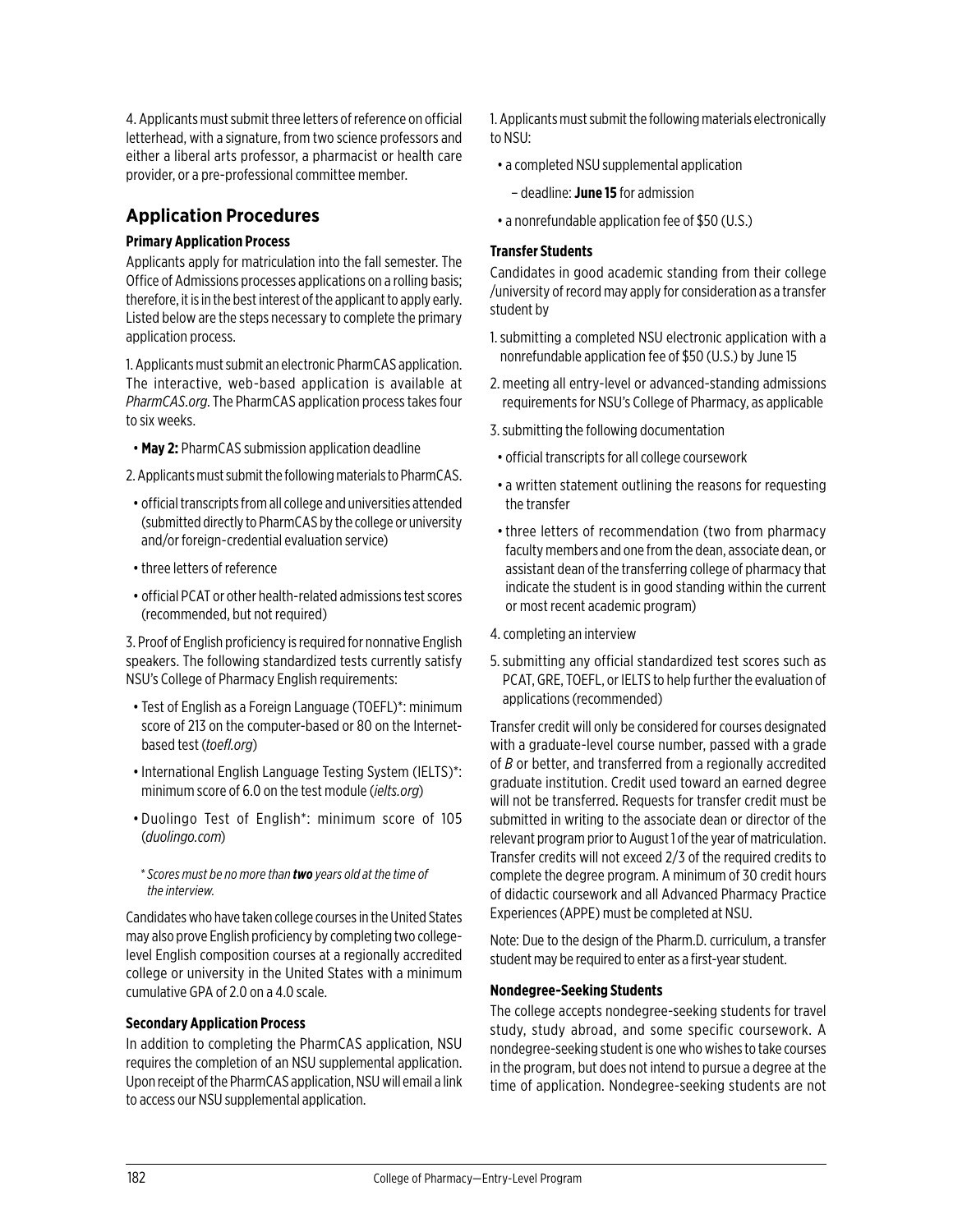guaranteed future acceptance into the program. Contact *phss@nova.edu* for more information on this option.

#### **Interview Process**

A personal interview is part of the admissions process; however, being interviewed is not a guarantee of admission. Upon receipt of the completed application, a review will be made to determine if the applicant will be granted an interview. Not all applicants will be granted an interview. The Office of Admissions will notify selected applicants to schedule interviews.

#### **Notice of Acceptance**

Notice of acceptance or other action by the Committee on Admissions will be on a "rolling" or periodic schedule. Early completion of the application process is in the best interest of the applicant.

Admittance to the college is contingent upon successful completion of all prerequisite coursework prior to the first day of the semester. Proof of completion is required. A background check is required prior to matriculation. Refer to the background check section elsewhere in this catalog.

#### **Transcripts**

After acceptance, final and official transcripts from all colleges and universities attended, and/or final and official documents must be received within 90 calendar days from the start of the term. If these final and official transcripts and/or documents are not received by that time, the student will not be allowed to continue class attendance. In addition, financial aid will not be disbursed to a student until he or she provides all the necessary documents required to be fully admitted.

# **Foreign Coursework**

Coursework taken at a foreign institution must be evaluated for U.S. institution equivalence by an approved National Association of Credential Evaluation Services (NACES) organization. Please note that, while NSU accepts evaluations from any NACES-approved evaluation service (including the ones listed here), **PharmCAS will only accept evaluations from World Education Services, Inc.** All other evaluation service evaluations must be sent directly from the service to NSU's Enrollment Processing Services.

• World Education Services, Inc. Bowling Green Station P.O. Box 5087 New York, NY 10274-5087 (212) 966-6311 • 800-361-3106 • *[wes.org](http://wes.org)*

• Josef Silny & Associates, Inc., International Education Consultants 7101 SW 102 Avenue Miami, FL 33173 (305) 273-1616 • (305) 273-1338 fax *info@jsilny.org* • *[jsilny.org](http://jsilny.org)*

- Educational Credential Evaluators, Inc. 101 West Pleasant Street, Suite 200 Milwaukee, WI 53212-3963 (414) 289-3400 • *[ece.org](http://ece.org)*
- SpanTran: The Evaluation Company 2655 Le Jeune Road, Suite 602 Coral Gables, FL 33134 (305) 749-0333 • *[spantran.com](http://spantran.com)*

It is the applicant's responsibility to have this coursework evaluated. An official course-by-course evaluation with a cumulative grade point average must be sent directly from the evaluation service to PharmCAS or Nova Southeastern University.

All admissions materials and foreign evaluations must be mailed to

Nova Southeastern University Enrollment Processing Services College of Pharmacy Admissions 3301 College Avenue P.O. Box 299000 Fort Lauderdale, FL 33329-9905

# **Program Requirements**

All students must purchase an iPad or personal computer for assignments and assessments, and have an active account with an Internet service provider. In addition, students must have ongoing access to a computer capable of connecting to the Internet and playing streaming video files. Online course notes and discussions will be provided to the student through an online course management system. Nova Southeastern University will provide access to email, online databases, and library resources.

Students must also provide their own transportation to experiential sites. It is recommended that all students have their own personal transportation, due to the inconsistency of reliable public transportation. During the final year, all students return to their respective campuses for live instruction and board exam preparation at designated times.

# **International/Student Visa Information**

It is the applicant's responsibility to contact the Office of International Students and Scholars for information on immigration regulations and student visa requirements at

Nova Southeastern University Attention: Office of International Students and Scholars 3301 College Avenue Fort Lauderdale, FL 33314-7796

(954) 262-7240 800-541-6682, ext. 27240 Fax: (954) 262-3846 Email: *intl@nsu.nova.edu [nova.edu/internationalaffairs/students](http://nova.edu/internationalaffairs/students)*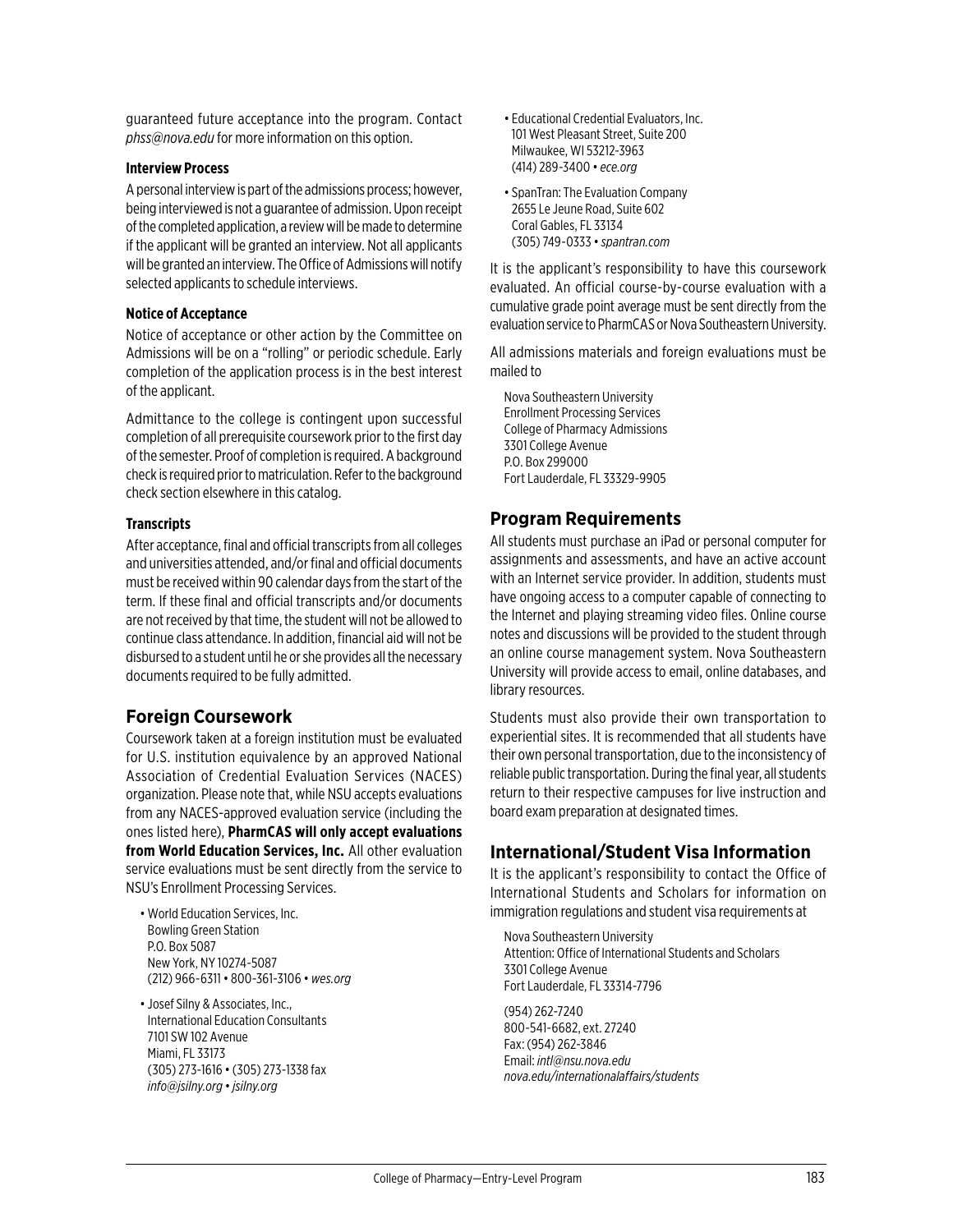# **Tuition: Entry-Level Program**

# **All tuition and fees are subject to change by the board of trustees without notice.**

Annual tuition for 2021–2022 academic year will be posted online at *[pharmacy.nova.edu](http://pharmacy.nova.edu)*.

### **Florida Residency**

Florida residents in the entry-level Pharm.D. degree program must request in-state tuition by application. For tuition purposes, students' Florida residency status (in state or outof-state) will be determined based on initial matriculation and will remain the same throughout the entire enrollment of the student at NSU. The determination as to eligibility for in-state tuition at NSU shall be made exclusively by NSU. Students may direct questions to the Florida residency specialist via phone at (954) 262-1126 or via email at *[HPDfloridaresidency@nova.edu](mailto:HPDfloridaresidency%40nova.edu?subject=).*

# **Fees and Deposit—All Programs**

- Acceptance and Preregistration Deposit—\$1,000. This deposit is required to reserve the accepted applicant's place in the entering, first-year class. This deposit will be deducted from the tuition payment due on registration day, but is not refundable in the event of a withdrawal. It is due within three weeks of an applicant's acceptance.
- Pharmacy General Access Fee—\$145 per annum.
- NSU Student Services Fee—\$1,500 per annum.
- Registration Fee—\$30 per semester.
- Certification Fee—\$130 per certification.
- Late Payment Fee—All tuition and fees not paid within 30 days after the start of the semester will incur a \$100 late payment fee.
- College of Pharmacy Fees—Additional fees will be incurred for national certifications, pharmacy testing, and other college-approved activities. These fees are estimated at \$1,000 over the course of the program.

The first semester's tuition and fees, less the nonrefundable, \$1,000 deposit, are due on or before the first day of classes. Tuition and fees for each subsequent semester are due on or before the first day of classes. Students will not be permitted to register or attend classes until their financial obligations have been met. The financial ability of applicants to complete their training at the college is important. Applicants should have specific plans for financing their professional education. This should include tuition, fees, iPad or personal computer, computerrelated expenses, health insurance, books, printing, required equipment, and living and other miscellaneous expenses.

Each student is required to carry adequate personal medical and hospital insurance. For more information about NSU's required health insurance, visit the website at *[nova.edu/bursar](http://nova.edu/bursar/health-insurance) [/health-insurance](http://nova.edu/bursar/health-insurance).*

# **Undergraduate/Pharm.D. Dual Admission Program**

Nova Southeastern University Health Professions Division has established a dual admission program with NSU's Halmos College of Arts and Sciences, Pontificia Universidad Católica de Puerto Rico, University of Puerto Rico en Aguadilla, and Universidad Central De Bayamon for a select number of highly motivated, qualified students interested in pursuing both an undergraduate education and professional studies in pharmacy. This allows students to receive their undergraduate bachelor of science degree and a doctor of pharmacy degree in a six- to eight-year period.

Candidates must maintain a minimum cumulative GPA of 3.0 on a 4.0 scale. The Pharmacy College Admissions Test (PCAT) is recommended, but not required. Students will spend two to three years in the undergraduate school and then will be awarded a B.S. degree upon successful completion of the second/third year at Nova Southeastern University College of Pharmacy. Students will receive the Doctor of Pharmacy degree after successfully completing the four-year Pharm.D. program at Nova Southeastern University College of Pharmacy.

For information and requirements for dual admission, contact one of the following:

- Office of Admissions Halmos College of Arts and Sciences Nova Southeastern University 3301 College Avenue Fort Lauderdale, FL 33314-7796 Phone: 800-541-6682
- Office of Admissions/Oficina de Admisiones Pontificia Universidad Catolica de Puerto Rico 2250 Avenida Las Americas Suite 584 Ponce, PR 00717-0777 Phone: (787) 841-2000
- Office of Admissions/Oficina de Admisiones Universidad Central De Bayamon P.O. Box 1725 Bayamon, PR 00960-1725 Phone: (787) 786-3060
- Office of Admissions/Oficina de Admisiones Universidad de Puerto Rico en Aguadilla P.O. Box 6150 Aguadilla, PR 00603 Phone: (787) 890-2681, exts. 2280, 4431, or 6431

# **Pharmacy Intern Licensure**

Upon matriculation, students are eligible to apply for pharmacy intern licensure. Licensure is a requirement for all NSU Pharm.D. students and for placement on pharmacy practice experiences. All students must have a valid U.S. Social Security number to apply for and receive the necessary pharmacy intern license(s).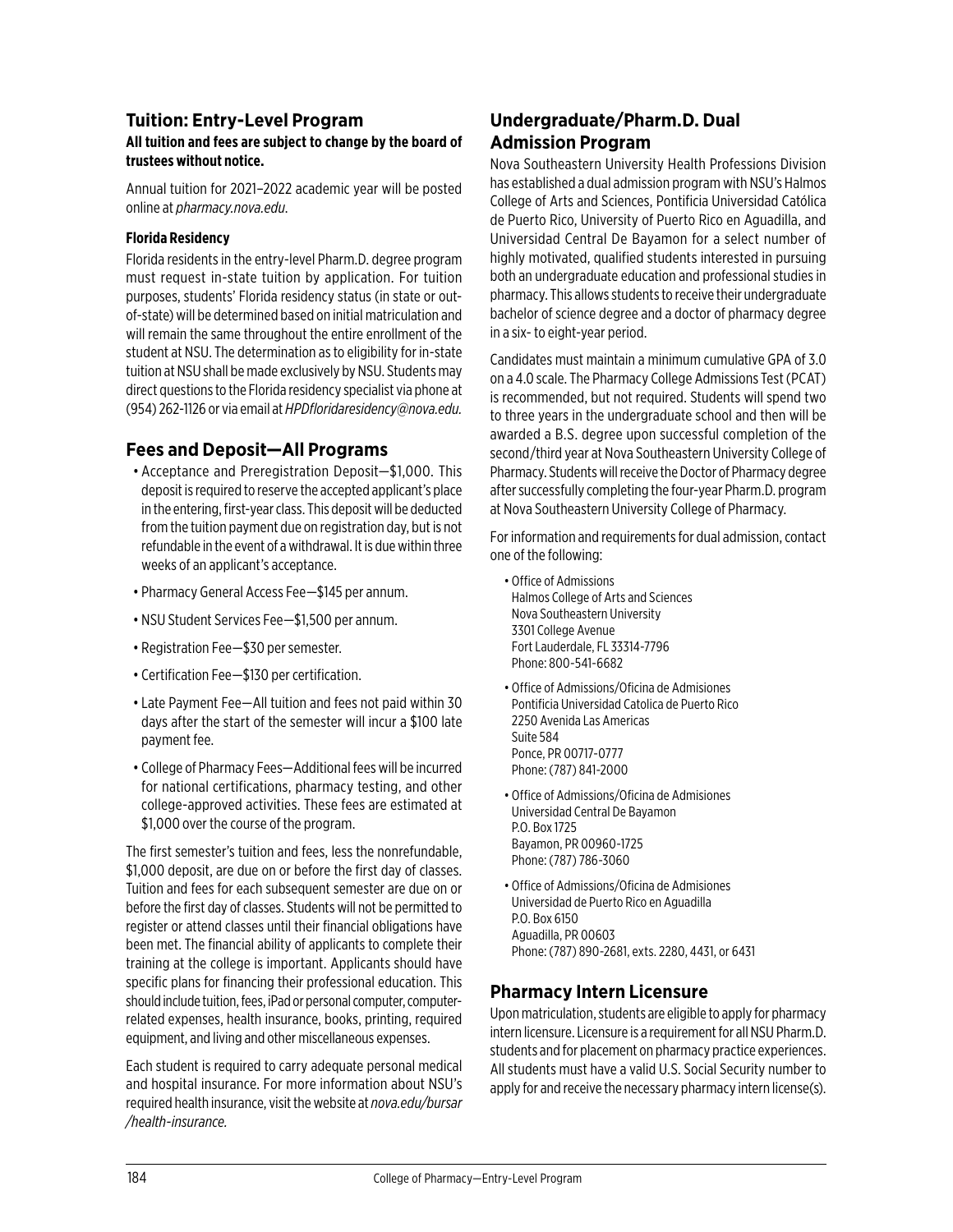Without the appropriate intern license(s), a student cannot complete the curricular requirements.

Internship hours must be completed within the guidelines of the Florida Board of Pharmacy, as set forth in the Rule, Chapter 64B16-26 and by the Board of Pharmacy in any state in which the student plans to be licensed. The directors of experiential education will provide assistance and guidance to students regarding pharmacy practice experiences and earning required hours.

International students with questions regarding the validity of their visa for issuance of a Social Security number should contact the Office of International Students and Scholars by phone at (954) 262-7240 or 800-541-6682, extension 27240, or by email at *intl@nova.edu*.

# **Course of Study**

NSU's Doctor of Pharmacy degree is awarded after successful completion of four years of professional study in the College of Pharmacy. The curriculum stresses innovative teaching delivery and assessment methods. Students are provided an initial orientation during which they are exposed to library and online resources, professionalism, and academic expectations. Some courses may be offered in a hybrid model, which includes synchronous and asynchronous online learning, as well as on-campus learning and videoconferencing.

The curriculum is designed so courses integrate information and build on one another in order to provide students with the knowledge and skills necessary to be successful in the profession. The curriculum meets the changing needs of the profession. The evolution of the practice of pharmacy has increased the types and depth of care pharmacists provide to patients. The generalist practitioner must collect, analyze, synthesize, and communicate information relating to the selection and use of medication. Pharmacists who practice "at the top of their license" develop and refine skills and earn certificates in the latest standards of practice and patient safety. They may need to complete postgraduate residencies and specialty board certification for employment in hospitals. The curriculum uses active-learning components to improve critical thought process, reflective activity to stimulate professional growth, and experiential learning to optimize provision of patient-centered care.

Course content, teaching modalities, enhanced assessments, and incorporation of a block structure promote student learning and professional growth. The curricular design is based upon the **3 Ps**.

- **P**repare knowledge in the classroom.
- **P**ractice skills in the laboratory.
- **P**rovide direct care in experiential activities.

Students will learn, understand, retain, and apply pharmaceutical principles to patient-centered care.

During the second and third years, students will complete required Introductory Pharmacy Practice Experiences (IPPEs). IPPE: Community Pharmacy is a 160-hour, outpatient experience highlighting the operations and practice management aspects of community pharmacy practice. IPPE: Health Systems is a 160-hour inpatient experience highlighting the operations and practice management aspects of health systems pharmacy practice.

During the final year, students will complete seven 240-hour Advanced Pharmacy Practice Experiences (APPEs) in direct patient care areas and elective experiences in specialty health care areas. APPEs continue the student's education by providing opportunities for the clinical application of patient care in a broad variety of health care environments and systems. At this point in the curriculum, it is expected that student pharmacists practice drug therapy monitoring with more independence. APPEs are six-week, full-time commitments for the students (a minimum of 40 hours per week).

Each semester of the fourth-year curriculum includes a Curricular Review course that provides resources for studentinitiated review to assess and strengthen students' knowledge and skills developed during the curriculum. Students are required to return to their respective campuses at designated times each semester for live instruction and assessment.

Students are responsible for having reliable transportation (e.g., personal vehicle) to attend assigned IPPE and APPE sites and may be required to secure accommodation at APPE sites away from their home location. APPEs may be taken in any sequence, however students may not begin APPEs until all didactic courses, IPPEs, electives, and assessments, are successfully completed. Failure to successfully complete required coursework will prevent the student from progressing in the curriculum. Students have 60 days after the end of the semester to resolve any grade disputes; after that, the instructor may discard all materials from the semester. This may lead to a delay in graduation. The program must be completed within six academic years from the date of matriculation.

# **Global Engagement**

Opportunities for travel study, international APPEs, and medical outreach are available. Students must be preapproved to participate in college-sponsored, international programs.

# **Graduation Requirements—Entry Level**

To receive a Pharm.D. degree, a student must fulfill the following requirements:

• be of good moral character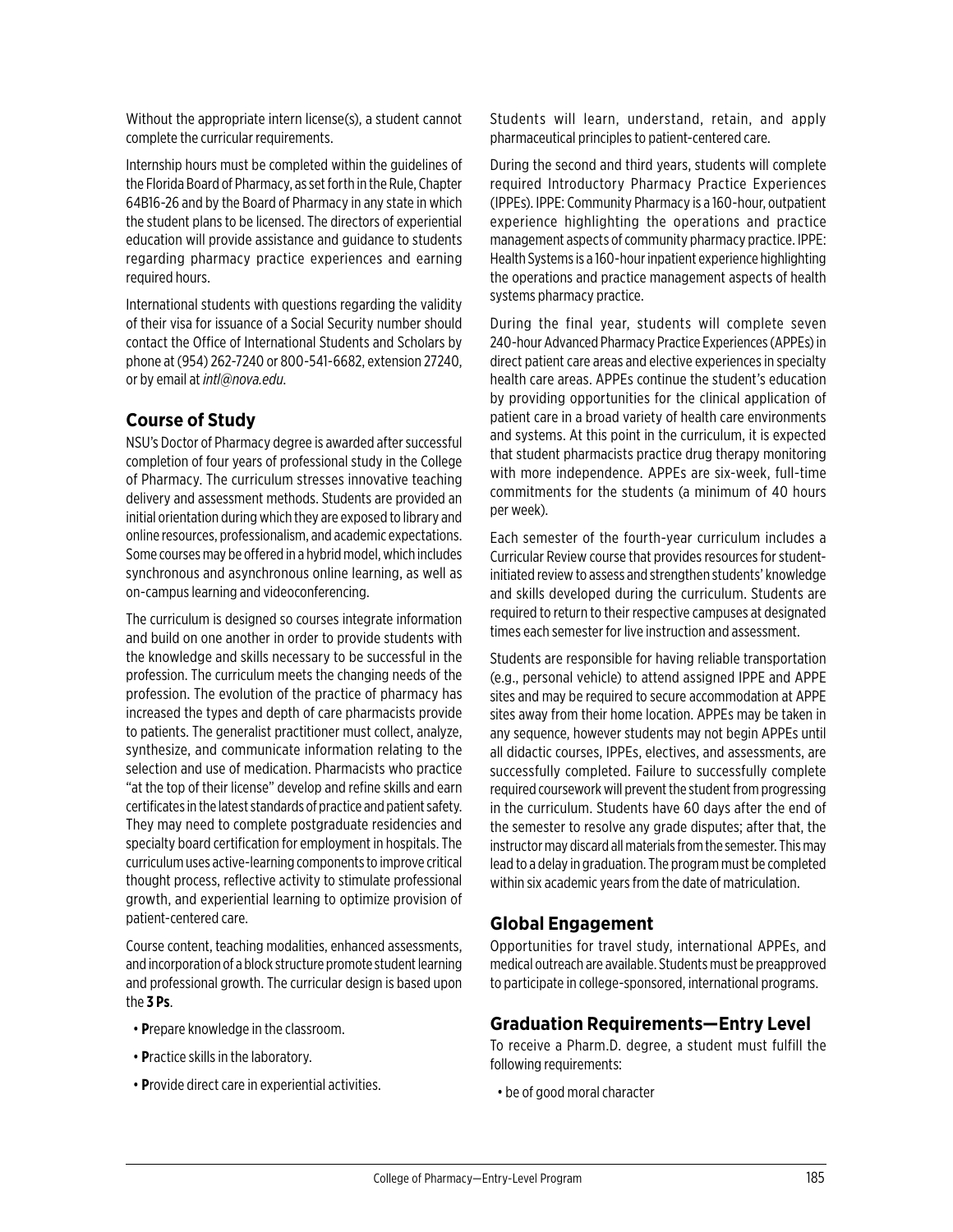- successfully complete all curricular requirements and assessments within six academic years
- have a minimum cumulative GPA of 2.0 on a 4.0 scale for alpha grading
- satisfactorily fulfill all financial, library, and university obligations
- complete a minimum of 30 credit hours of didactic coursework and all APPEs at NSU COP, if transferring from another college of pharmacy
- submit to the registrar's office an application for degree / diploma by the posted deadline. Applications received after the deadline will not be considered for that year's commencement ceremony
- must attend the commencement ceremony in person
- receive approval by a College of Pharmacy faculty vote
- must submit an application for degree/diploma to the registrar's office by March of the anticipated year of graduation

# **Entry-Level Curriculum Outline**

These courses are representative of the overall requirements of the program at the time of publication. Updates to the curriculum will be posted online at *[pharmacy.nova.edu](http://pharmacy.nova.edu)*.

|             |      | <b>First Year-Fall/Winter Semesters</b>       | <b>Credit Hours</b> |  |
|-------------|------|-----------------------------------------------|---------------------|--|
| <b>PHRC</b> | 4810 | <b>Patient Care Basics</b>                    |                     |  |
| <b>PHRC</b> | 4820 | Biochemical Basis of Drug Therapy             | 3                   |  |
| <b>PHRC</b> | 4830 | <b>Fundamentals of Pharmacodynamics</b>       | 2                   |  |
| <b>PHRC</b> | 4840 | Dosage Forms and Drug Delivery                | 4                   |  |
| <b>PHRC</b> | 4850 | <b>Pharmaceutical Calculations</b>            | 2                   |  |
| <b>PHRC</b> | 4861 | <b>Essentials of Professional Practice I</b>  | 2                   |  |
| <b>PHRC</b> | 4871 | Evidence-Based Practice I                     |                     |  |
| <b>PHRC</b> | 4881 | Leadership and Professional Development I     |                     |  |
| PHRL        | 4811 | Pharmacy Skills Development I                 |                     |  |
| <b>PHRC</b> | 4891 | <b>Integrated Pharmacy Applications I</b>     | 2                   |  |
| <b>PHRC</b> | 4910 | Nonprescription Drugs and Self-Care           | 3                   |  |
| <b>PHRC</b> | 4921 | Individualized Drug Therapy                   | 4                   |  |
| <b>PHRC</b> | 4931 | Integrated Disease Management I               | 4                   |  |
| <b>PHRC</b> | 4962 | <b>Essentials of Professional Practice II</b> | 2                   |  |
| <b>PHRC</b> | 4972 | Evidence-Based Practice II                    | 2                   |  |
| PHRC        | 4982 | Leadership and Professional Development II    |                     |  |
| PHRL        | 4912 | Pharmacy Skills Development II                |                     |  |
| <b>PHRC</b> | 4992 | Integrated Pharmacy Applications II           | 2                   |  |
|             |      |                                               |                     |  |

**Total First Year 38**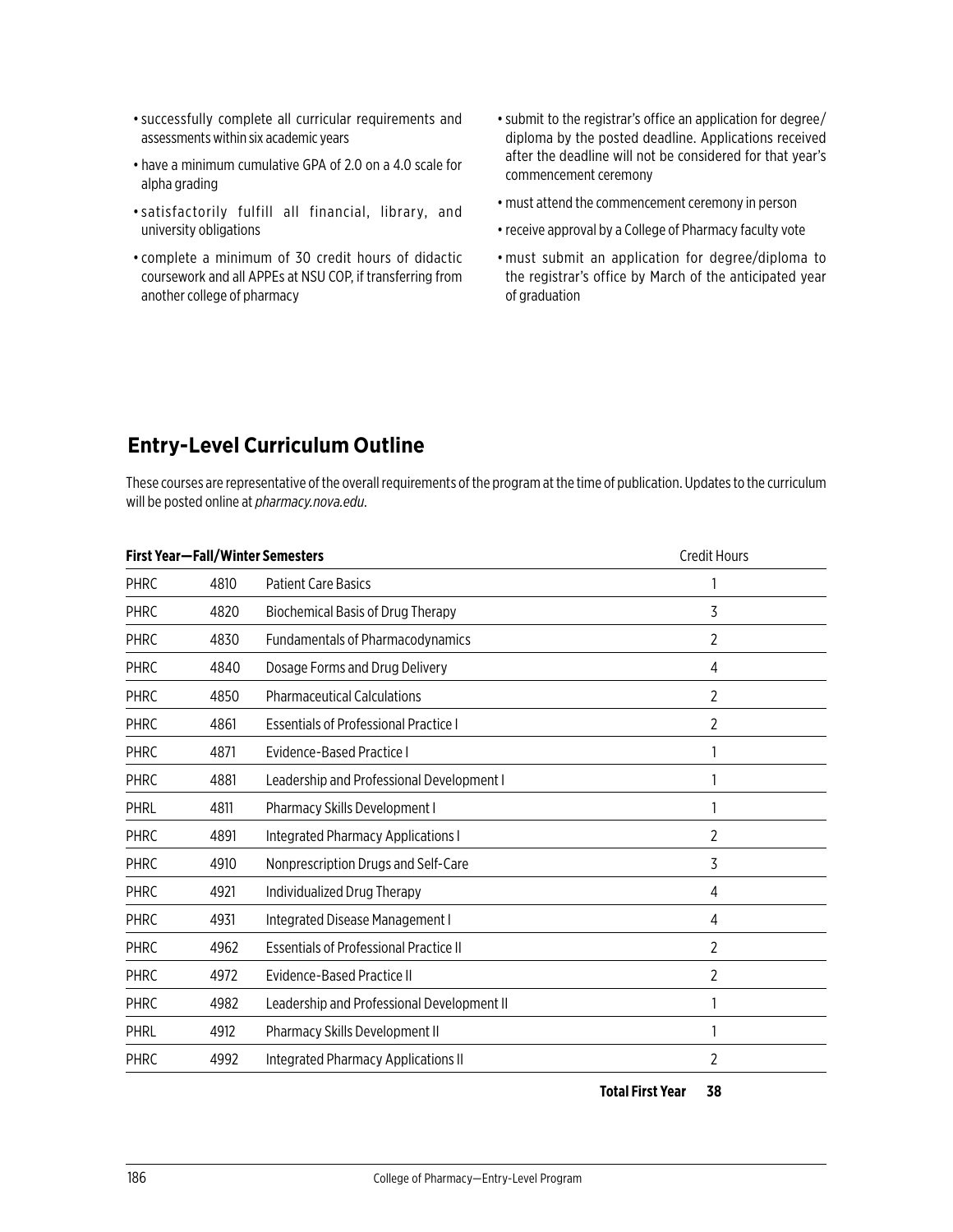|      |                                                | <b>Credit Hours</b>                      |
|------|------------------------------------------------|------------------------------------------|
| 4990 | <b>IPPE: Community Pharmacy</b>                | 4                                        |
| 5800 | Patient and Physical Assessment                | 2                                        |
| 5832 | Integrated Disease Management II               | 4                                        |
| 5833 | Integrated Disease Management III              | 4                                        |
| 5863 | <b>Essentials of Professional Practice III</b> | 2                                        |
| 5873 | Evidence-Based Practice III                    | 2                                        |
| 5883 | Leadership and Professional Development III    |                                          |
| 5813 | Pharmacy Skills Development III                |                                          |
| 5893 | <b>Integrated Pharmacy Applications III</b>    | 2                                        |
| 5910 | Immunology and Clinical Microbiology           | 2                                        |
| 5934 | Integrated Disease Management IV               | 3                                        |
| 5935 | Integrated Disease Management V                | 5                                        |
| 5964 | <b>Essentials of Professional Practice IV</b>  | 2                                        |
| 5974 | <b>Evidence-Based Practice IV</b>              | 2                                        |
| 5984 | Leadership and Professional Development IV     |                                          |
| 5914 | Pharmacy Skills Development IV                 |                                          |
| 5994 | <b>Integrated Pharmacy Applications IV</b>     | 2                                        |
|      | Electives                                      | 4                                        |
|      |                                                | <b>Second Year-Fall/Winter Semesters</b> |

# **Total Second Year 44**

| <b>Third Year-Fall/Winter Semesters</b> |      |                                              | <b>Credit Hours</b> |
|-----------------------------------------|------|----------------------------------------------|---------------------|
| <b>PHRC</b>                             | 5990 | <b>IPPE: Health Systems</b>                  | 4                   |
| <b>PHRL</b>                             | 6810 | Sterile Products Laboratory                  |                     |
| <b>PHRC</b>                             | 6836 | Integrated Disease Management VI             | 4                   |
| <b>PHRC</b>                             | 6837 | Integrated Disease Management VII            | 3                   |
| PHRC                                    | 6838 | Integrated Disease Management VIII           | 3                   |
| <b>PHRC</b>                             | 6865 | <b>Essentials of Professional Practice V</b> | 3                   |
| <b>PHRC</b>                             | 6875 | Evidence-Based Practice V                    | 2                   |
| <b>PHRC</b>                             | 6885 | Leadership and Professional Development V    |                     |
| PHRL                                    | 6815 | <b>Pharmacy Skills Development V</b>         |                     |
| <b>PHRC</b>                             | 6895 | Integrated Pharmacy Applications V           | 2                   |
| <b>PHRC</b>                             | 6920 | Seminar                                      |                     |
| <b>PHRE</b>                             |      | Elective                                     | 2                   |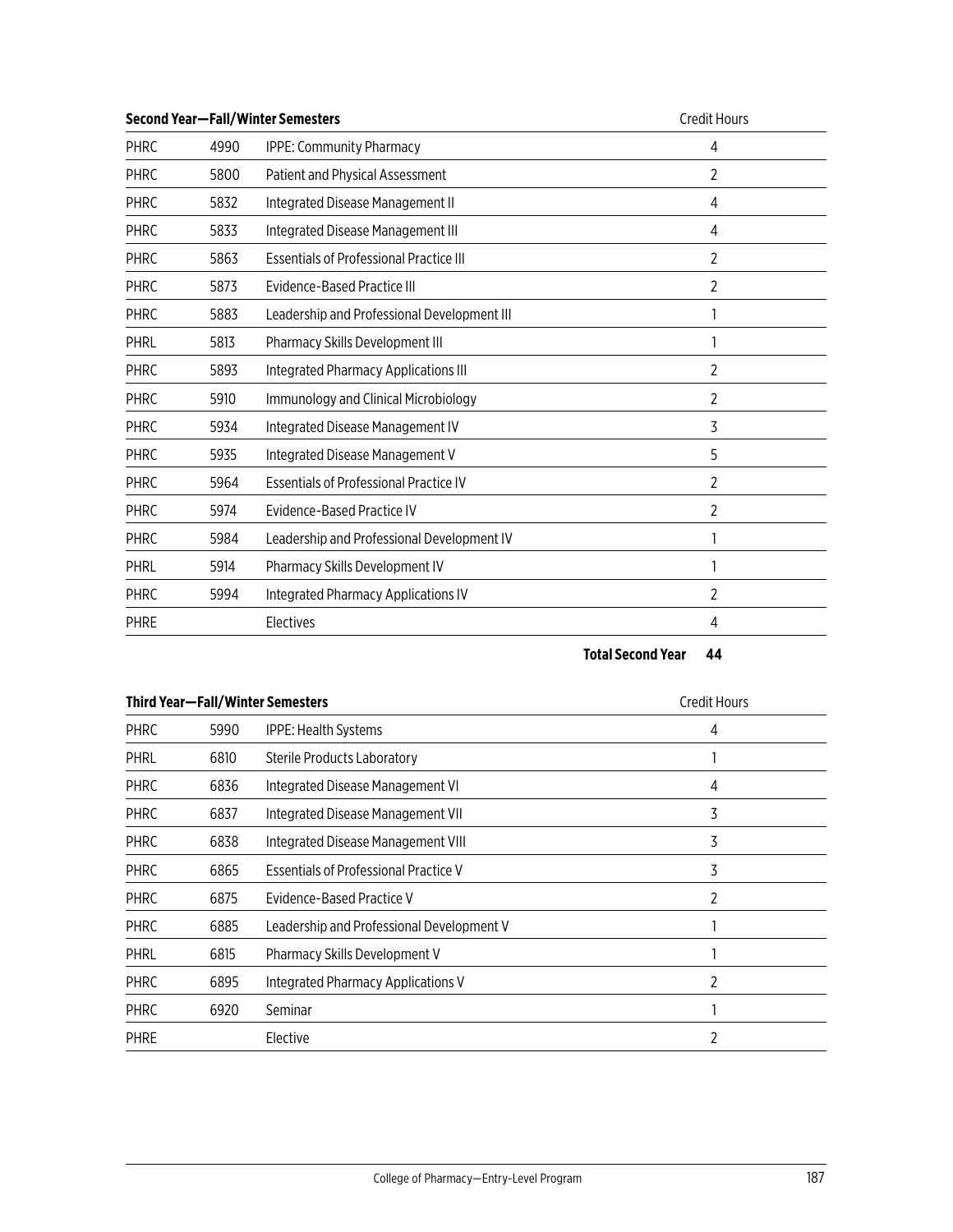| PHRC | 7700   | Integrated Care |  |
|------|--------|-----------------|--|
| PHRC | 77 X X | APPE*           |  |

# **Total Third Year 37**

|             |      | <b>Fourth Year-Summer/Fall/Winter Semesters</b> | <b>Credit Hours</b> |
|-------------|------|-------------------------------------------------|---------------------|
| <b>PHRC</b> | 7710 | APPE: Internal Medicine*                        | 6                   |
| <b>PHRC</b> | 7720 | APPE: Ambulatory Care*                          | 6                   |
| <b>PHRC</b> | 7730 | APPE: Advanced Hospital*                        | 6                   |
| <b>PHRC</b> | 7740 | APPE: Community Pharmacy*                       | 6                   |
| <b>PHRC</b> | 7750 | APPE: Elective I*                               | 6                   |
| <b>PHRC</b> | 7760 | APPE: Elective II*                              | 6                   |
| <b>PHRC</b> | 7770 | APPE: Elective III*                             | 6                   |
| PHRC        | 7801 | <b>Curricular Review I</b>                      |                     |
| <b>PHRC</b> | 7802 | <b>Curricular Review II</b>                     |                     |
| <b>PHRC</b> | 7803 | Curricular Review III                           | 2                   |

**Total Fourth Year 40 (minimum)**

**Total Curriculum 159 (minimum)**

*\*One APPE is taken at the end of Year 3 and is not repeated in Year 4.*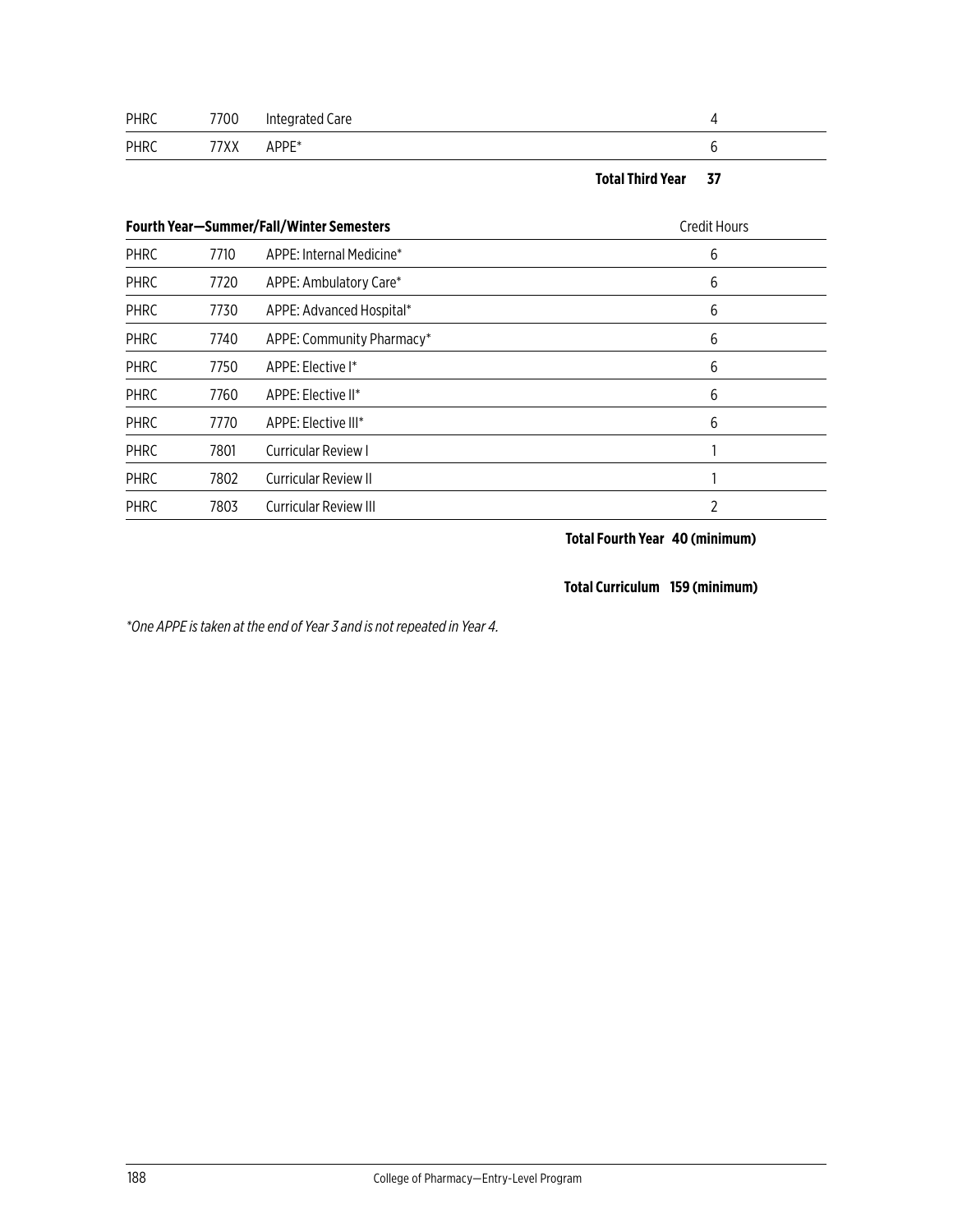# **Doctor of Pharmacy (Pharm.D.) Advanced Standing (International Pharmacy Graduates)**

In an effort to meet the growing demands of the pharmacy profession, the Nova Southeastern University College of Pharmacy provides an opportunity for international pharmacy graduates to enter the Pharm.D. program with advanced standing. Upon completion of the program, students are eligible to take the North American Pharmacy Licensing Examination (NAPLEX) and the Multistate Pharmacy Jurisprudence Examination (MPJE). This opportunity is designed exclusively for graduates of pharmacy degree programs outside of the United States jurisdiction, allowing them to build upon their pharmacy education and prepare them for clinical pharmacy practice.

The Advanced Standing Doctor of Pharmacy degree is awarded after successful completion of three years of professional study in the College of Pharmacy. The college educates students to achieve the same outcomes as the Entry-level Pharm.D. degree program. Courses integrate information and build on one another to provide students with the knowledge and skills necessary to be successful in the profession and have a strong understanding of the principles of drug therapy, as well as the business, human relation, communication, and legal aspects of pharmacy and the U.S. health care system. Courses focus on application of material learned, the use of drugs in the disease process, and developing skills essential to monitoring drug therapy.

Pharmacy practice experiences in community, hospital, and other traditional pharmacy settings facilitate real-life application of the material and provide opportunities to integrate information learned. Full-time practice experiences facilitate application of drug therapy monitoring with more independence.

The curriculum stresses innovative delivery and assessment methods. Courses will be on campus and approved experiential sites. All lectures, handouts, reading materials, and assessments will be in English.

# **Admissions Requirements**

NSU's College of Pharmacy selects international pharmacy graduates for the program based on previous academic performance, TOEFL/IELTS/Duolingo scores (if applicable), written applications, pharmacy experience, and letters of reference.

1. Prior to matriculation, applicants must have an earned Bachelor of Pharmacy degree or a Bachelor of Science degree in Pharmacy from an accredited institution. The college will evaluate all official transcripts to determine if the student has successfully completed the courses listed below with a grade of *C* or higher.

#### **Course Semester Hours**

| Human Anatomy and/or Physiology |  |
|---------------------------------|--|
|                                 |  |
|                                 |  |
|                                 |  |
|                                 |  |
|                                 |  |
|                                 |  |

*The college may require an applicant to complete additional prerequisite courses in order to strengthen his or her academic background.*

2. A minimum cumulative GPA of 2.75 on a 4.0 scale on all college-level coursework is recommended.

3. An official course-by-course evaluation of foreign coursework with the cumulative grade point average included (see under application procedures for further details) is required.

4. Proof of English proficiency is required for nonnative English speakers. The following standardized tests currently satisfy NSU's College of Pharmacy English requirements:

- Test of English as a Foreign Language (TOEFL)\*: minimum score of 213 on the computer-based or 80 on the Internetbased test (*[toefl.org](http://toefl.org)*)
- International English Language Testing System (IELTS)\*: minimum score of 6.0 on the test module (*[ielts.org](http://ielts.org))*
- Duolingo Test of English\*: minimum score of 105 (*[duolingo.com](http://duolingo.com)*)

#### \* *Scores must be no more than two years old at the time of the interview*.

Candidates who have taken college courses in the United States may also prove English proficiency by completing two college-level English composition courses at a regionally accredited college or university in the United States with a minimum cumulative GPA of 2.0 on a 4.0 scale.

5. Applicants must submit three letters of reference on official letterhead, with a signature, from two science professors and either a liberal arts professor, a pharmacist or health care provider, or a pre-professional committee member.

6. Applicants who graduated from pharmacy school 10 or more years prior must have either

- taken two upper-level (3000- or 4000- level) science courses or one upper-level science course and one upperlevel statistics course in the United States within the last 10 years
- OR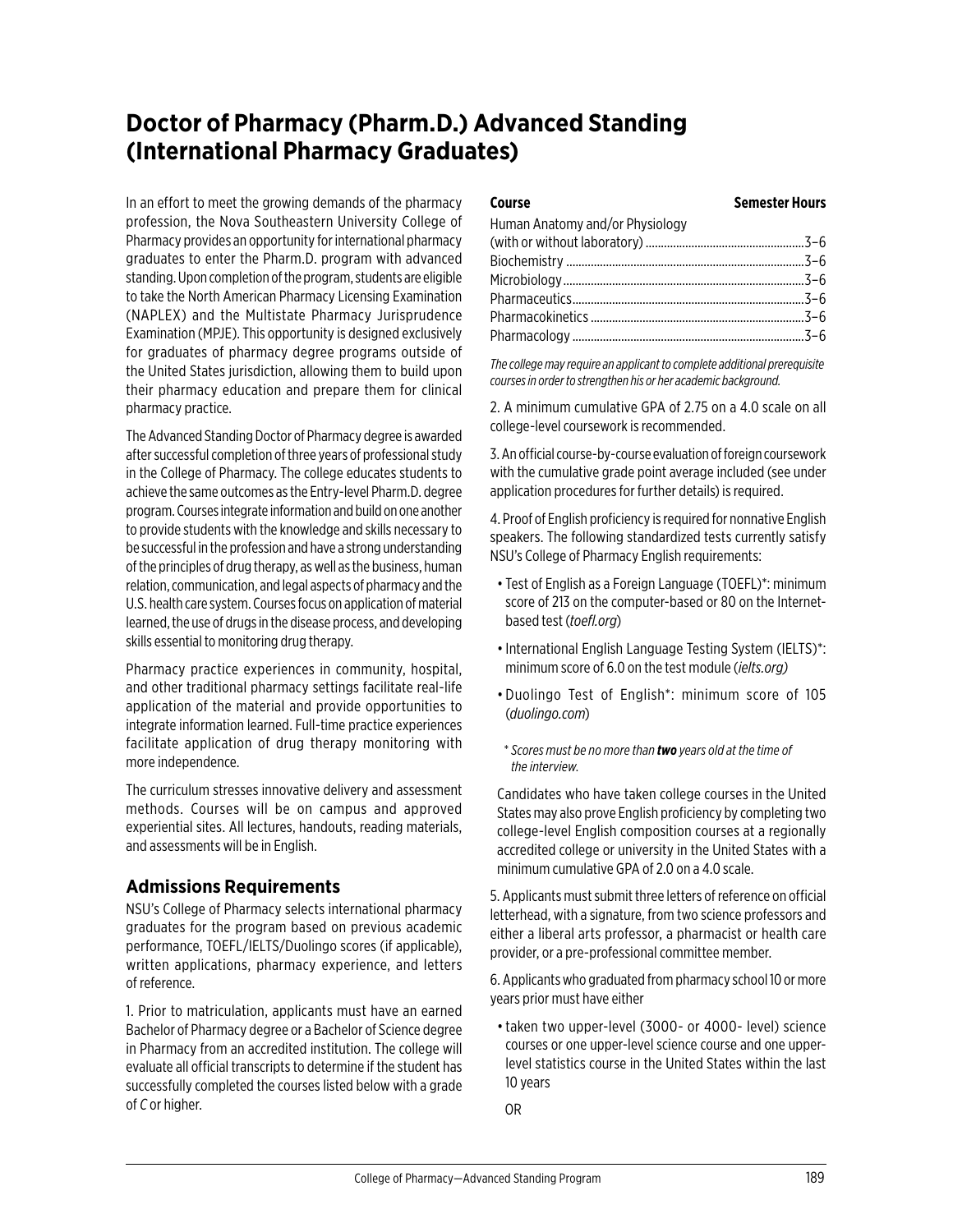• practiced as a licensed pharmacist for greater than 50 percent of the time since pharmacy school graduation (proof of licensed pharmacist employment, including dates and position[s] held, must be provide via a letter of recommendation from the applicant's employer)

 It is strongly recommended that applicants also submit official scores from the Graduate Record Examination (GRE) and/or the Pharmacy College Admission Test (PCAT).

# **Application Procedures**

# **Primary Application Process**

Applicants apply for matriculation into the summer semester. The Office of Admissions processes applications on a "rolling" basis; therefore, it is in the best interest of the applicant to apply early. Listed below are the steps necessary to complete the primary application process.

1. Applicants must submit an electronic PharmCAS application. The interactive, web-based application can be accessed through *[PharmCAS.org](http://PharmCAS.org)*. The PharmCAS application process takes four to six weeks.

• **May 2:** PharmCAS submission application deadline

2. Applicants must submit the materials listed following to PharmCAS.

- official transcripts and foreign evaluations from all colleges and universities attended (must be submitted directly to PharmCAS by the college or university or by the NACESapproved foreign evaluator)
- official test scores, if applicable\*
- three letters of reference

*\* PharmCAS will not collect GRE, IELTS, or DuoLingo scores. These scores, if applicable, must be sent directly from the testing service to NSU, along with other supplemental application materials.*

# **Secondary Application Process**

In addition to completing the PharmCAS application, NSU requires the completion of an NSU supplemental application. Upon receipt of the PharmCAS application, NSU will email a link to access our NSU supplemental application.

1. Applicants must submit the following materials electronically to NSU:

- a completed NSU supplemental application
	- **June 15:** NSU submission application deadline
- a nonrefundable application fee of \$50 (U.S.)

2. Applicants must have submitted the following materials to NSU by **June 15:**

- GRE scores, if applicable\*
	- The NSU code is **5522**.

• IELTS or DuoLingo scores, if applicable\*

All admissions materials submitted to NSU must be mailed to

Nova Southeastern University Enrollment Processing Services College of Pharmacy Admissions 3301 College Avenue, P.O. Box 299000 Fort Lauderdale, FL 33329-9905

# **Interview Process**

A personal interview is part of the admissions process; however, being interviewed is not a guarantee of admission. Upon receipt of the completed application, a review will be made to determine if the applicant will be granted an interview. Not all applicants will be granted an interview. The Office of Admissions will notify selected applicants to schedule interviews.

# **Notice of Acceptance**

Notice of acceptance or other action by the Committee on Admissions will be on a "rolling" or periodic schedule. Early completion of the application process is in the best interest of the applicant. Admittance to the college is contingent upon successful completion of all prerequisite coursework prior to the first day of the semester. Proof of completion is required.

# **Transcripts**

After acceptance, final and official transcripts from all colleges and universities attended, and/or final and official documents, must be received within 90 calendar days from the start of the term. If these final and official transcripts and/or documents are not received by that time, the student will not be allowed to continue class attendance. In addition, financial aid will not be disbursed to a student until he or she provides all the necessary documents required to be fully admitted.

# **Foreign Coursework**

Coursework taken at foreign institutions must be evaluated for U.S. institution equivalence by an approved National Association of Credential Evaluation Services (NACES) organization. Please note that, while NSU accepts evaluations from any NACES-approved evaluation service (including the ones listed here), **PharmCAS will only accept evaluations from World Education Services, Inc.** All other evaluation service evaluations must be sent directly from the service to NSU's Enrollment Processing Services.

- World Education Services, Inc. Bowling Green Station P.O. Box 5087 New York, NY 10274-5087 (212) 966-6311 • 800-361-3106 • *[wes.org](http://wes.org)*
- Josef Silny & Associates, Inc., International Education Consultants 7101 SW 102 Avenue Miami, FL 33173 (305) 273-1616 • (305) 273-1338 fax *info@jsilny.org* • *jsilny.org*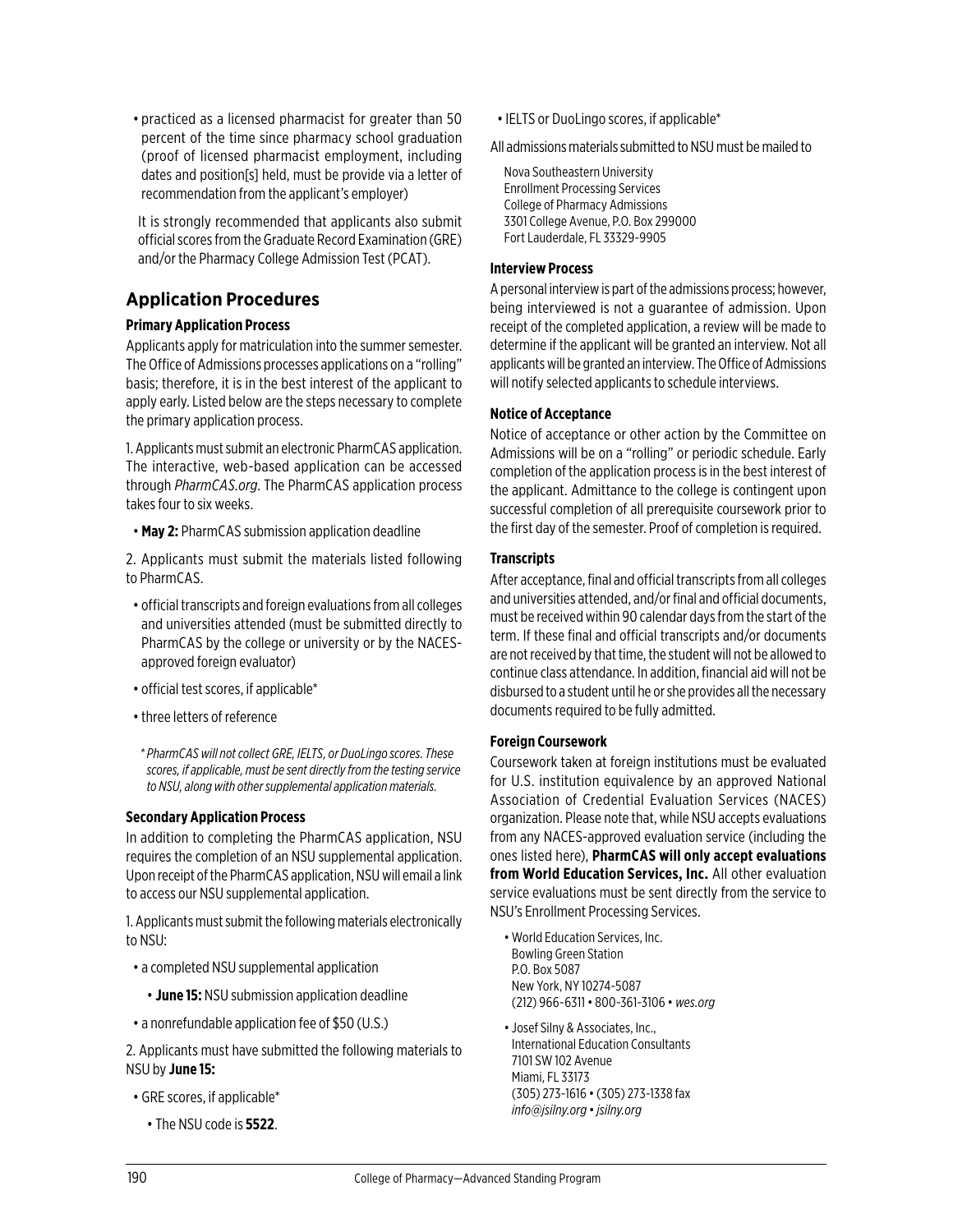- Educational Credential Evaluators, Inc. 101 West Pleasant Street, Suite 200 Milwaukee, WI 53212-3963 (414) 289-3400 • *[ece.org](http://ece.org)*
- SpanTran: The Evaluation Company 2655 Le Jeune Road, Suite 602 Coral Gables, FL 33134 (305) 749-0333 • *[spantran.com](http://spantran.com)*

It is the applicant's responsibility to have this coursework evaluated. An official course-by-course evaluation with a cumulative grade point average must be sent directly to PharmCAS or Nova Southeastern University.

3. In order to be considered for admissions, applicants must submit all required documents, including all official test scores from the testing center, directly to NSU's Enrollment Processing Service at the address below.

Nova Southeastern University Enrollment Processing Service College of Pharmacy Admissions 3301 College Avenue, P.O. Box 299000 Fort Lauderdale, FL 33329-9905

# **Program Requirements**

All students must purchase an iPad or personal computer for assignments and assessments, and have an active account with an Internet service provider. In addition, students must have ongoing access to a computer capable of connecting to the Internet and playing streaming video files. Online course notes and discussions will be provided to the student through an online course management system. Nova Southeastern University will provide access to email, online databases, and library resources.

It is recommended that all students have their own personal transportation, due to the inconsistency of reliable public transportation. During the final year, all students return to their respective campuses for live instruction and board exam preparation at designated times.

### **Tuition: Advanced Standing Program All tuition and fees are subject to change by the board of trustees without notice.**

Tuition for 2021–2022 will be posted online at *[pharmacy.nova.edu](https://pharmacy.nova.edu/)*.

# **Fees and Deposit—All Programs**

- Acceptance and Preregistration Deposit—\$1,000. This deposit is required to reserve the accepted applicant's place in the entering, first-year class. This deposit will be deducted from the tuition payment due on registration day, but is not refundable in the event of a withdrawal. It is due within three weeks of an applicant's acceptance.
- Pharmacy General Access Fee—\$145 per annum.
- NSU Student Services Fee—\$1,500 per annum.
- Registration Fee—\$30 per semester.
- Certification Fee—\$130 per certification.
- Late Payment Fee—All tuition and fees not paid within 30 days after the start of the semester will incur a \$100 late fee.
- College of Pharmacy Fees—Additional fees will be incurred for national certifications, pharmacy testing, and other college-approved activities. These fees are estimated at \$1,000 over the course of the program.

The first semester's tuition and fees, less the nonrefundable, \$1,000 deposit, are due on or before registration day. Tuition for each subsequent semester is due on or before the appropriate registration day. Students will not be permitted to register until their previous financial obligations have been met. The financial ability of applicants to complete their training at the college is important. Applicants should have specific plans for financing their professional education. This should include tuition, fees, iPad or personal computer, computer-related expenses, health insurance, books, printing, required equipment, and living and other miscellaneous expenses.

Each student is required to carry adequate personal medical and hospital insurance. For more information about NSU's required health insurance, visit the website at *[nova.edu/bursar/health-insurance](http://nova.edu/bursar/health-insurance).*

# **International/Student Visa Information**

It is the applicant's responsibility to contact the Office of International Students and Scholars for information on immigration regulations and student visa requirements at

Nova Southeastern University Attention: Office of International Students and Scholars 3301 College Avenue Fort Lauderdale, FL 33314-7796

(954) 262-7240 800-541-6682, ext. 27240 Fax: (954) 262-3846 Email: *intl@nsu.nova.edu [nova.edu/internationalaffairs/students](http://nova.edu/internationalaffairs/students)*

# **Pharmacy Intern Licensure**

Upon matriculation, students are eligible to apply for pharmacy intern licensure. Licensure is a requirement for all NSU Pharm.D. students and for placement on pharmacy practice experiences. All students must have a valid U.S. Social Security number to apply for and receive the necessary pharmacy intern license(s). Without the appropriate intern license(s), a student cannot complete the curricular requirements.

Internship hours must be completed within the guidelines of the Florida Board of Pharmacy, as set forth in the Rule, Chapter 64B16-26 and by the Board of Pharmacy in any state in which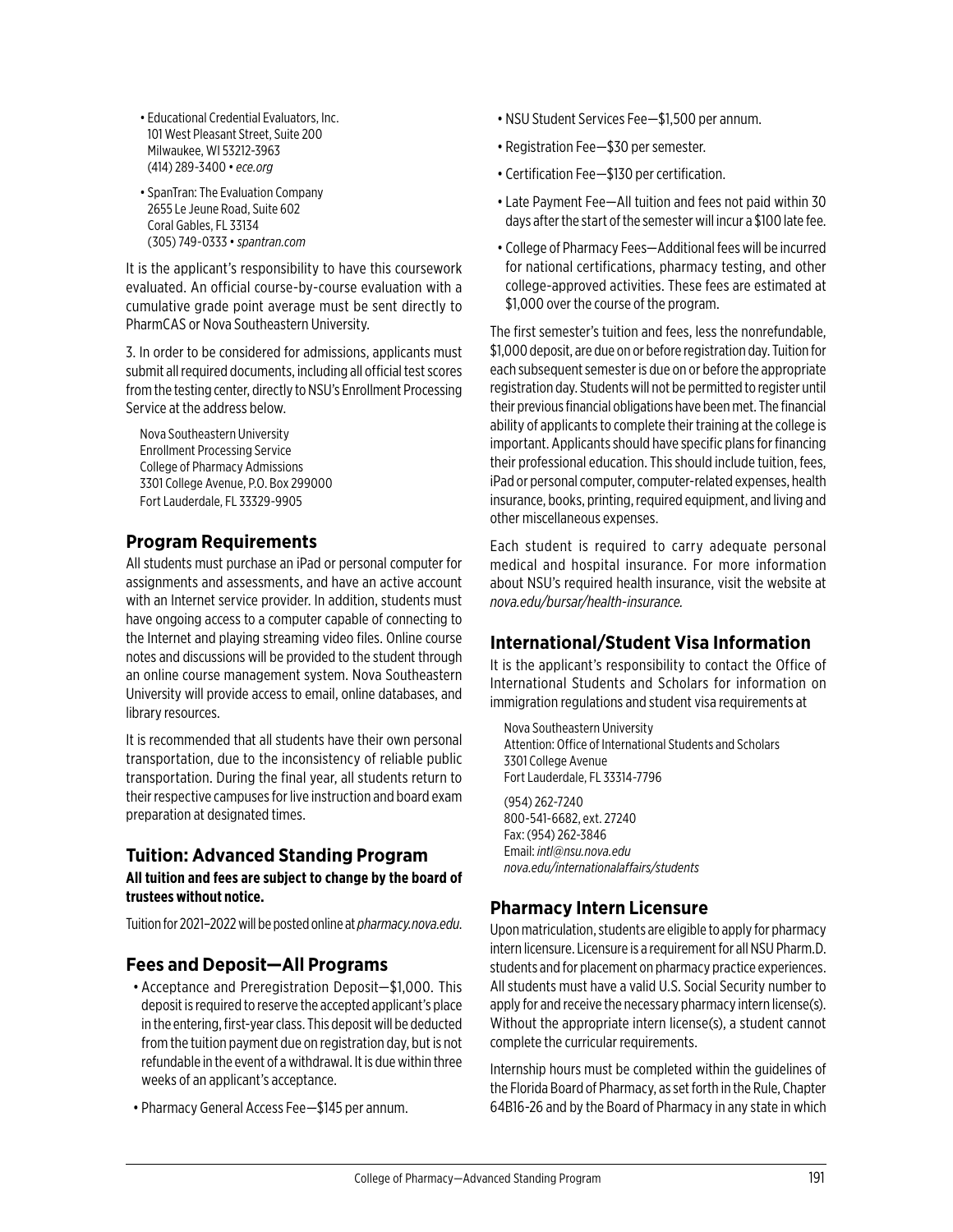the student plans to be licensed. The directors of experiential education will provide assistance and guidance to students regarding pharmacy practice experiences and earning required hours.

International students with questions regarding the validity of their visa for issuance of a Social Security number should contact the Office of International Students and Scholars by phone at (954) 262-7240 or 800-541-6682, extension 27240, or by email at *intl@nova.edu*.

# **Graduation Requirements— Advanced Standing**

Graduation requirements for students in the Advanced Standing Doctor of Pharmacy degree program are the same as the Entry-level Pharm.D. program, except advanced standing students must successfully complete all curricular requirements and assessments within five academic years.

# **Advanced Standing Curriculum Outline**

These courses are representative of the overall requirements of the program at the time of publication. Updates to the curriculum will be posted online at *pharmacy.nova.edu*.

| <b>First Year-Summer Semester</b> |      |                                                | Credits           |
|-----------------------------------|------|------------------------------------------------|-------------------|
| <b>PHRC</b>                       | 5811 | <b>Foundations of Pharmacy I</b>               | 2                 |
| <b>PHRC</b>                       | 5812 | <b>Foundations of Pharmacy II</b>              | 5                 |
|                                   |      |                                                | <b>Total</b><br>7 |
|                                   |      | <b>First Year-Fall/Winter Semesters</b>        | Credits           |
| <b>PHRC</b>                       | 4990 | <b>IPPE: Community Pharmacy</b>                | 4                 |
| PHRC                              | 5800 | <b>Patient and Physical Assessment</b>         | $\overline{2}$    |
| <b>PHRC</b>                       | 5813 | <b>Foundations of Pharmacy III</b>             | $\overline{2}$    |
| <b>PHRC</b>                       | 5832 | Integrated Disease Management II               | 4                 |
| <b>PHRC</b>                       | 5833 | Integrated Disease Management III              | 4                 |
| PHRC                              | 5863 | <b>Essentials of Professional Practice III</b> | $\overline{2}$    |
| <b>PHRC</b>                       | 5873 | <b>Evidence-Based Practice III</b>             | $\overline{2}$    |
| <b>PHRC</b>                       | 5883 | Leadership and Professional Development III    | 1                 |
| <b>PHRC</b>                       | 5893 | <b>Integrated Pharmacy Applications III</b>    | 2                 |
| PHRL                              | 5813 | Pharmacy Skills Development III                | 1                 |
| <b>PHRC</b>                       | 5910 | Immunology and Clinical Microbiology           | $\overline{2}$    |
| <b>PHRC</b>                       | 5934 | Integrated Disease Management IV               | 3                 |
| <b>PHRC</b>                       | 5935 | Integrated Disease Management V                | 5                 |
| PHRC                              | 5964 | <b>Essentials of Professional Practice IV</b>  | $\overline{2}$    |
| <b>PHRC</b>                       | 5974 | <b>Evidence-Based Practice IV</b>              | $\overline{2}$    |
| <b>PHRC</b>                       | 5984 | Leadership and Professional Development IV     | 1                 |
|                                   |      |                                                |                   |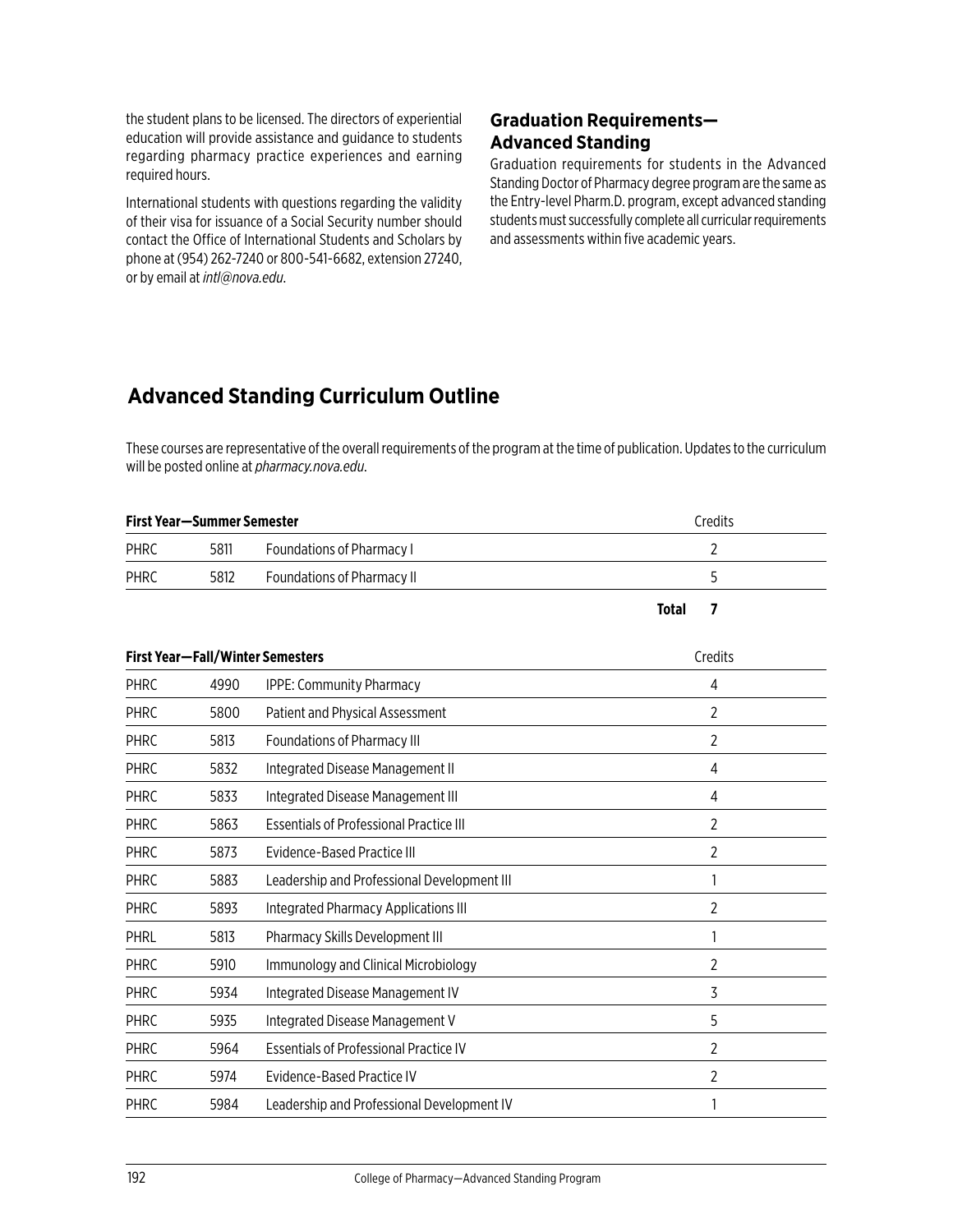| PHRL | 5914 | Pharmacy Skills Development IV      |  |
|------|------|-------------------------------------|--|
| PHRC | 5994 | Integrated Pharmacy Applications IV |  |

**Total First Year 49**

| Second Year-Fall/Winter Semesters |        |                                              | Credits |
|-----------------------------------|--------|----------------------------------------------|---------|
| <b>PHRC</b>                       | 5990   | <b>IPPE: Health Systems</b>                  | 4       |
| <b>PHRL</b>                       | 6810   | <b>Sterile Products Laboratory</b>           |         |
| PHRC                              | 6836   | Integrated Disease Management VI             | 4       |
| PHRC                              | 6837   | Integrated Disease Management VII            | 3       |
| PHRC                              | 6838   | Integrated Disease Management VIII           | 3       |
| PHRC                              | 6865   | <b>Essentials of Professional Practice V</b> | 3       |
| <b>PHRC</b>                       | 6875   | Evidence-Based Practice V                    | 2       |
| PHRC                              | 6885   | Leadership and Professional Development V    |         |
| PHRL                              | 6815   | Pharmacy Skills Development V                |         |
| PHRC                              | 6895   | Integrated Pharmacy Applications V           | 2       |
| <b>PHRC</b>                       | 6920   | Seminar                                      |         |
| PHRE                              |        | Elective                                     | 2       |
| PHRC                              | 7700   | <b>Integrated Care</b>                       | 4       |
| <b>PHRC</b>                       | 77 X X | APPE*                                        | 6       |

# **Total Second Year 37**

| Third Year-Summer/Fall/Winter Semesters |      |                                    | Credits |
|-----------------------------------------|------|------------------------------------|---------|
| <b>PHRC</b>                             | 7710 | APPE: Internal Medicine*           | 6       |
| PHRC                                    | 7720 | APPE: Ambulatory Care*             | 6       |
| <b>PHRC</b>                             | 7730 | APPE: Advanced Hospital Practice*  | 6       |
| <b>PHRC</b>                             | 7740 | APPE: Community Pharmacy Practice* | 6       |
| <b>PHRC</b>                             | 7750 | APPE: Elective I*                  | 6       |
| <b>PHRC</b>                             | 7760 | APPE: Elective II*                 | 6       |
| <b>PHRC</b>                             | 7770 | APPE: Elective III*                | 6       |
| PHRC                                    | 7801 | <b>Curricular Review I</b>         |         |
| <b>PHRC</b>                             | 7802 | <b>Curricular Review II</b>        |         |
| <b>PHRC</b>                             | 7803 | <b>Curricular Review III</b>       | 2       |

# **Total Third Year 40**

# **Total Curriculum 126 (minimum)**

\*One APPE is taken at the end of Year 2 and is not repeated in Year 3.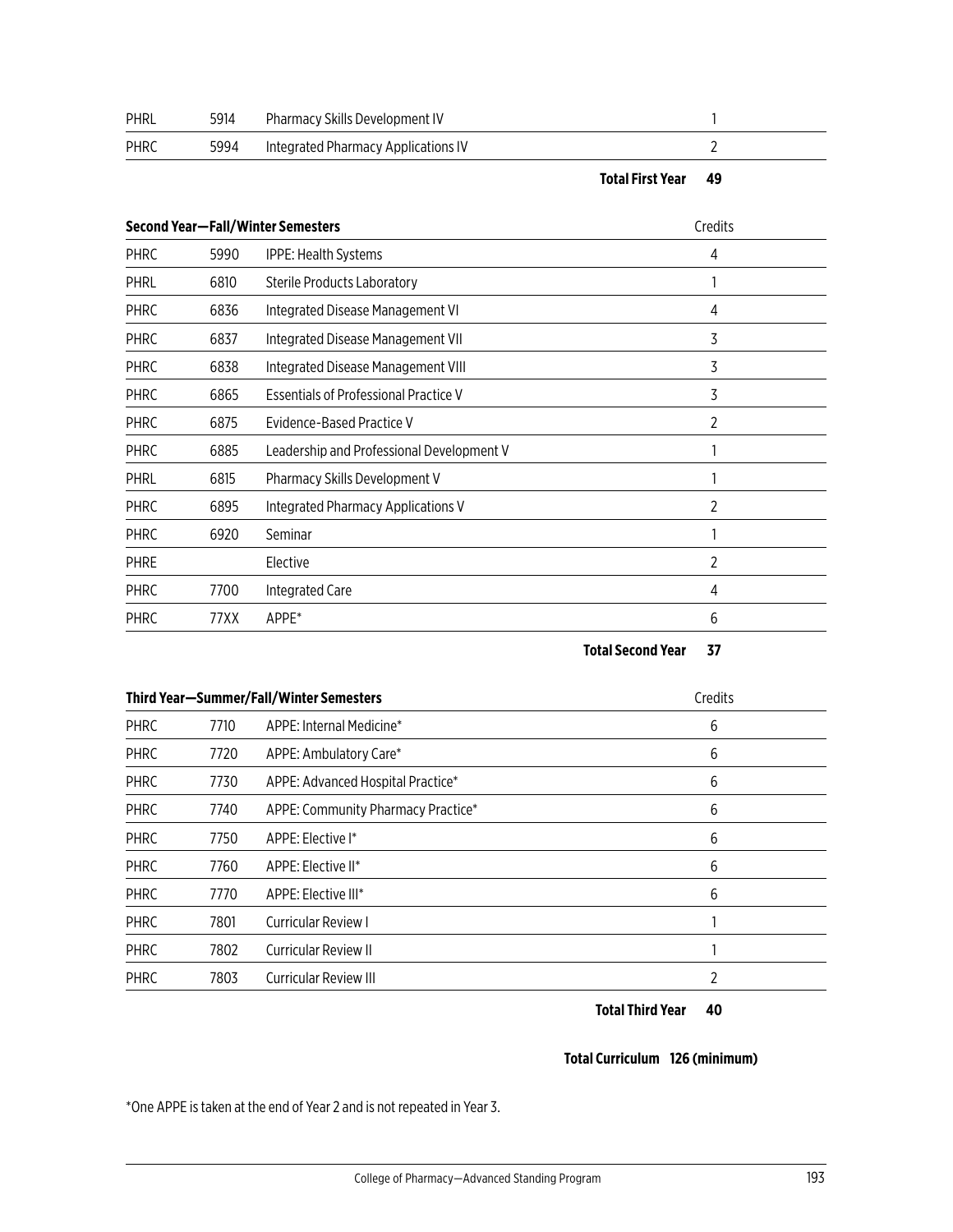# **Entry-Level and Advanced Standing Course Descriptions**

Note: Listed at the end of each entry are lecture hours, laboratory hours, and credit hours.

### **PHRC 4810—Patient Care Basics**

This course provides students with an introductory toolkit to providing patient-centered care. It introduces students to the Pharmacists' Patient Care Process and its role in delivering consistent patient-care services. The pharmacist's role in the Medication-Use Process is explored and the use of information technology and quality measures in these processes are addressed. Basic patient care skills of vital sign assessment, point-of-care testing, interpretation of medical and pharmacy terminology, and laboratory values are introduced and social, behavioral and communication factors impacting patient care are discussed. **(16-0-1)**

#### **PHRL 4811—Pharmacy Skills Development I**

This is the first of a five-course, pharmacy skills development series that integrates principles of pharmaceutical sciences; pharmacy practice; and social, behavioral, and administrative pharmacy. Students will apply knowledge and practice skills complementary to content in the first semester of the curriculum. Skills practiced include written and verbal communication, pharmacy calculations, application of basic knowledge of commonly used medications, identification of medication errors, verification of orders, and drug information retrieval and provision. Team-building activities are incorporated throughout the course to enhance professionalism and communication skills. **(0-48-1)**

# **PHRC 4820—Biochemical Basis of Drug Therapy**

This course focuses on the structure and function of vitamins, carbohydrates, proteins, hormones, nucleic acids, and lipids, as well as bioenergetics and major catabolic pathways at the cellular level. It establishes the biochemical basis for cell structure and emphasizes an integrated approach to the understanding of cellular metabolism; provides a biochemical, genetic, and molecular basis for understanding disease and drug functioning; and examines the mechanisms for genetic information flow in prokaryotic and eukaryotic cells. **(48-0-3)**

# **PHRC 4830—Fundamentals of Pharmacodynamics**

This course applies the concepts of organic chemistry to help students understand drug action at the molecular level. It introduces students to basic pharmacological principles that explain drug effects as they pertain to mechanisms of action and drug disposition into different organs and tissues. In addition, this course describes drug actions at physiological receptors focusing on compounds that act on the autonomic nervous system. **(32-0-2)**

### **PHRC 4840—Dosage Forms and Drug Delivery**

This course integrates basic anatomical and physiological features of various routes of administrations, drug and excipients physicochemical characteristics, and biopharmaceutical principles into the design and formulation of various conventional pharmaceutical dosage forms. It emphasizes the drug approval processes and regulatory standards. The course explores in detail most pharmaceutical dosage forms, their characteristics and uses, formulation composition and requirements, manufacturing methods and compendial testing, and packaging. **(64-0-4)**

### **PHRC 4850—Pharmaceutical Calculations**

This course introduces the common systems of measurement and mathematical principles used in the traditional practice of pharmacy. Emphasis is also placed on calculations relevant to specific dose regimens based on patient specific clinical parameters. Competencies developed throughout the course shall prepare students to accurately analyze and solve real-life pharmaceutical problems involving calculations used in the preparation and dispensing of pharmaceutical preparations. **(32-0-2)**

### **PHRC 4861—Essentials of Professional Practice I**

This is the first of a five-course sequence that prepares the student to develop the knowledge and problem-solving skills needed to become a practice-ready professional who can apply concepts to manage the quality and safety of the Medication-Use Process and deliver patient-centered care. This course addresses laws that govern the pharmacist's scope of practice and the foundation for effective patient communication. **(32-0-2)**

# **PHRC 4871—Evidence-Based Practice I**

This is the first of a five-course sequence that prepares the student to retrieve, evaluate, and use the medical and scientific literature and other drug information resources. It is designed to prepare students to apply drug information skills for the delivery of patient-centered care using evidence-based principles to improve outcomes. Students learn the strengths and weaknesses of the various references and how to apply their use in practice. Active learning experiences include retrieving scientific literature, utilizing electronic resources, performing literature searches, and formulating responses to basic drug information requests. **(16-0-1)**

# **PHRC 4881—Leadership and Professional Development I**

This is the first in a series of five courses that center on the development of self-awareness, professionalism, an innovative/entrepreneurial mindset, leadership, and teamwork skills. This course presents the foundational principles of professionalism, goal setting, career planning,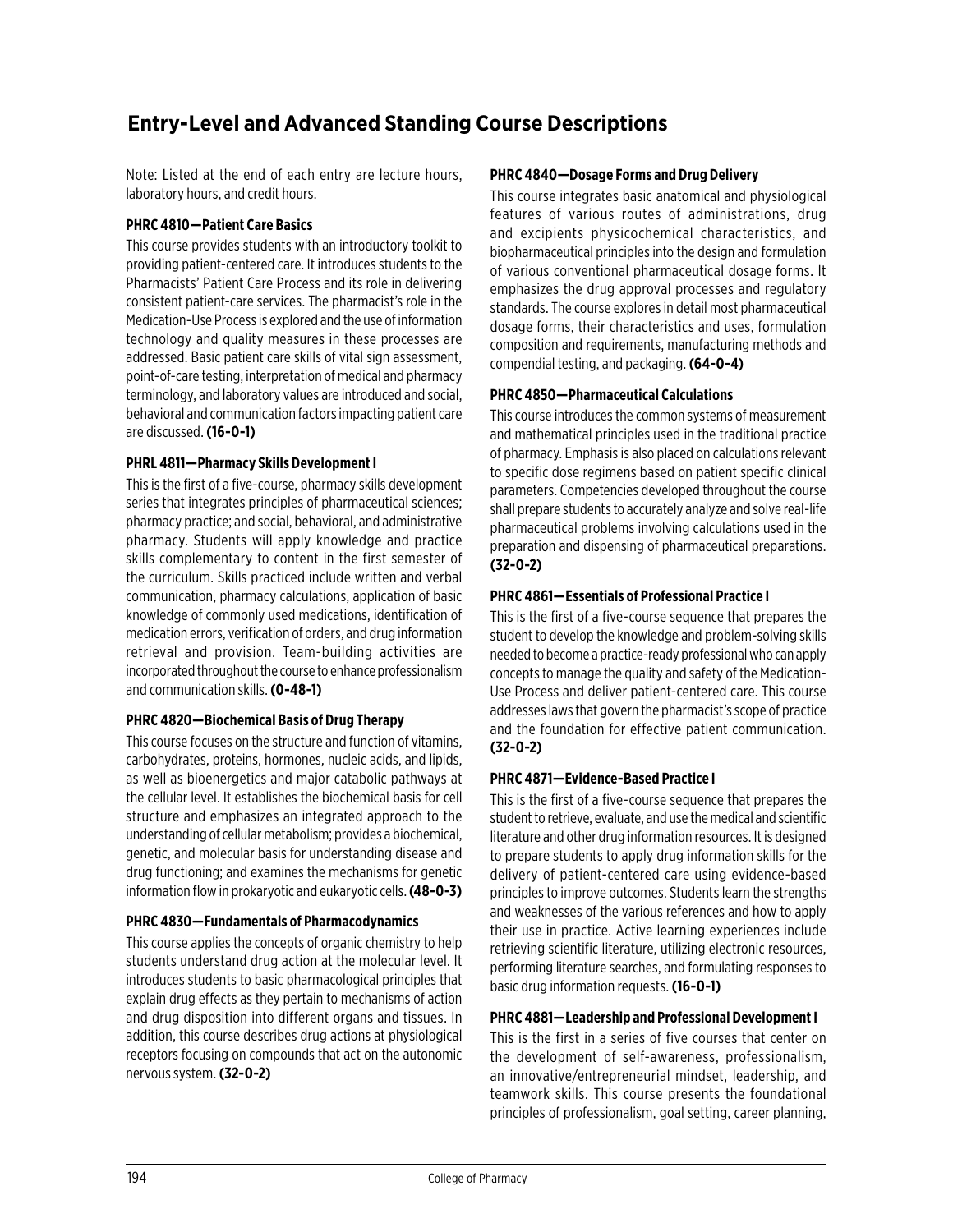teamwork, reflective thinking, professional interaction, and personal/professional growth. Students will develop professional goals, create a professional biography, define their professional legacy, and identify professional areas of interest to guide career planning. Curriculum and cocurriculum activities stimulating student growth in the five major areas of development will be documented and tracked through the electronic portfolio. **(16-0-1)**

### **PHRC 4891—Integrated Pharmacy Applications I**

This is the first in a series five courses offered at the end of each semester designed to integrate and apply knowledge and skills from previous courses. The "Bring Back" section of the course will reinforce foundational concepts from the fall semester, including pharmaceutical calculations, commonly used drugs, and pharmacy law. The "Look Forward" section of the course introduces material to prepare students for future courses, including basic patient assessment and self-care concepts, as well as practical applications of pharmacokinetics. Additionally, in each course, students will have the opportunity to receive specialized training and earn certification in a specific area of pharmacy practice. This course offers certification in immunization. **(32-0-2)**

#### **PHRC 4910— Nonprescription Drugs and Self-Care**

This course is designed to familiarize the student with the principles and theories of self-care, nonprescription medications, medical devices, and home-testing kits commonly found in community pharmacy practice. The pharmacist's role in self-care is explored and students apply the Pharmacists' Patient Care Process in solving patient-care cases. It approaches medical conditions by focusing on typical presenting signs and symptoms. For each condition, students explore the basic causes, signs, and symptoms; basic self-care guidelines; and when to refer patients. Emphasis is placed on problem-solving processes involved in the therapeutic evaluation, rational use, and recommendation of treatment to patients. Topics include dermatological, respiratory, ophthalmic, otic, oral, gastrointestinal, and genital-urinary disorders. A very strong emphasis is placed on patient care and patient counseling. **(43-0-3)**

#### **PHRL 4912—Pharmacy Skills Development II**

This is the second of a five-course, pharmacy skills series that integrates principles of pharmaceutical sciences, social and behavioral pharmacy, and pharmacy practice. In this course, students apply knowledge and practice skills complementary to content in the second semester of the curriculum. Skills practiced include written and verbal communication, compounding of nonsterile formulations, pharmacy calculations, application of basic knowledge of commonly used medications, identification of errors, verification of orders, and drug information retrieval and provision. Team-building activities are incorporated throughout the course to enhance professionalism and communication skills. **(0-48-1)**

#### **PHRC 4921—Individualized Drug Therapy**

This course explores the individualization of drug therapy. It provides students with the foundation in pharmacokinetic concepts and application. The principles involved in drug absorption, distribution, metabolism, and elimination in the human body are discussed and mechanisms and rates of these processes are studied. The influence of physiologic and biochemical process on the fate of drugs in the body are explored and pharmacokinetic principles are applied in the therapeutic monitoring of drugs. This course also provides students with a foundation on pharmacogenomic concepts. **(64-0-4)**

### **PHRC 4931—Integrated Disease Management I**

This is the first in a series of eight courses that integrates the principles of pathophysiology, pharmaceutics, pharmacodynamics, pharmacokinetics and pharmacotherapy in the treatment of diseases. Students learn how to appropriately select, and monitor pharmacotherapy regimens based on drug, disease, and patient characteristics and apply the Pharmacists' Patient Care Process in solving patientcare cases. This course focuses on women's health, urology, gastrointestinal and endocrine disorders, obesity, and dyslipidemias. **(64-0-4)**

# **PHRC 4962—Essentials of Professional Practice II**

This is the second of a five-course sequence that prepares the student to develop the knowledge and problem-solving skills needed to become a practice-ready professional who can apply the concepts to manage the quality and safety of the medication use process and deliver patient-centered care. This course provides an overview of health care systems. It emphasizes a population and public health perspective, health economics as a complement to public health, health care financing, and basic concepts of health care ethics. **(32-0-2)**

# **PHRC 4972—Evidence-Based Practice II**

This is the second of a five-course sequence that prepares the student to retrieve, evaluate, and use the medical and scientific literature and other drug information resources. This course is designed to expose students to the fundamentals of research design and methodology and applied biostatical data analysis. It focuses on familiarizing students with general methodologic approaches used in experimental design, statistical analysis of data, investigator's responsibilities, ethical considerations in research, protection of human subjects, and institutional review boards (IRBs). **(32-0-2)**

# **PHRC 4982—Leadership and Professional Development II**

This is the second in a series of five courses that center on the development of self-awareness, professionalism, leadership skills, and an innovative and entrepreneurial mindset. This course presents the foundational principles of professionalism, professional ethics, and interprofessional practice. Teamwork is reinforced through team-based learning. Curriculum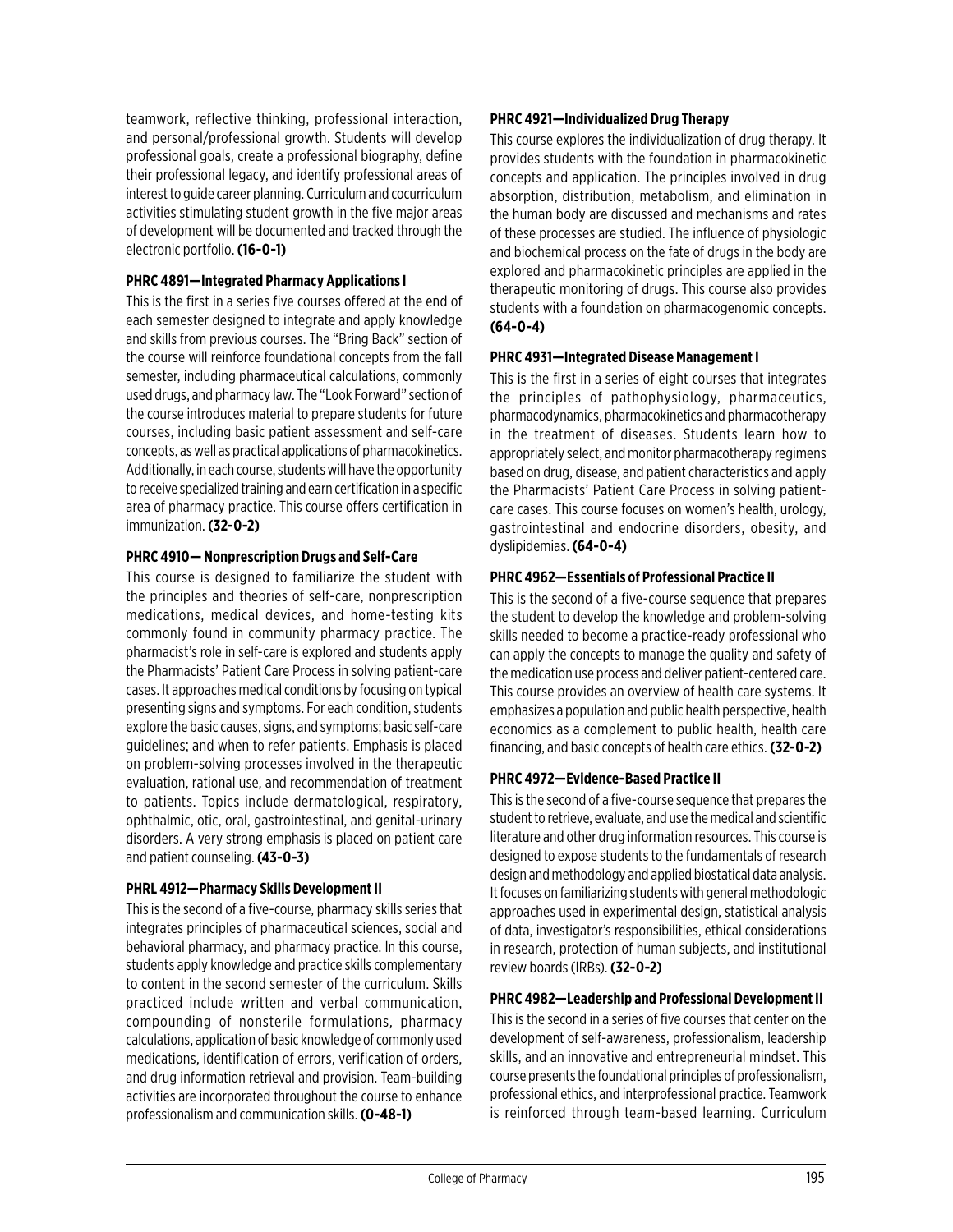and cocurriculum activities stimulating student growth are documented and tracked through the electronic portfolio. **(16-0-1)**

# **PHRC 4990—Introductory Pharmacy Practice Experience: Community Pharmacy**

This 160-hour, out-of-classroom, supervised, outpatient experience highlights the operations and practice management aspects of community pharmacy practice. The experience is designed to introduce students to the Medication-Use Process, patient and health care provider communication, and outpatient health care delivery. Emphasis is placed on medication dispensing; patient counseling; pharmacy policy/ procedure; application of local, state, and federal regulations; and exploration of the community pharmacist's approach to patient care. Students will participate in all applicable pharmacy operations and patient-care activities, reply to drug information questions, complete projects, and participate in topic discussions. **(0-160-4)**

# **PHRC 4992—Integrated Pharmacy Applications II**

This is the second in a series of five courses offered at the end of each semester designed to integrate and apply knowledge and skills from previous courses. Students in each course become certified in a specific area of pharmacy and receive software training. The Bring Back and Look Forward sections of the course series reinforces concepts and introduces material to prepare students for future courses. This course offers certification in tobacco cessation counseling through Rx for Change. It brings back pharmacokinetics calculations, frequently used drugs, and integrated disease management cases. It reviews expectations for experiential courses in preparation for the Introductory Pharmacy Practice Experience (IPPE): Community Pharmacy course. **(32-0-2)**

# **PHRC 5800—Patient and Physical Assessment**

This course provides students with the knowledge and skills necessary to perform comprehensive patient assessments utilizing the skills of history taking, inspection, palpation, percussion, auscultation, and specimen extraction to conduct point-of-care testing. Charting, interpretation of findings, and evaluation of common clinical conditions—especially as related to medications—are integrated into these activities. The course emphasizes the first two steps of the Pharmacists' Patient Care Process: *Collect* and *assess*, and is taught using a combination of self-study and laboratory sections that allow students to practice and demonstrate acquired skills. **(16-48-2)**

# **PHRC 5811—Foundations of Pharmacy I**

This is the first in a series of three foundational courses that provide the basis for pharmacist patient-centered care. The courses integrate concepts from pharmaceutical sciences, sociobehavioral and administrative pharmacy, and pharmacy practice. This online course introduces topics such as health care systems, interprofessional collaboration, the laws that govern the pharmacist's scope of practice, ethics in professional practice, health literacy, and health disparities. Problem-solving skills are emphasized using pharmaceutical calculations and the application of drug information skills. **(32-0-2)**

# **PHRC 5812—Foundations of Pharmacy II**

This is the second in a series of three foundational courses that provide the basis for pharmacist patient-centered care. The courses integrate concepts from pharmaceutical sciences, sociobehavioral and administrative pharmacy, and pharmacy practice. This comprehensive, blended course addresses calculations; patient and professional communication; pharmacokinetic principles; disease management; nonprescription medication use; and self-care skills. The course contains four weekly laboratories in which students apply knowledge and practice skills complementary to course content. **(60-20-5)**

# **PHRC 5813—Foundations of Pharmacy III**

This is the third in a series of three foundational courses that provide the basis for pharmacist patient-centered care. This course incorporates the principles of pathophysiology, pharmaceutics, pharmacodynamics, pharmacokinetics, and pharmacotherapy in the treatment of diseases. Students learn how to appropriately select and monitor pharmacotherapy regimens based on drug, disease, and patient characteristics and apply the Pharmacists' Patient Care Process in solving patient care cases. The course focuses on fluid and electrolytes; acid-base balance; anemias; and renal, hepatic, and clotting disorders. **(32-0-2)**

# **PHRL 5813—Pharmacy Skills Development III**

This is the third of a five-course, pharmacy skills development series that integrates principles of pharmaceutical sciences, social and behavioral pharmacy, and pharmacy practice. Students will apply knowledge and practice skills complementary to content in the third semester of the curriculum. Skills practiced include written and verbal communication; pharmacy calculations; application of knowledge of commonly used medications; identification of medication errors; verification of orders; drug information retrieval, evaluation, and provision; patient assessment; and selection and monitoring of pharmacotherapy patient-care plans. Team-building activities are incorporated throughout the course to enhance professionalism and communication skills. **(0-48-1)**

# **PHRC 5832—Integrated Disease Management II**

This is the second in a series of eight courses that integrates the principles of pathophysiology, pharmaceutics, pharmacodynamics, pharmacokinetics, and pharmacotherapy in the treatment of diseases. Students learn how to appropriately select and monitor pharmacotherapy regimens based on drug, disease, and patient characteristics and apply the Pharmacists' Patient Care Process in solving patient-care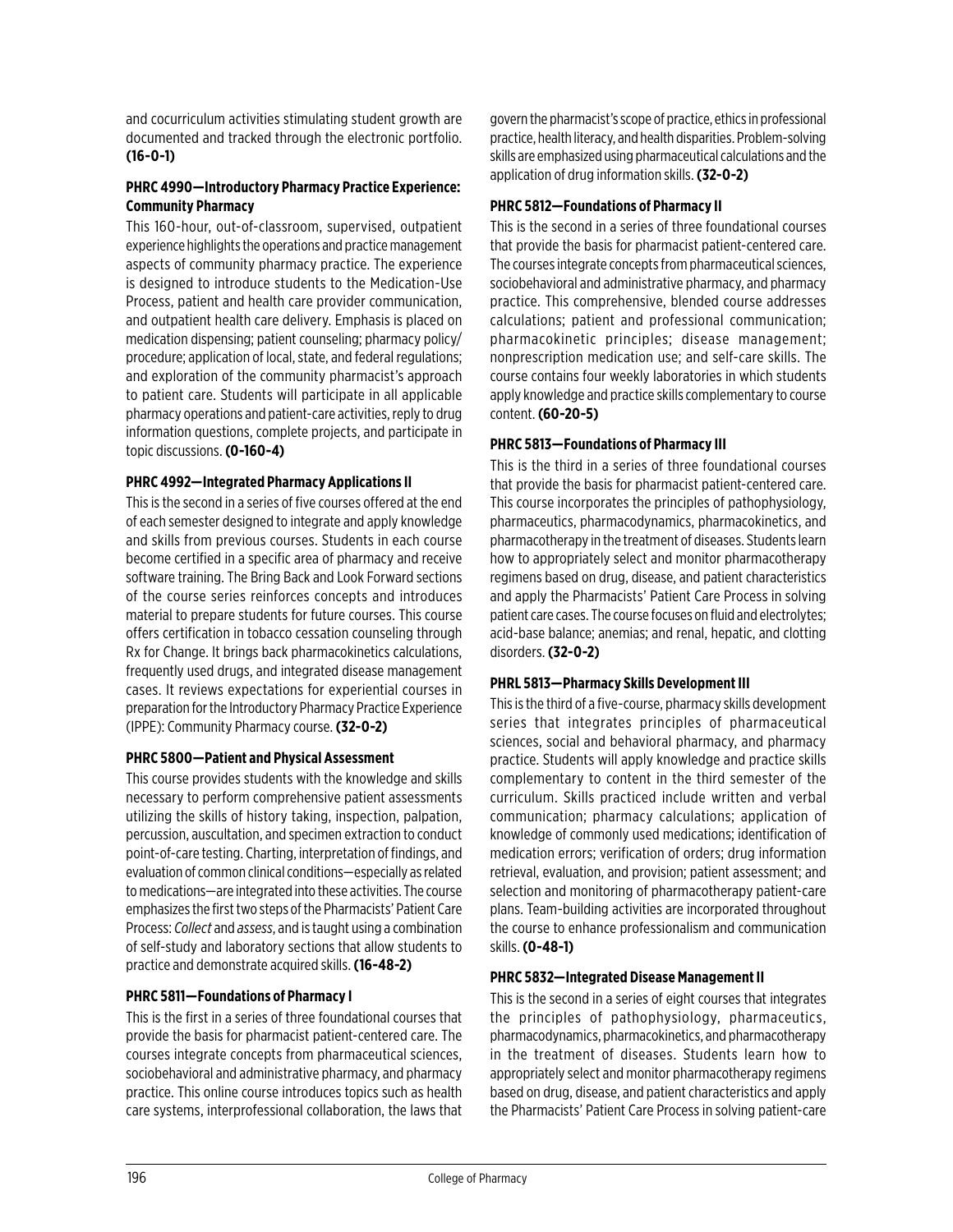cases. The course focuses on the treatment of cardiovascular diseases. **(64-0-4)**

# **PHRC 5833—Integrated Disease Management III**

This is the third in a series of eight courses that integrates the principles of pathophysiology, pharmaceutics, pharmacodynamics, pharmacokinetics, and pharmacotherapy in the treatment of diseases. Students learn how to appropriately select and monitor pharmacotherapy regimens based on drug, disease, and patient characteristics and apply the Pharmacists' Patient Care Process in solving patientcare cases. This course focuses on women's health, urology, respiratory conditions, GI, endocrine, and nutrition. **(64-0-4)**

# **PHRC 5863—Essentials of Professional Practice III**

This is the third of a five-course sequence that prepares the student to develop the knowledge and problem-solving skills needed to become a practice-ready professional who can apply concepts to manage the quality and safety of the medicationuse process and deliver patient-centered care. This course addresses advanced patient communication, patient health education, finance, resource management, and pharmaceutical marketing concepts. **(32-0-2)**

# **PHRC 5873—Evidence-Based Practice III**

This is the third of a five-course sequence that prepares the student to retrieve, evaluate, and use the medical and scientific literature and other drug information resources. It introduces pharmacoepidemiology and applies the fundamentals of biostatistics, research design, and methodology to evaluate scientific and medical literature. **(32-0-2)**

# **PHRC 5883—Leadership and Professional Development III**

This is the third in a series of five courses that center on the development of self-awareness, professionalism, leadership skills, and an innovative and entrepreneurial mindset. This course emphasizes goal setting, career planning, teamwork, constructive criticism, and professional growth. Students reflect on their strengths and weaknesses, update professional goals, create a curriculum vitae, and develop a professional development plan. Teamwork is reinforced through teambased learning and curriculum and cocurricular activities stimulating student growth are tracked through the electronic portfolio. **(16-0-1)**

# **PHRC 5893—Integrated Pharmacy Applications III**

This is the third in a series of five courses offered each semester designed to integrate and apply knowledge and skills from previous courses. The Bring Back and Look Forward sections of the course reinforce concepts and introduce material to prepare students for future courses. It brings back pharmacotherapy cases and topics in drug literature evaluation, medication adherence, health literacy, and motivational interviewing. It introduces basics of pharmacoeconomics in preparation for the Evidence-Based Practice course series that follows. **(24-8-2)**

# **PHRC 5910—Immunology and Clinical Microbiology**

This course introduces the fundamentals of immunology, microbiology, and pharmacology of anti-infective agents. It prepares students for the Integrated Disease Management course series in infectious and immunologic diseases that follow. Topics covered include an introduction to the body's immune response and mechanisms of defense at the cellular and humoral level. The classification, morphology, and physiology and mechanisms of virulence of microorganisms that primarily cause human pathology—such as bacteria, viruses, fungi, and protozoans—will also be covered. Therapeutic agents used to treat bacterial infections are introduced. **(32-0-2)**

# **PHRL 5914—Pharmacy Skills Development IV**

This is the fourth of a five-course, pharmacy skills development series that integrates principles of pharmaceutical sciences; pharmacy practice; and social, behavioral, and administrative pharmacy. In this course, students apply knowledge and practice skills complementary to content in the fourth semester of the curriculum. Skills practiced include written and verbal communication; pharmacy calculations; application of knowledge of commonly used medications; identification of medication errors; verification of orders; drug information retrieval, evaluation, and provision; patient assessment; and selection and monitoring of pharmacotherapy patient-care plans. Team-building activities are incorporated throughout the course to enhance professionalism and communication skills. **(0-48-1)**

# **PHRC 5934—Integrated Disease Management IV**

This is the fourth in a series of eight courses that integrates the principles of pathophysiology, pharmaceutics, pharmacodynamics, pharmacokinetics, and pharmacotherapy in the treatment of diseases. Students learn how to appropriately select and monitor pharmacotherapy regimens based on drug, disease, and patient characteristics and apply the Pharmacists' Patient Care Process in solving patient-care cases. This course focuses on the treatment of diseases of the immune system. **(48-0-3)**

# **PHRC 5935—Integrated Disease Management V**

This is the fifth in a series of eight courses that integrate the principles of pathophysiology, pharmaceutics, pharmacodynamics, pharmacokinetics, and pharmacotherapy in the treatment of diseases. Students learn how to appropriately select and monitor pharmacotherapy regimens based on drug, disease, and patient characteristics and apply the Pharmacists' Patient Care Process in solving patient-care cases. This course focuses on the treatment of infectious diseases. **(80-0-5)**

# **PHRC 5964—Essentials of Professional Practice IV**

This is the fourth of a five-course sequence that prepares the student to develop the knowledge and problem-solving skills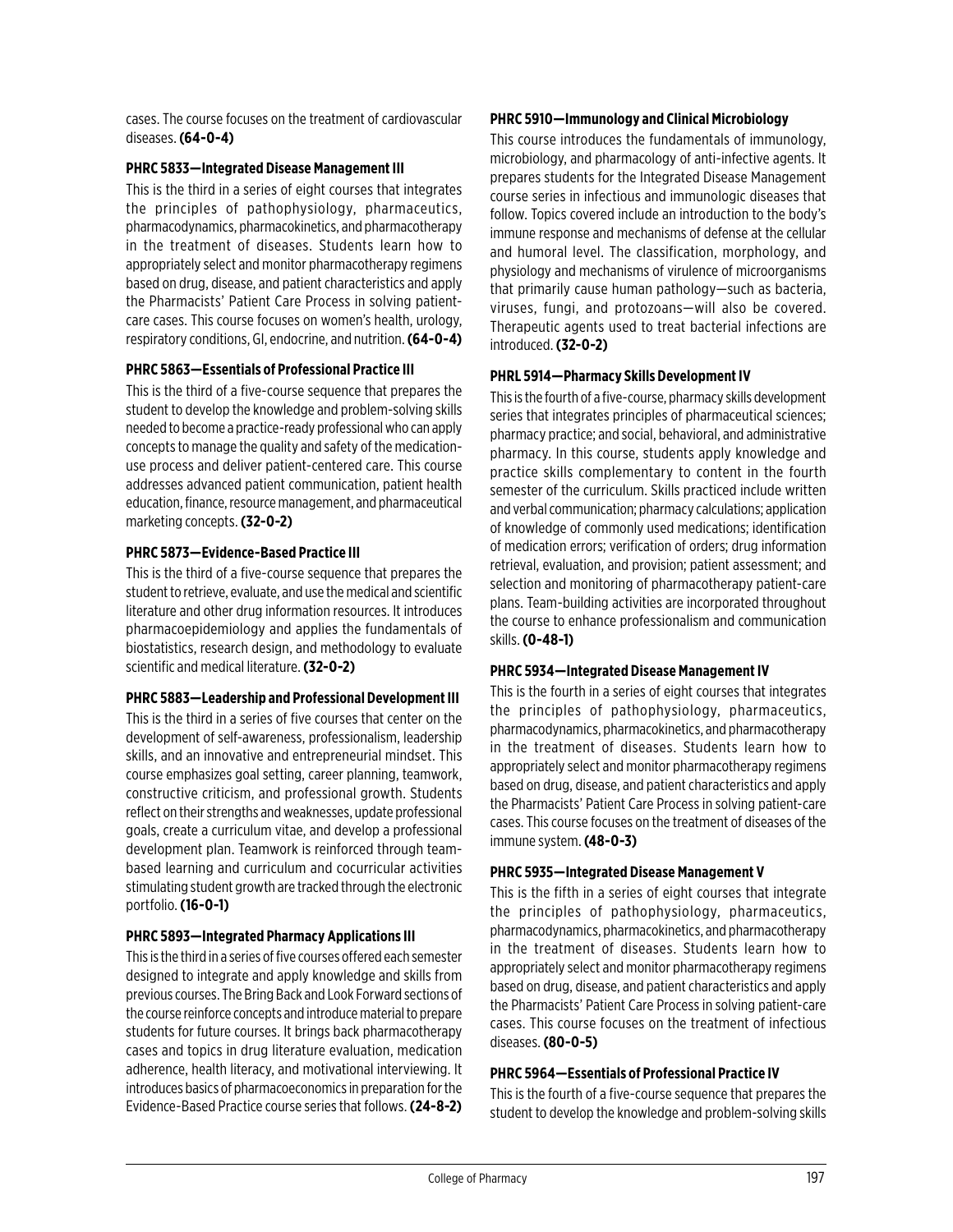needed to become a practice-ready professional who can apply concepts to manage the quality and safety of the Medication-Use Process and deliver patient-centered care. This course addresses the quality instantiates and the management of hospital and community pharmacies. It explores different pharmacy practice models, presents pharmaceutical marketing concepts, and introduces how to develop a business plan for a pharmacy product or service. **(32-0-2)**

### **PHRC 5974—Evidence-Based Practice IV**

This is the fourth of a five-course sequence that prepares the student to retrieve, evaluate, and use the medical and scientific literature and other drug information resources. This course exposes students to data analytics and an "abbreviated" scientific process by planning, developing, and presenting a simple research project using the National Health and Nutrition Examination Survey (NHANES) database as a data source. The application of data analytics in health informatics will also be discussed. **(32-0-2)**

### **PHRC 5984—Leadership and Professional Development IV**

This is the fourth in a series of five courses that center on the development of self-awareness, professionalism, leadership skills, and an innovative and entrepreneurial mindset. This course focuses on the development of leadership skills and collaboration among members of intra- and interprofessional teams. Teamwork is reinforced through team-based learning. Curriculum and cocurriculum activities stimulating student professional growth are documented and tracked through the electronic portfolio. **(16-0-1)**

# **PHRC 5990—Introductory Pharmacy Practice Experience: Health Systems**

This 160-hour, out-of-classroom, supervised, inpatient experience highlights the operations and practice management aspects of health systems pharmacy practice. The experience is designed to introduce students to medication-use processes, patient and health care provider communication, inpatient health care delivery, and the role of the pharmacist in this setting. Emphasis is placed on medication dispensing; drug procurement/inventory control; application of institutional pharmacy policy/procedure; and local, state, and federal regulations. Students participate in all applicable pharmacy operations and patient-care activities, reply to drug information questions, complete projects, and participate in topic discussions. **(0-160-4)**

# **PHRC 5994—Integrated Pharmacy Applications IV**

This is the fourth in a series of five courses offered at the end of each semester designed to integrate and apply knowledge and skills from previous courses. The Bring Back and Look Forward sections of the course reinforce previously taught concepts and introduce material to prepare students for future courses. This course brings back pharmaceutical and pharmacokinetics calculations, frequently used drugs,

pharmacy management applications, and pharmacotherapy cases. It introduces concepts to prepare students to continue the Integrated Disease Management, Essentials of Professional Practice, and Evidence-Based Practice course series. It reviews expectations for experiential courses in preparation for the Introductory Pharmacy Practice Experience: Health Systems course. **(32-0-2)**

### **PHRL 6810—Sterile Products Laboratory**

This laboratory course is designed to develop the knowledge and skills necessary to prepare sterile products safely and effectively. Students will learn the history and evolution of aseptic processing and the current regulations and standards of practice that guide sterile preparation. The course is taught using a combination of self-study and a laboratory component that allows students to apply the fundamental concepts and skills required for the safe and compliant compounding of sterile products in a cleanroom. **(0-48-1)**

### **PHRL 6815—Pharmacy Skills Development V**

This is the fifth of a five-course, pharmacy skills development series that integrates principles of pharmaceutical sciences; pharmacy practice; and social, behavioral, and administrative pharmacy. In this course, students apply knowledge and practice skills complementary to content in the fifth semester of the curriculum. Skills practiced include written and verbal communication; pharmacy calculations; application of knowledge of commonly used medications; identification of medication errors; verification of orders; drug information retrieval, evaluation, and provision; patient assessment; and selection and monitoring of pharmacotherapy patient-care plans. Team-building activities are incorporated throughout the course to enhance professionalism and communication skills. **(0-48-1)**

# **PHRC 6836—Integrated Disease Management VI**

This is the sixth in a series of eight courses that integrate the principles of pathophysiology, pharmaceutics, pharmacodynamics, pharmacokinetics, and pharmacotherapy in the treatment of diseases. Students learn how to appropriately select and monitor pharmacotherapy regimens based on drug, disease, and patient characteristics and apply the Pharmacists' Patient Care Process in solving patient-care cases. This course focuses on neurologic and psychiatric disorders. **(64-0-4)**

# **PHRC 6837—Integrated Disease Management VII**

This is the seventh in a series of eight courses that integrate the principles of pathophysiology, pharmaceutics, pharmacodynamics, pharmacokinetics, and pharmacotherapy in the treatment of diseases. Students learn how to appropriately select and monitor pharmacotherapy regimens based on drug, disease, and patient characteristics and apply the Pharmacists' Patient Care Process in solving patientcare cases. This course focuses on clinical toxicology, pain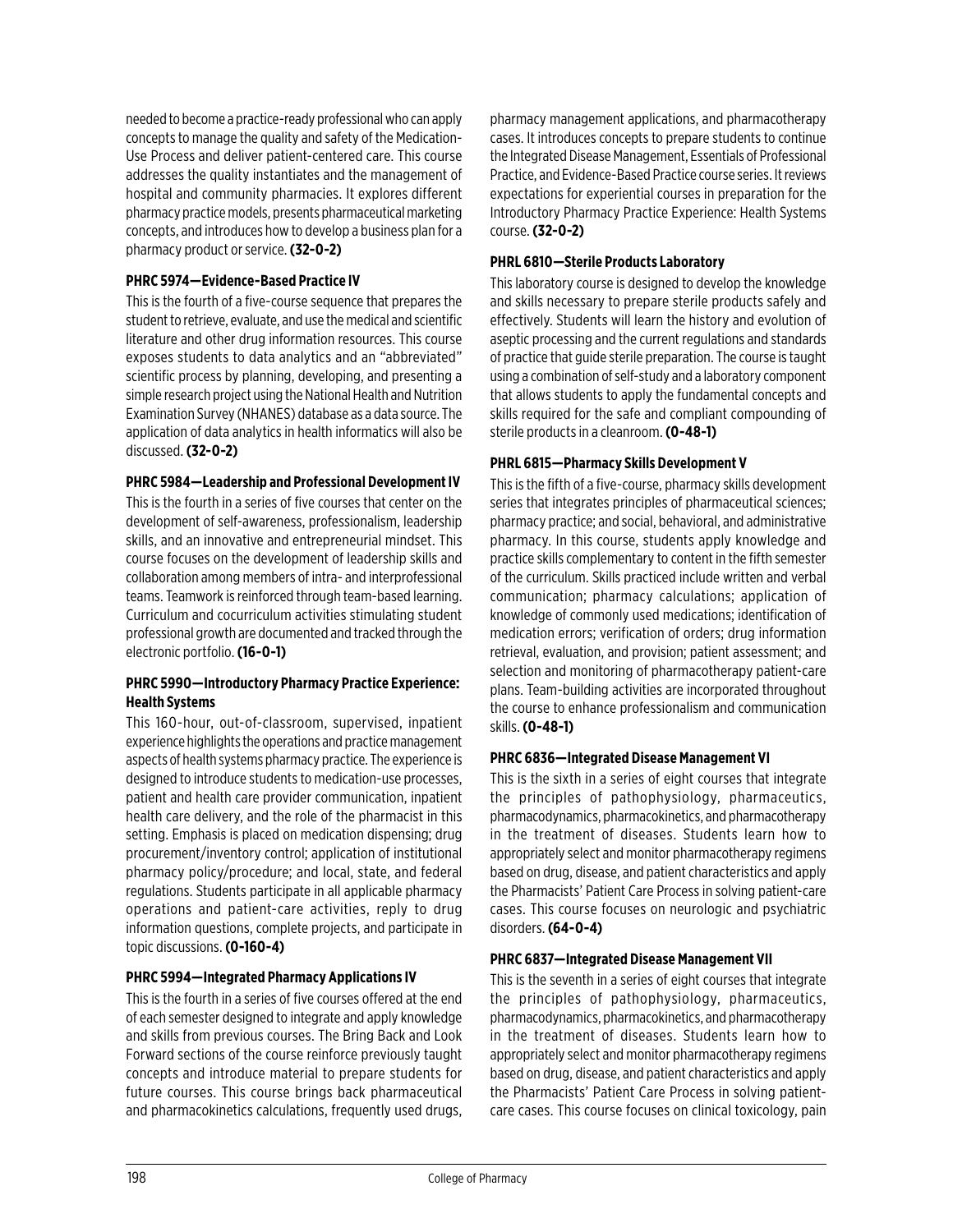management, substance abuse, and attention-deficit/ hyperactivity disorder. **(48-0-3)**

### **PHRC 6838—Integrated Disease Management VIII**

This is the eighth in a series of eight courses that integrate the principles of pathophysiology, pharmaceutics, pharmacodynamics, pharmacokinetics, and pharmacotherapy in the treatment of diseases. Students learn how to appropriately select and monitor pharmacotherapy regimens based on drug, disease, and patient characteristics and apply the Pharmacists' Patient Care Process in solving patient-care cases. This course focuses on special populations, nutrition, dermatology, and the treatment of ophthalmologic diseases. **(48-0-3)**

# **PHRC 6865—Essentials of Professional Practice V**

This is the conclusion of a five-course sequence that prepares the student to develop the knowledge and problem-solving skills needed to become a practice-ready professional who can apply concepts to manage the quality and safety of the medication-use process and deliver patient-centered care. This course addresses pharmacy law and advanced communication concepts as it relates to professional practice. **(48-0-3)**

### **PHRC 6875—Evidence-Based Practice V**

This is the fifth of a five-course sequence that prepares the student to retrieve, evaluate, and use the medical and scientific literature and other drug information resources. The course focuses on theories and methodologies of pharmacoeconomics and outcomes research. Applications to clinical practice, the pharmaceutical industry, and formulary decision making are explored. **(32-0-2)**

#### **PHRC 6885—Leadership and Professional Development V**

This is the fifth in a series of five courses that center on the development of self-awareness, professionalism, leadership skills, and an innovative and entrepreneurial mindset. This course emphasizes the maturation of the student into the ideal professional candidate. Students reflect on their experiences, strengths, and career goals to map a pathway to their chosen professional path. They update their curricula vitae and bios, create professional websites, and develop job interviewing skills as they prepare to enter the pharmacy workforce. Teamwork is reinforced through team-based learning. Curriculum and cocurricular activities stimulating student growth are tracked through the electronic portfolio. **(16-0-1)**

# **PHRC 6895—Integrated Pharmacy Applications V**

This is the fifth in a series of five courses offered at the end of each semester designed to integrate and apply knowledge and skills from previous courses. Students in each course become certified in a specific area of pharmacy and receive software training. The Bring Back and Look Forward sections of the course reinforce concepts and introduce material to prepare students for future courses. This course utilizes patient cases to apply pharmacotherapy concepts. It offers certification in medication therapy management and outlines expectations for P3 and Advanced Standing P2 winter semester. **(32-0-2)**

### **PHRC 6920—Seminar**

This course applies the knowledge and skills gained through the Essentials of Professional Practice and Evidence-Based Practice course sequences. Student teams develop a platform presentation and professional poster to showcase innovative solutions to a pharmacy practice problem identified and researched in previous courses. Presentations are made to peers and health care professionals, providing valuable experience in presentation skills and in medical information resource utilization. **(16-0-1**)

### **PHRC 7700—Integrated Care**

This is the final course in the core didactic curriculum. It is designed to advance students' critical thinking skills and application of pharmaceutical knowledge to patient care in a variety of health care settings. The course enhances students' patient-care competencies and ensures students' readiness to commence Advanced Pharmacy Practice Experiences (APPEs). This is achieved using a variety of learning activities and assessment methods that include complex patient cases, pharmacy calculations, drug information questions, application of communication skills, and knowledge of commonly used drugs. The course contains several assessments that must be successfully completed prior to commencing APPEs. **(64-0-4)**

# **PHRC 7710—APPE: Internal Medicine**

The Internal Medicine Advanced Pharmacy Practice Experience (APPE) is a six-week, full-time (minimum 40 hours per week), out-of-classroom, supervised, inpatient experience emphasizing individualized patient care. The experience is designed to optimize students' competency in pharmacistprovided patient care, interprofessional collaboration, utilization of evidence-based medicine, communication, and patient education. Students apply pharmacotherapeutic principles, disease-related knowledge, dosing guidelines, best practice standards, and site-specific procedures to identify therapeutic problems and to implement and monitor patient-care plans in collaboration with health care teams. Students will be expected to communicate effectively in writing through documentation in the patients' medical records and verbally with stakeholders. Students will present patient cases, provide formal education presentations, participate in informal topic discussions, complete assigned projects, and perform and document pharmacist activities (e.g., patient histories, transitions of care, therapeutic interventions, and creation of treatment plans). **Prerequisite:** P4/Adv P3 (Final Year) **(0-240-6)**

#### **PHRC 7720—APPE: Ambulatory Care**

The Ambulatory Care Advanced Pharmacy Practice Experience (APPE) is a six-week, full-time (minimum 40 hours per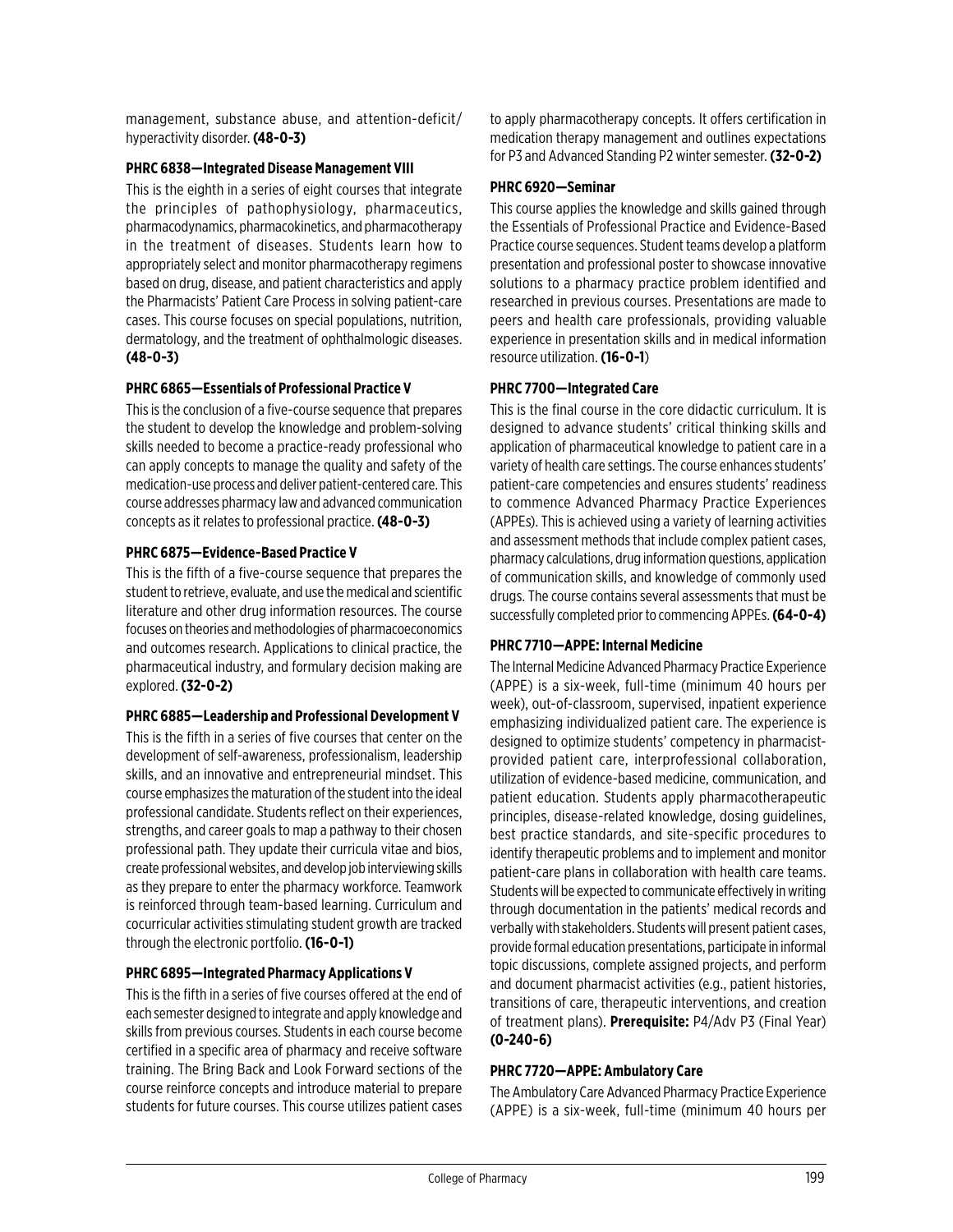week), out-of-classroom, supervised, outpatient experience emphasizing individualized patient care. The experience is designed to optimize students' competency in pharmacistprovided patient care, interprofessional collaboration, utilization of evidence-based medicine, communication, and patient education. Students apply pharmacotherapeutic principles, disease-related knowledge, dosing guidelines, best practice standards, and site-specific procedures to identify therapeutic problems, and to implement and monitor patient care plans in collaboration with health care teams. Students will be expected to communicate effectively in writing through documentation in the patients' medical records and verbally using communication techniques such as motivational interviewing, coaching, and patient education and counseling. Students will present patient cases, provide formal education presentations, participate in informal topic discussions, complete assigned projects, and perform and document pharmacist activities (e.g., patient histories, transitions of care, therapeutic interventions, and creation of treatment plans). **Prerequisite**: P4/Adv P3 (Final Year) **(0-240-6)**

### **PHRC 7730—APPE: Advanced Hospital**

The Advanced Hospital Advanced Pharmacy Practice Experience (APPE) is a six-week, full-time (minimum 40 hours per week), out-of-classroom, supervised, operational and management experience in an institutional setting. This experience is designed to optimize students' competency in all aspects of the Medication-Use Process and health care delivery while emphasizing the interprofessional dynamics of the health system setting. Students will be exposed to the application of management principles for oversight of pharmacy personnel, institutional policy/procedure, drug procurement/inventory, formulary management, clinical programs, development of standards of care, medication safety programs, and dispensing of sterile products. Students will be expected to communicate effectively with stakeholders verbally and in writing. Students will present case studies, provide formal education presentations, participate in informal topic discussions, complete assigned projects, and perform and document pharmacist activities (e.g. adverse drug reaction reporting, documentation of medication errors, and participation in institutional committees). **Prerequisite:** P4/ Adv P3 (Final Year) **(0-240-6)**

# **PHRC 7740—APPE: Community Pharmacy**

The Community Pharmacy Advanced Pharmacy Practice Experience (APPE) is a six-week, full-time (minimum 40 hours per week), out-of-classroom, supervised, operational and management experience in the outpatient, community setting. This experience is designed to optimize students' competency in patient screening, the Medication-Use Process, and outpatient health care delivery. Emphasis will be placed on the oversight of pharmacy personnel, drug distribution, pharmacy policy/procedure, drug procurement/inventory, medication safety, and insurance adjudication. Students will participate in continual quality improvement processes and create improvement opportunities based on data. Students will have the opportunity to guide patients with self-care and medication self-administration. They will counsel patients on prescription, nonprescription medications, and nondrug therapy alternatives. Students will present patient cases, provide formal presentations, participate in informal topic discussions, complete assigned projects, and perform and document pharmacist activities (e.g., immunization, patient counseling, disease state and medication therapy management, adverse drug reaction reporting, and documentation of medication errors). **Prerequisite**: P4/Adv P3 (Final Year) **(0-240-6)**

# **PHRC 7750/ 7760/ 7770/7780—APPE: Elective I/Elective II/Elective III/Elective IV (Optional)**

The Elective Advanced Pharmacy Practice Experience (APPE) is a six-week, full-time (minimum 40 hours per week), out-ofclassroom, supervised experience that may emphasize direct or indirect patient care in an outpatient, inpatient, or officebased practice setting or nonpatient-care, pharmacy-related activity. Students complete a total of three elective experiences in practice specialty areas that will allow them to obtain focused experiences in a broad range of settings. Elective experiences include, but are not limited to, administration/leadership, critical care, infectious disease, managed care, centralized pharmacy practice, nutritional support, psychiatry, medication safety, informatics, cardiology, and specialty pharmacy. Students will be expected to communicate effectively with stakeholders verbally and in writing. Students may present patient cases, provide formal education presentations, participate in informal topic discussions, complete assigned projects, and perform and document pharmacist activities. **Prerequisite:** P4/Adv P3 (Final Year) **(0-240-6)**

# **PHRC 7801—Curricular Review I**

The primary goal for the professional development capstone course series is to assess and strengthen students' knowledge and skills developed during the pharmacy curriculum. In Curricular Review I, students review and assess their knowledge and skills in preparation for the NAPLEX. **Prerequisite:** P4/Adv P3 (Final Year) **(16-0-1)**

# **PHRC 7802—Curricular Review II**

The primary goal for the professional development capstone course series is to assess and strengthen students' knowledge and skills developed during the pharmacy curriculum. In Curricular Review II, students review and assess their knowledge and skills in preparation for the NAPLEX. **Prerequisite:** P4/Adv P3 (Final Year) **(16-0-1)**

# **PHRC 7803—Curricular Review III**

Students will prepare for the NAPLEX by completing assigned practice problems, a required pre-NAPLEX examination, and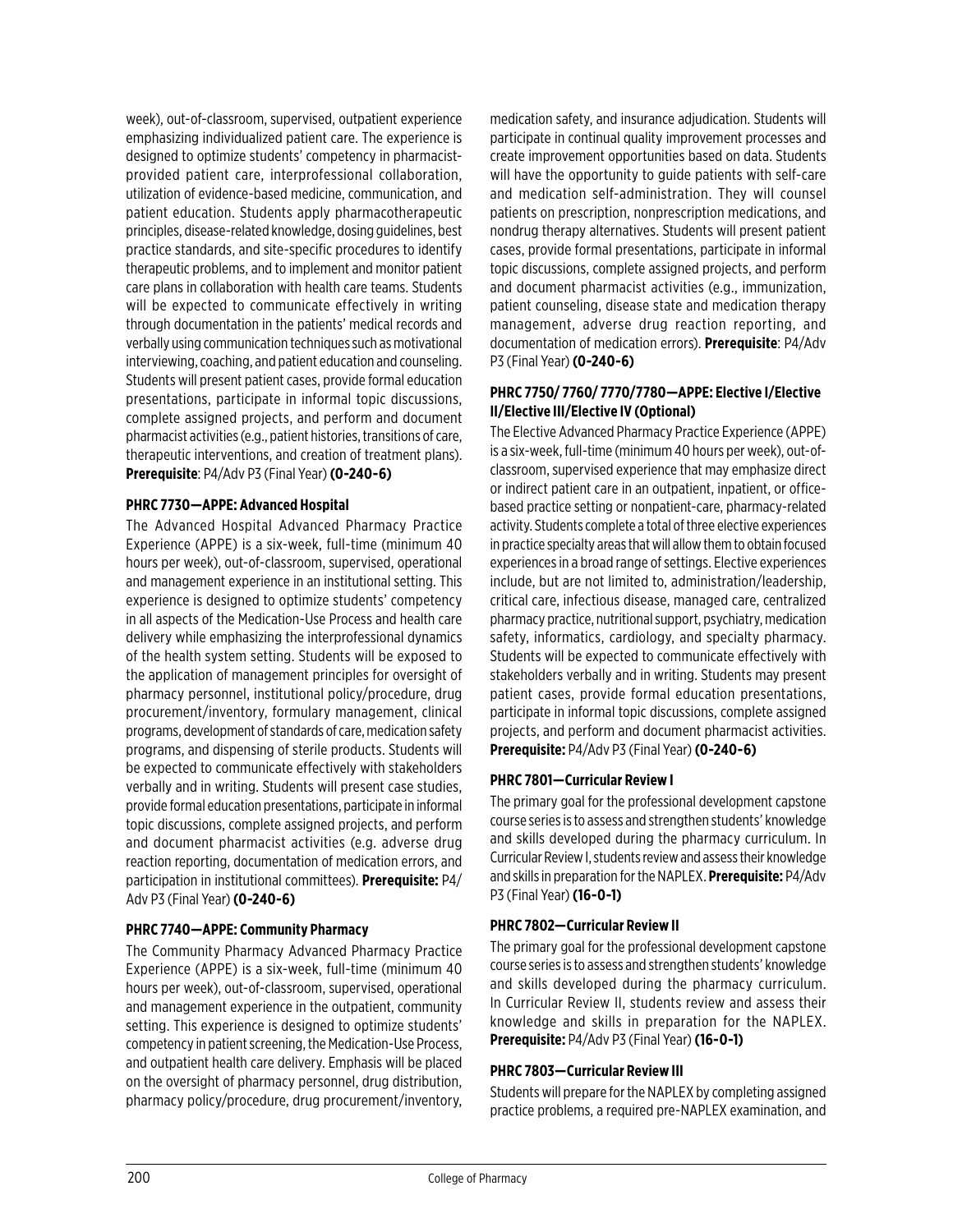an on-campus NAPLEX review course. **Prerequisite:** P4/Adv P3 (Final Year) **(32-0-2)**

# **PHRE (Elective) Courses PHRE 5001—Curricular Practical Training (CPT)**

Pharmacy is a knowledge- and skill-based profession that optimizes professional interactions with health care team members and the patient. Students may desire to gain additional experience over what is offered through the IPPEs and APPEs prior to graduation. This course offers students additional opportunities to observe and emulate the roles and responsibilities of pharmacists in a pharmacy setting, as well as learn to effectively communicate with patients, pharmacists, and health care providers, and gain knowledge of the role of the pharmacist. Students will participate in a pharmacy environment to expand their knowledge of regulations; medication preparation; distribution; and interactions with insurers, prescribers, and patients. **(0-48-1)**

# **PHRE 5011—Functional Biochemistry and Physiology in Clinical Nutrition**

This course delves deep into biochemical reactions that affect human physiology and create symptoms and diseases. The course assesses environmental, genetic, and epigenetic problems that may disrupt human biochemistry and physiology. It reviews biochemical pathways of neurotransmitters, hormones, fatty acids, amino acids, and carbohydrates, in the mitochondria, nervous system, heart, kidneys, endocrine system, and other cell-signaling molecules to examine where the dysfunction may be corrected through diet, herbal medicine concepts, supplements, and other treatment modalities. **(48-0-3)**

# **PHRE 5021—Integrative Pharmacy and Clinical Nutrition I**

This course provides foundations of how environmental factors, diet, medications, epigenetic changes, and genetic variables can disrupt biochemical pathways and create human physiologic imbalances and nutritional deficiencies that lead to various symptoms, illnesses, and diseases. The GI, endocrine, immune, nervous, circulatory, cardiovascular, genital-urinary, skeletal, and skin systems are analyzed as they pertain to biochemistry, nutrient utilization, physiological function, symptom, dysfunction, and disease. Medical problems are evaluated from a clinical nutrition perspective, evaluating nutrient depletions and nutritional deficiencies. Vitamin, minerals, nutritional components of food, herbal remedies, and supplements are assessed and considered as part of treatment plans for patients. **(48-0-3)**

# **PHRE 5041—Essentials of Project Management for Pharmacy I**

This course serves as an introduction to project management terms, knowledge, concepts, and skills used in the current work environment. The course lays the foundation of project management methods and best practices. Topics covered guide the student on the use of project management tools and techniques to initiate, plan, execute, monitor, and close a project. Students will learn about planning, scheduling, organizing, and implementing projects. Additionally, they explore current practices in project management from a pharmacy perspective. **(32-0-2)**

# **PHRE 5107—Current Topics in Pharmaceutical Sciences**

This course covers special topics selected by faculty members and visiting scientists. The goal of each topic is to provide the student with an understanding of, and an appreciation for, current problems and procedures underlying the pharmaceutical sciences discipline. **Prerequisite:** Topic dependent, please see course coordinator for details. **([16–32]-0-[1–2])**

# **PHRE 5113—Current Topics in Pharmaceutical Sciences**

This course covers special topics selected by faculty members and visiting scientists. The goal of each topic is to provide the student with an understanding of, and an appreciation for, current problems and procedures underlying the pharmaceutical sciences discipline. **Prerequisite:** Topic dependent, please see course coordinator for details. **([16– 32]-0-[1–2])**

# **PHRE 5117—Cardiovascular Risk Factors**

This course explores the pharmacist's role in cardiovascular disease risk management. It addresses the major cardiovascular risk factors and the rationale of prevention, lifestyle modifications, and current evidence-based therapies for the treatment of common cardiovascular risk factors. Students will learn the essential skills to successfully assess risk, promote cardiovascular disease prevention, and encourage patient adherence to therapy. Students who successfully complete the course will receive an advanced professional training certificate of achievement from the American Pharmacist Association on Cardiovascular Disease Risk Management. **(32-0-2)**

# **PHRE 5123—Individualized Pharmacotherapy**

This course gives an overview of the field of "individualized (or personalized) pharmacotherapy," which involves the systematic use of information about each individual patient to select or optimize the patient's preventative and pharmacotherapeutic care. The course discusses individual differences in drug response to tailor drug therapy based on each patient's needs. **Prerequisite:** P3 Standing **(16-0-1)**

# **PHRE 5151—Introduction to Herbal Medicine**

Pharmacy has a rich history in the study and use of herbal medicines. This course will briefly explore the history of botanical medicine, the properties of the herbs, their various applications in the treatment of disease, and how to ensure the safe use of herbal products. **(32-0-2)**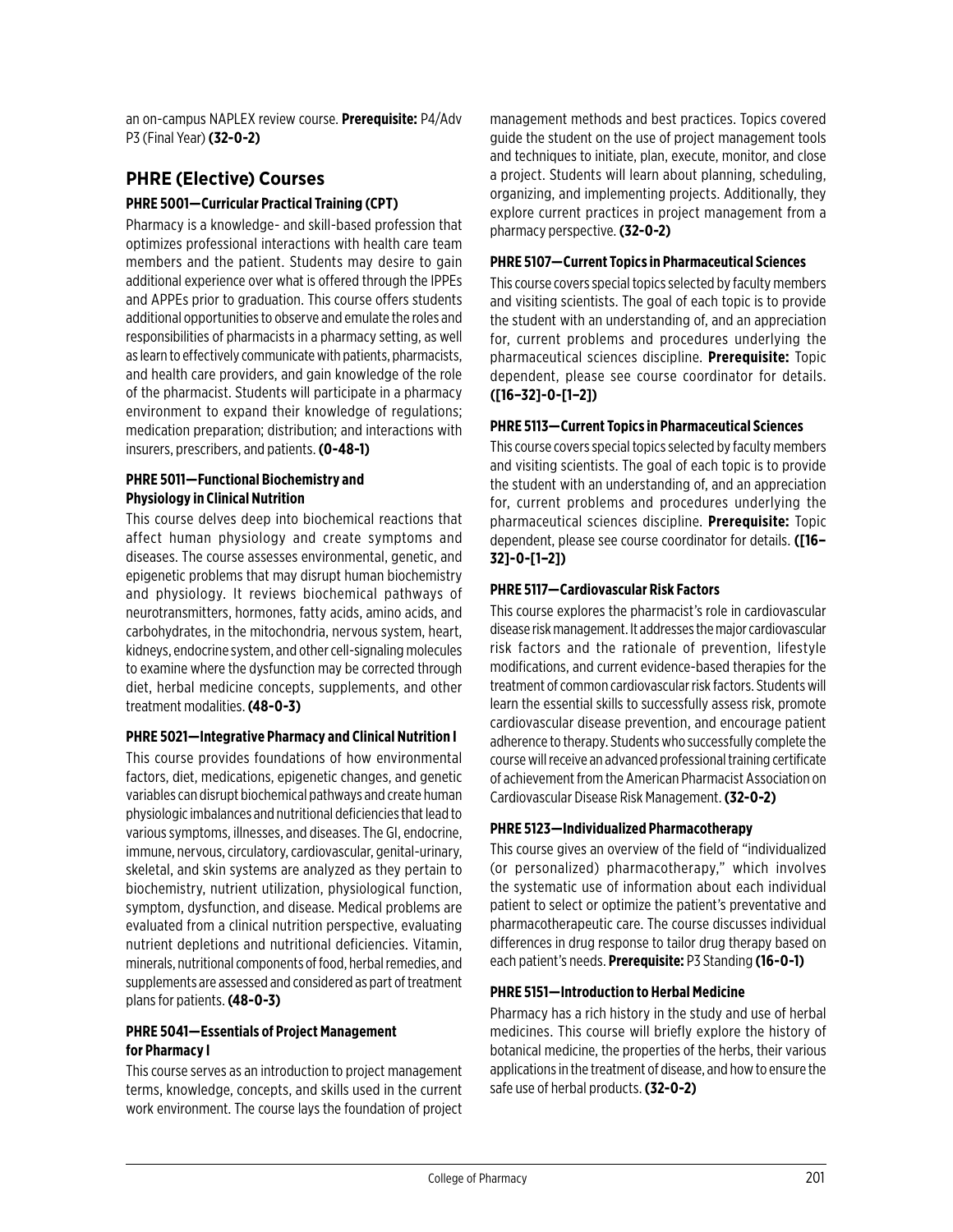#### **PHRE 5205—Introductory Spanish for Pharmacists**

This course provides non-Spanish speakers with the first steps in speaking Spanish to better communicate with patients and caregivers whose primary language is Spanish. The course provides an introduction to the basic Spanish terms and phrases frequently used during patient-pharmacist interactions, and culturally appropriate strategies for communicating with Hispanic patients and families. **(32-0-2)**

#### **PHRE 5209—Advanced Pharmacokinetics\***

This course explains the model development techniques that can be utilized for complex pharmacodynamics systems. Advanced data analysis techniques and modem pharmacokinetic theory will be discussed in conjunction with PK/PD literature. **(48-0-3)**

### **PHRE 5213—Epidemiology of Drug Use, Abuse, and Misuse\***

This course is designed to introduce doctoral students to the epidemiology of drug use, misuse, and abuse. The course focuses on drug use, misuse, and abuse as social phenomena and deals with the history of drug use and regulatory attempts in America; pharmacology and use patterns related to specific drugs; use, abuse, and misuse as medical, psychological, and social concepts; drug importation, manufacture, and distribution (including both the legal and illegal drug industries); perspectives on the etiology of drug use/abuse; drug abuse prevention and educational programs; and approaches to drug abuse treatment. **(48-0-3)**

#### **PHRE 5215—Advanced Pharmaceutical Compounding**

The course will provide advanced training in the art, science, and technology of pharmaceutical compounding. **(32-0-2)**

#### **PHRE 5221—Introduction to Molecular Medicine**

This course introduces content important to understanding the genetic basis of diseases, their identification, and their treatment. Additionally, the developing areas of cancer immune therapies and gene surgeries are covered. For students who may not possess a thorough knowledge of molecular biology and developing technologies, the course involves class presentations and other activities for developing a better understanding of the genetic basis of disease. **(32-0-2)**

#### **PHRE 5223—Drugs of Abuse**

This course covers types of substances abused, methods and routes of administration, the pertinent toxicokinetics, the pharmacological/toxicological mechanisms, and the clinical manifestations of drug abuse. Treatment of intoxication and withdrawal, societal impact of drug abuse, legal implications, and current trends of substance abuse are also discussed. **Prerequisite:** P3 Standing. **(32-0-2)**

#### **PHRE 5227—Pharmacoethics**

This course is designed to introduce students to bioethical issues encountered in health care, with emphasis on ethical problems related to pharmacy. Students will explore issues arising from advances in biotechnology, resource allocation, research using human subjects, informed consent, and the right to privacy as they impact on the legal rights and responsibilities of patients, health care providers, and government policy makers. **(32-0-2)** 

#### **PHRE 5243—Fundamentals of Pharmacognosy**

This course provides an overview of medicinal drugs derived from plants and other natural sources. The major classes of medicinally active natural products, their origin (nomenclature + taxonomy), structure, biosynthesis, and mode of action will be covered. The naturally derived constituents and their therapeutic efficacy will be discussed. **(32-0-2)**

#### **PHRE 5245—Geriatric Patient Care Management**

This course addresses real-life pharmacotherapeutic cases related to geriatric patients. The course requires the application of the knowledge acquired from all previous courses in the curriculum. The course is organized and sequenced based on disease states that include problems ranging from therapeutic to social-behavioral issues related to the disease state. The course will allow students to integrate the knowledge and apply the skills obtained from all previous courses to develop decision-making and disease management processes. This course is an online elective course that utilizes the case study teaching method. **Prerequisite:** P3 Standing **(32-0-2)**

#### **PHRE 5301—Measuring, Improving, and Reporting Quality of Care in Pharmacy Practice**

This course explores optimizing patient outcomes by improving the quality of the Medication-Use Process. It focuses on the knowledge, skills, and methods which, if applied effectively, can assure a high-quality and safe patient and family health care experience in a variety of practice settings. The purpose of this course is to develop, integrate, and apply knowledge about quality improvement, performance measurement, and the transformation of the U.S. health care system to a valuebased system. Students will gain familiarity with the concepts of quality improvement, patient safety, and medication error prevention and how these concepts can be used in collaboration with patients, physicians, other health care professionals, administrators, and regulators. **(32-0-2)**

#### **PHRE 5303—Pharmacy Practice and Biotechnology/Pharmaceutical Industries**

This course provides the student with a detailed overview of the pharmaceutical and biotechnology industries in the 21st century, focusing on pharmacy practice aspects of the sector. Students will follow a real drug/biologic through inception

*\*This course is for Ph.D. and M.S. in Pharmaceutical Sciences students only.*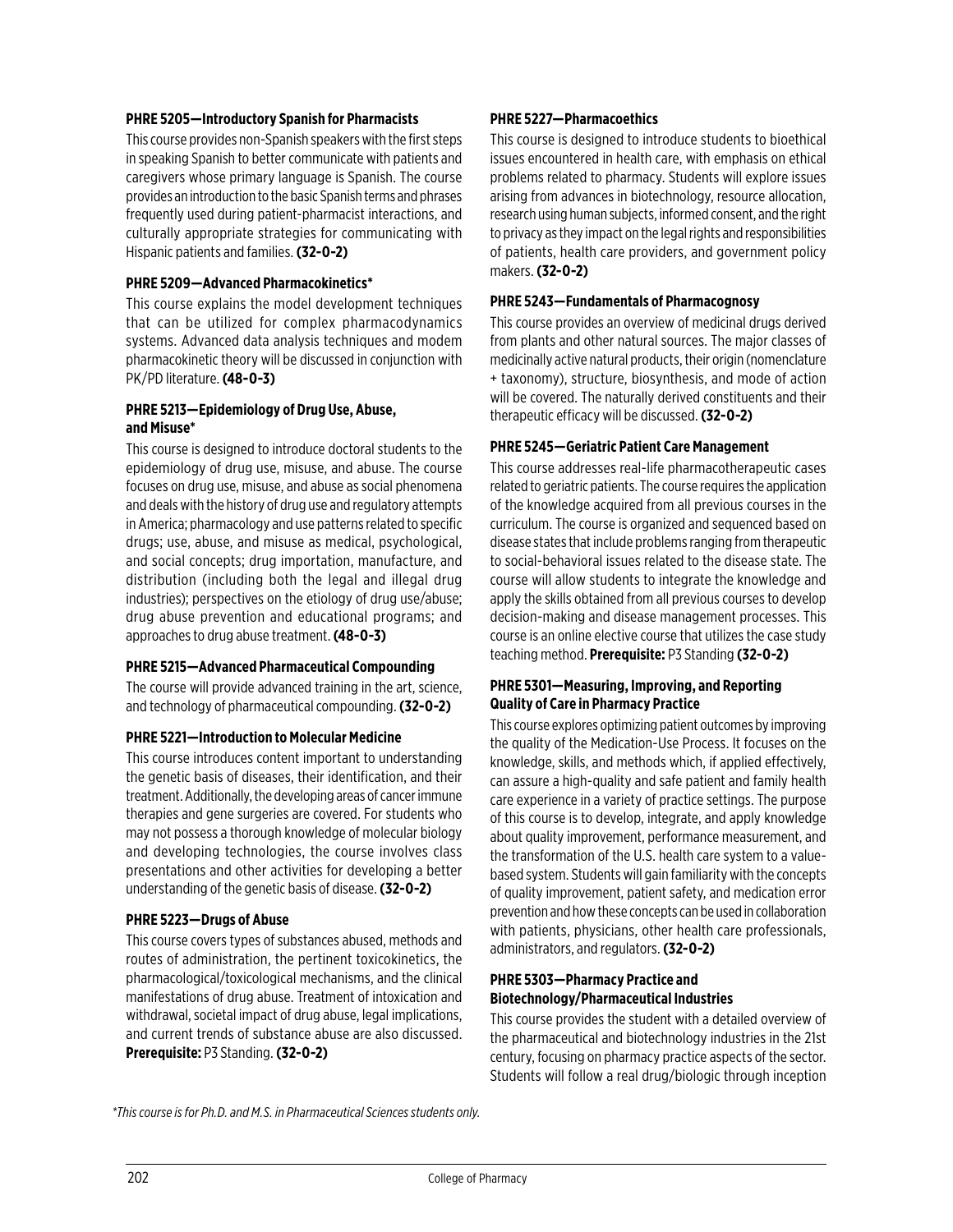forecasting and planning, preclinical and clinical development, intellectual property protection assignment, supply chain logistics, pricing, and sales and marketing, culminating in a symposium (PharmaCon) where students will present their product launch to representatives from the pharmaceutical and biotechnology industries. The course examines drug safety and legal risks to practice, technological advances of the industry, economic and financial drivers of success, and populationbased health care. It also covers a wide landscape of evolving ethical issues in the marketplace and provides insight and guidance for students seeking pharmacy practice careers in the pharmaceutical and biotechnology industries. **(32-0-2)**

### **PHRE 5305—Pharmacy Practice in Managed Care**

Students learn and apply managed care pharmacy practice theory to provide medication therapy management, patient education, and counseling and to offer provider recommendations to optimize patient outcomes. Professional and leadership skills are reinforced as students work in an interdisciplinary team developing problem-solving skills, effective communication strategies, and team collaboration. Students use telephonic and remote patient monitoring systems and electronic health record databases to perform drug utilization reviews, medication reconciliation, and transitions of care. **(16-48-2)**

#### **PHRE 5311—Pharmaceutical Marketing**

This course provides students with a working knowledge of analysis, planning, and control of marketing efforts crucial to roles as managers and leaders in the pharmacy profession. Students learn about marketing management, customer behavior, design and management of service processes, and customer loyalty and satisfaction. Students will think in concrete terms and apply marketing knowledge as they develop marketing strategies for a pharmacy product or service. **(32-0-2)**

### **PHRE 5345—Pharmacists, Pharmaceuticals, and the Media**

This course will explore how various forms of media have portrayed pharmacists over the years. It will also investigate how pharmaceuticals and other drugs are reported by the press and are presented by the entertainment industry. Students will discuss the content of articles. The phenomena and occurrence of drug effects (drug-taking experiences) are examined, integrating information from both pharmaceutical and social sciences, to study how and why drugs are used. Historical and cross-cultural examples are employed in this dialogue on the nature and meaning of drug-taking experiences and their influence on drug-taking behaviors. **Prerequisite:** P3 Standing **(32-0-2)**

#### **PHRE 5351—Contemporary Issues in Pharmacy\***

This course is designed to explore a broad spectrum of contemporary issues related to pharmacy practice, pharmaceutical industry, third-party payment, and health policy. It will also increase student awareness and understanding of changes in pharmacy practices and its impact on the U.S. health care system. **(48-0-3)**

### **PHRE 5353—Contemporary Topics in Pharmacy**

This course provides a broad spectrum of contemporary issues related to pharmacy practice, pharmaceutical industry, thirdparty payment, and health policy. It aims to increase student awareness and understanding of the changes in pharmacy practice and its impacts on the U.S. health care system. **(32-0-2)**

#### **PHRE 5389—Pharmacy Law of Puerto Rico**

This course covers the laws, regulations, and administrative orders that regulate the practice of the pharmacy profession; the occupation of a pharmacy technician; and the manufacture, distribution, and dispensing or dispatch of medications in Puerto Rico. Special emphasis will be given to the dispensing of controlled substances in accordance with applicable local and federal legislation. In addition, general aspects of professional law and ethics will be covered. **(32-0-2)**

#### **PHRE 5391—The Nuclear Pharmacy Experience**

This course covers and explains what a nuclear pharmacy is and the responsibilities, activities, and knowledge required in order to function as a nuclear pharmacist. The course places emphasis on radiopharmaceuticals (radioactive medication), their mechanisms of action, dose range, method of compounding, and ultimate role in the diagnosis of diseases and/or therapy. **(32-0-2)**

#### **PHRE 5401—Current Topics in Sociobehavioral and Administrative Pharmacy**

Specialized topics dealing with current issues, procedures, and policies related to sociobehavioral pharmacy are covered in this course. **([16–48]-0-[1–3])**

#### **PHRE 5411—Current Topics in Pharmacy Practice**

This course discusses topics on current issues, procedures, and policies related to pharmacy practice. Topics can vary from semester to semester. **(32-0-2)**

#### **PHRE 5417—Veterinary Pharmacotherapy**

This course is structured to provide pharmacy students with the necessary knowledge to be able to confidently prepare and dispense animal prescriptions and offer counseling to pet owners regarding these medications. Common diseases that affect canines and felines (small animals) will be discussed, as

*\*This course is for Ph.D. and M.S. in Pharmaceutical Sciences students only.*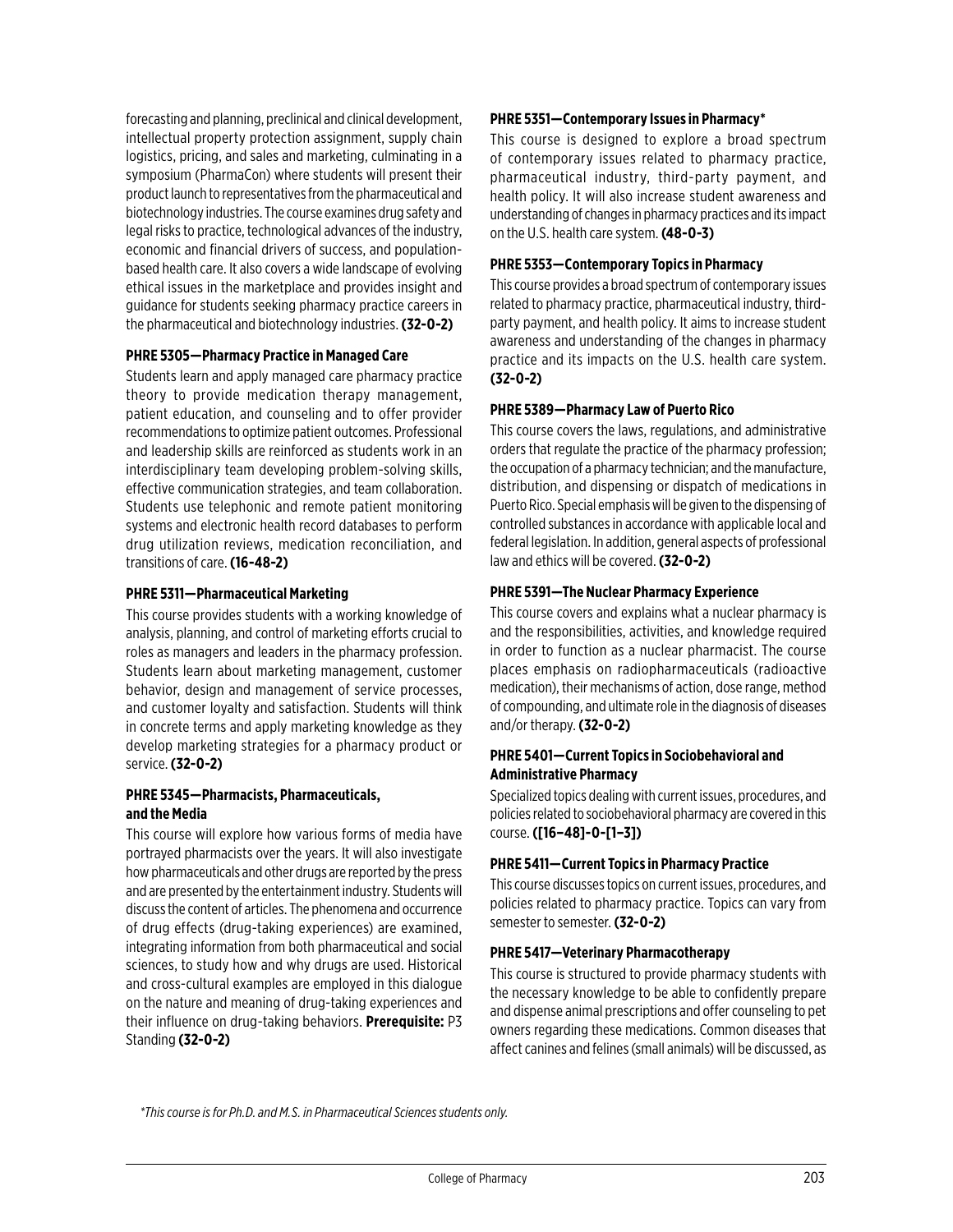well as current pharmacotherapeutic approaches. Similarities and differences between humans and animals related to specific disease states will be discussed. Pharmacotherapeutic approaches to be discussed include human-labeled medications that are used extra-label in animals, medications that have both human-labeled and veterinary-labeled formulations, and medications exclusively approved to treat medical conditions in animals. OTC product use in animals will also be presented to better prepare pharmacy students for those unexpected questions asked by pet owners. Other topics include specific regulations regarding medications in animals, compounding, preventatives, pet insurance, and alternative medicine approaches. **(32-0-2)**

# **PHRE 5427—Introduction to Pharmacometrics: Modeling and Simulation (IPMS)**

IPMS will expose the student to cutting-edge tools and techniques used to answer complicated problems in drug development and utilization. IPMS leverages information and knowledge from core biomedical and pharmaceutical courses together with mathematical modeling and simulation and clinical data from patients or published literature. Students will be required to synthesize the data to create models and perform simulations to answer problems with drug therapy. The course also includes hands-on training using standard modeling and simulation software. **Prerequisite:** P3 Standing **(32-0-2)**

### **PHRE 5429—Antimicrobial Stewardship**

Antimicrobial stewardship aims to optimize clinical outcomes while minimizing unintended consequences of antimicrobial use, including development of drug toxicity, selection of pathogenic organisms, and emergence of antimicrobial resistance. Principles of antimicrobial stewardship and concepts related to the management of infectious pathogens are the emphasis of this course. Upon completion of this course, students will be prepared to practice as a pharmacist in the forthcoming post-antibiotic era. **(32-0-2)**

# **PHRE 5431—Oncologic Treatments and Pharmacogenomics**

This hybrid course introduces the basic molecular concepts of cancer and pharmacogenomics in the context of cancer treatment. It presents the current methodologies used in cutting-edge oncology for the treatment of two of the most common types of cancer: breast and colon. The standard-ofcare combinatorial regimens will be presented, as well as the treatment scenarios that are applied to advanced-stage and recurrent disease. Drugs that have increased patient tolerance to these genotoxic regimens will also be discussed. Finally, the application of next-generation sequencing of tumor DNA or RNA to determine which of the more than 300 druggable mutations exist in these tumors will be discussed, primarily in the cancer-recurrence setting. Prognostic tests based on RNA expression from tumors will be covered. Discussion of the rationale for insurance coverage of pharmacogenomics will be covered as well. The impact of oncologic pharmacogenomics on future clinical trials will also be examined. **(32-0-2)**

### **PHRE 5445—Leadership, Engagement, and Development (LEAD)**

This course provides an in-depth look at the behaviors and skills needed to be an effective leader. Students are exposed to a variety of leadership theories and styles within the context of student leadership development. Communication styles, teamwork, cultural competence, and conflict management are examined within the interpersonal context. Course materials and activities challenge students to connect theory to practice and enhance communication skills through the use of student presentations on topics related to collaborative and interprofessional experiences. **(16-0-1)**

# **PHRE 5447—Regulatory Affairs**

This course provides an exposure to the important and critical area of drug regulatory matters. It describes the role of federal laws, regulations, and the structure and operation of the U.S. Food and Drug Administration. It also compares similar agencies in other countries. **(32-0-2)**

# **PHRE 5505—Consulting Pharmacy in Long-Term Care**

This course focuses on the practice of consulting pharmacy practice in long-term care facilities. It provides an overview of geriatric consulting statutes that regulate the activity of the consultant pharmacist, the Health Care Financing Administration survey guidelines, and the types of facilities required to have a consultant pharmacist. Students will apply the Pharmacists' Patient Care Process in addressing geriatric patient medication-related needs in this setting. **Prerequisite:**  P3 Standing/PHRC 5935 **(32-0-2)**

# **PHRE 5511—Survey of Complementary Therapies**

This course provides students with information about complementary therapies that are frequently seen, or could be recommended, for various disease states. Nutritional supplements, herbal remedies, homeopathic remedies, and others will be studied. The proper dosing, side effects, and drug and disease state interactions will also be considered in recommending these therapies. **(32-0-2)**

# **PHRE 5513—Special Population Needs and the Role of the Pharmacist**

This course uses the framework of social determinants of health and the ecological model and provides a holistic perspective to vulnerable and special populations. Students have an opportunity to explore the needs of special populations from a pharmacist's perspective, enabling students to self-assess their preconceived knowledge and gain a new perspective to practice pharmacy. Students acquire knowledge about factors that influence and intersect with vulnerable populations. Students are expected to design an intervention for a population of their interests, applying the knowledge and skills they have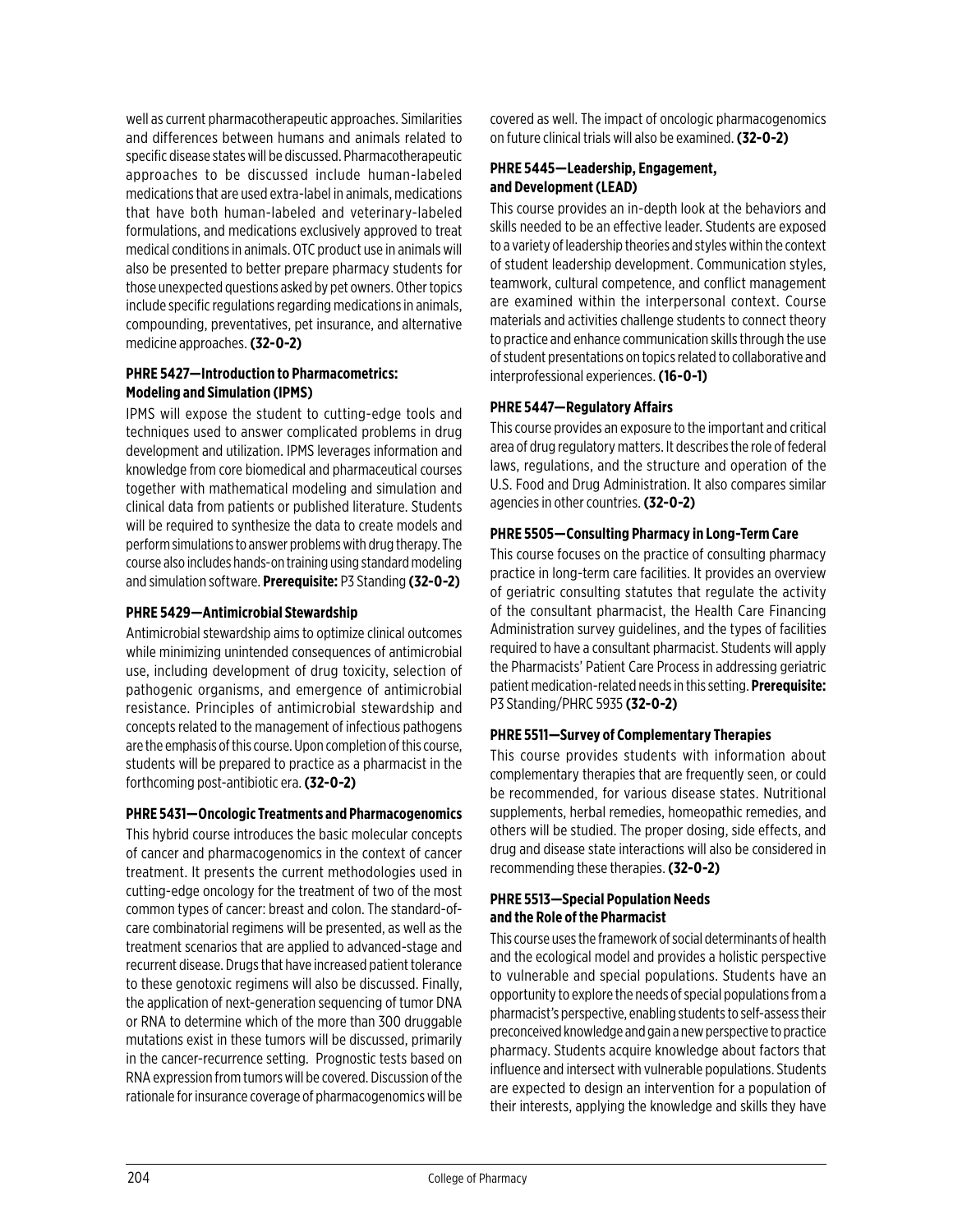acquired. This is an online course that requires students to work independently and with other class members to complete a project. **(32-0-2)**

### **PHRE 5515—Health Disparities and Chronic Diseases: The Role of the Pharmacist**

This course presents the main causes and pathways to health disparities in the United States. It focuses on chronic diseases, such as diabetes, cancer, and cardiovascular diseases. Emphasis is given to disparities associated with access to medication, access to pharmacy services, and to adherence. Students learn about pharmacy-led interventions aimed at reducing health disparities. They are expected to use epidemiological data to study the disparities and to formulate recommendations to the pharmacy field. Students are assessed through hands-on, structured assignments. **(32-0-2)**

# **PHRE 5517—Biologics and Beyond**

This course introduces and familiarizes students with biologic drugs, FDA-approved biosimilars, antibody-drug conjugates, gene medicine products, and cell therapy products. Mechanisms of actions, disposition principles, dosing and product handling aspects, therapeutic use, drawbacks, and ongoing trials/research are discussed. Students will work in teams to study the characteristics of biologics by disease categories and drug types. **(32-0-2)**

### **PHRE 5551—Nutrition and Wellness in Pharmacy Practice**

This course provides strategies to improve nutritional status, health, and wellness. It highlights nutritional wellness, foods, and diets that may be used to help maintain or improve health. It reviews epidemiological and genetic aspects of individuals, nutritional deficiencies, and environmental causes of illness and disease. Additionally, it presents the tools needed to conduct nutritional and environmental assessments, comprehend patients' anthropometrics, and provide nutritional guidance and wellness plans for patients. **(32-0-2)**

### **PHRE 5619—Pharm.D./D.M.D. Interprofessional Experience**

This interprofessional education (IPE) course provides an opportunity to engage in multidisciplinary health care. Pharmacy and dental students will work together at a dental clinic exclusively serving patients with HIV. In collaboration with dental students, pharmacy students will obtain accurate medication histories from patients, update medical records appropriately, and provide patient education on antiretroviral therapy and dental hygiene. Didactic lectures will address overall health management of individuals with HIV. Students are expected to be at the dental clinic approximately five hours per week for seven weeks. **Prerequisite:** PHRC 5935 **(16-48-2)**

# **PHRE 5637—History of Pharmacy**

This course provides an overview of the history of pharmacy as a profession and provides experience in interpreting and analyzing historical pharmacy data and information from historical sources and references. It primarily focuses on American pharmacy from the colonial times to present day. Topics include the evolution of practice, changes in education and licensure requirements, the development of professional organizations, the growth of the pharmaceutical industry, and the role of pharmacy in contemporary health care practice. In addition, the course includes an introduction to pharmacy artifacts and the integral role they played in the development of pharmacy in the United States. The course helps students apply wisdom about pharmacy's past to guide evolving changes in the pharmacy profession. **(32-0-2)**

# **PHRE 5639—Clinical Neuropsychopharmacology**

This course incorporates didactic lecture, classroom discussion of cases, student presentations, and clinical monitoring of a patient with a neurological or a psychiatric disorder. The course is designed to introduce students to advanced concepts in the pharmaceutical care and medication management of a patient with a mental and/or neurological illness. **Prerequisite:** P3 Standing **(32-0-2)**

# **PHRE 5641—Applied Secondary Database Analysis**

This course gives students the opportunity to apply the skills learned in the research design and biostatistics courses by completing a secondary data analysis research project using a federal database. Students will write a basic research protocol and become familiar with the basic structure and methodology of the United States National Health and Nutrition Examination Survey (NHANES) database. Students will prepare a dataset, conduct descriptive and basic statistical analyses using SPSS, write an abstract, and deliver a presentation to a small audience. **(32-0-2)** 

# **PHRE 5643—Parenteral Medication Therapies**

This course exposes students to topics and skills that expand their knowledge of the use of intravenous therapies in the management of diseases. The student will learn both didactically and in small-group, hands-on activities. After completion of this course, the student should be more prepared to compound, evaluate, and monitor IV therapies. **(16-48-2)**

# **PHRE 5645—Special Population Needs and the Role of the Pharmacist**

This course uses the social determinants of health and the ecological model as framework. It provides a holistic perspective to vulnerable and special populations. Students will explore the needs of special populations from the pharmacist perspective. This course will enable students to self-assess their preconceived knowledge and gain a new perspective to practice pharmacy. Students will acquire knowledge about factors that influence and intersect with vulnerable populations. Students are expected to design an intervention for a population of their interests, applying the knowledge and skills acquired. **(32-0-2)**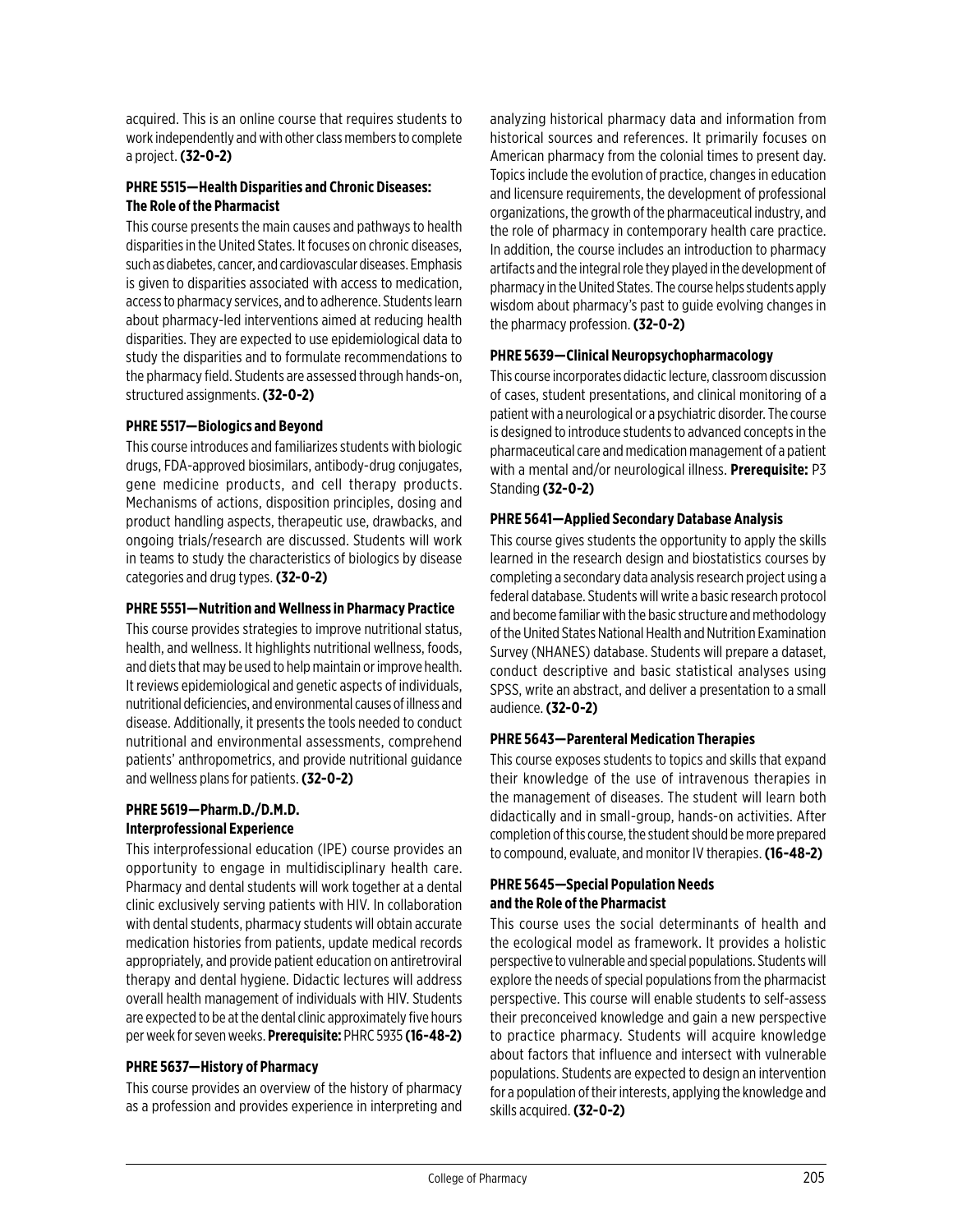#### **PHRE 5991—Research in Pharmacy Practice**

Students, under the direction of one or more pharmacy practice faculty members, will perform individual research projects. Projects may involve direct patient care or translational research (e.g., pharmacokinetics, pharmacogenomics). Semester credits must be negotiated with the adviser and approved by the department chair prior to the start of any work. Students will be involved in both the planning and execution of the research project. **(0-[48–144]-[1–3])**

#### **PHRE 5993—Literature Research in Pharmaceutical Sciences**

The course involves the directed reading, evaluation, and analysis of scientific literature (papers and reviews) in the fields of pharmacology, pharmaceutics, biopharmaceutics, pharmacokinetics, drug delivery systems, pharmaceutical technology, biotechnology, toxicology, and others. It involves thorough reading and assimilation of scientific information and preparing reports and/or manuscripts as agreed between the adviser and advisee. Through a mutual agreement between faculty members and students, a specific area of research within a field will be selected according to the interest of student and faculty member. Under the direct supervision of a faculty member, the student will be trained on the retrieval of scientific information, will be mentored to understand the findings of the paper(s), and will build a hypothesis of his or her own on the leading topic from various publications and reviews. Students will also be trained in how to write papers and reviews. **(0-[144–192]-[3–4])**

### **PHRE 5995—Research in Sociobehavioral and Administrative Pharmacy I**

This research elective course is designed to provide students with fundamental understanding of issues surrounding research methodology in pharmacy, public health, and biomedical science researches. The course provides guidance to students through the complete research process, from formulation of research problem and hypothesis, to literature review, data collection and analysis, and summary of research report. **(0-[48–144]-[1–3])** 

# **PHRE 5997—Research in Sociobehavioral and Administrative Pharmacy II**

This research elective course is the continuation of the Research in Sociobehavioral and Administrative Pharmacy I elective course. It is designed to provide guidance to students through the complete research processes, from formulation of a topic to data collection and analysis, to completion of a final report. The amount and nature of the work to be done for this research elective course will be determined by the individual faculty research adviser. **Prerequisite:** PHRE 5995 **(0-[48–192]-[1–4])**

### **PHRE 5999—Research in the Pharmaceutical Sciences**

In this course, students work under the direction/supervision of one or more faculty members in a research laboratory. Students are involved in planning and executing an approved research project using basic techniques of scientific research. Students will be awarded 3 or 4 semester credits on the basis of 48 laboratory hours per credit. **(0-[144–192]-[3–4])** 

### **PHRE 6431—Team-Based Medication Management Practices**

This course provides student-pharmacists with broad-based exposure to patient-care activities that will prepare them to practice as part of an interprofessional team in an ambulatory care practice environment. Students will participate in various direct patient-care activities, including telephonic medication therapy management (MTM) services, adherence outreach, and transitional care management to help improve medication-related outcomes. The course will also emphasize interprofessional collaboration and cooperation, such that students will be able to demonstrate effective communication techniques, collect and analyze data, develop and implement treatment plans, provide education, provide instruction on patient self-management, and conduct appropriate follow-up. In addition to live lectures and online recordings, the student will be expected to be at the Adherence Transitions of Care and Medication Therapy Management (MTM) Center on the Fort Lauderdale/Davie campus for patient-care activities approximately four hours per week. Didactic lectures will address overall health management of patients including, but not limited to, MTM, adherence, and transitions of care. After successful completion of this course, students will complete a physician-precepted Advanced Pharmacy Practice Experience (APPE) ambulatory care rotation during their final year. **Prerequisite:** P3 Standing **(16-48-2)**

#### **PHRE 6997—Travel Study Program**

The program provides students with an overview, understanding, and appreciation for pharmaceutical and medical practices outside the United States. Visits to pharmacies, hospitals, and cultural sites in the region allow students to study and experience the history, culture, and health care practices of the country visited. **(48-0-3)**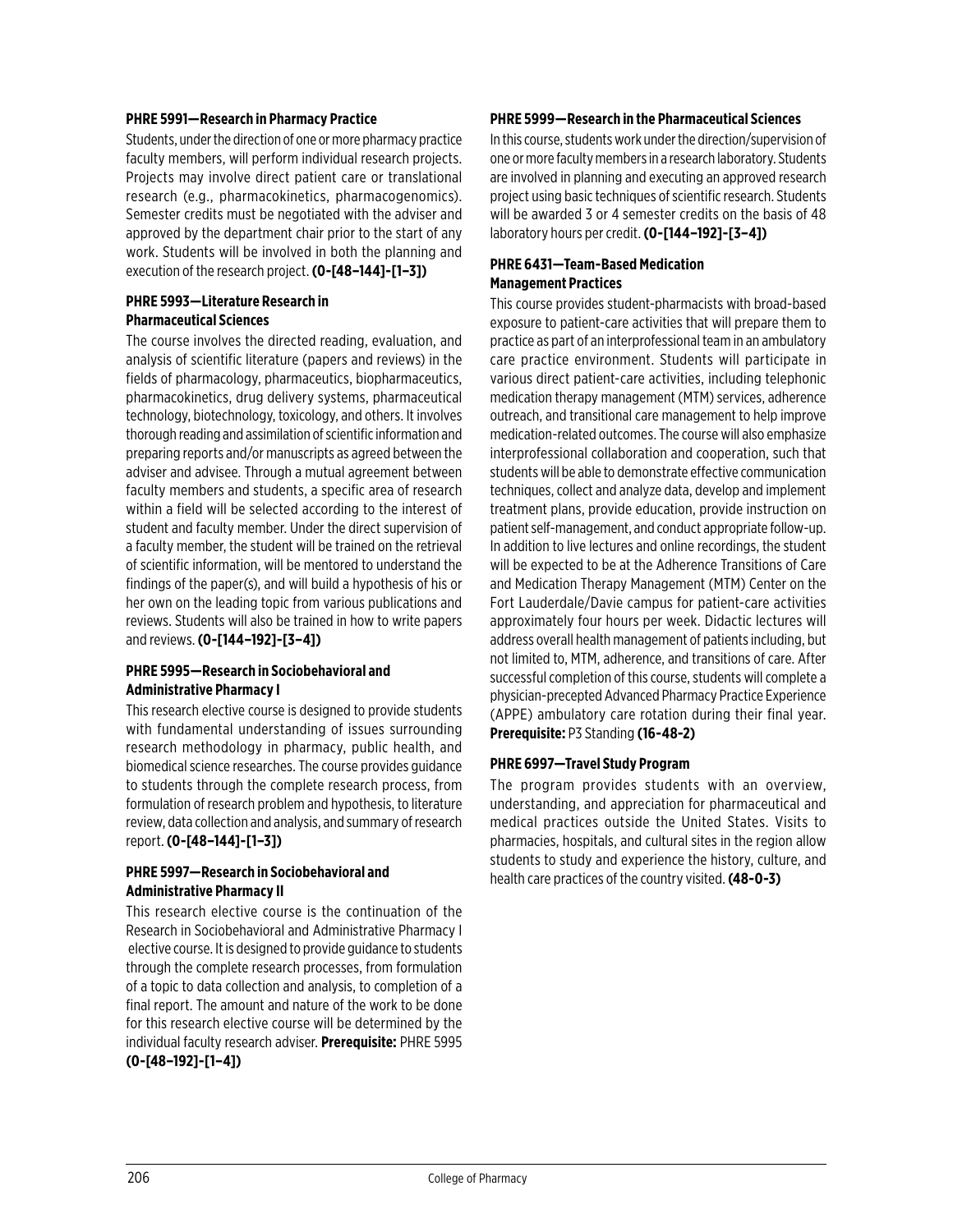# **Master of Science (M.S.) in Pharmaceutical Affairs**

The Master of Science (M.S.) in Pharmaceutical Affairs is a oneyear program designed for people interested in the acquisition of knowledge and skills in the health care and biomedical field. The degree prepares students for managerial positions in the pharmaceutical industry, health care systems, academia, managed care organizations, contract research organizations, and governmental and nongovernmental agencies. The M.S. in Pharmaceutical Affairs provides additional preparation prior to pursuing professional careers within the health care system, such as pharmacy, medicine, physician assistants, and nursing, among others. Graduates will be able to critically analyze issues related to the health care environment and act as leaders in the field.

# **Admissions Requirements**

The M.S. in Pharmaceutical Affairs program bases its selection of candidates on academic performance, personal interviews, written applications, and letters of reference.

1. Prior to matriculation, applicants must have received a baccalaureate degree from a regionally accredited college or university. A baccalaureate degree in science fields—such as biology, biochemistry, chemistry, bioengineering, health care, or a related major—are acceptable.

2. Applicants must have a minimum cumulative GPA of 2.0 (recommended 2.5) on a 4.0 scale.

3. Pharmacy College Admission Test (PCAT) or Graduate Record Exam (GRE) scores are recommended, but not required.

For those applicants who choose to submit official scores from the PCAT or GRE

- PCAT scores must be no more than **three** years old at the time of application. Applicants should take the PCAT no later than February prior to the expected date of matriculation. Candidates may register online at *[pcatweb.info](http://pcatweb.info)*, or call 800- 622-3231 with any questions.
- GRE Scores must be no more than **three** years old at the time of application. Applicants should take the GRE no later than April prior to the expected date of matriculation. You may register online at *[gre.org](http://gre.org)*, or call (609) 921-9000 if you have any questions.

4. Two letters of reference from a pre-professional committee or, if such a committee does not exist, one letter of reference from a science professor and one letter of reference from a liberal arts professor—are necessary.

### **Foreign Graduates**

Foreign graduates may be eligible for admission with

1. a Bachelor of Science degree or a bachelor's degree in a related health care field from an accredited institution. See details below under foreign coursework.

2. completion of bachelor's degree coursework with a minimum cumulative GPA of 2.0 on a 4.0 scale (recommended 2.5)

# **Application Procedures**

The Office of Admissions processes applications on a rolling basis; therefore, it is in the best interest of the applicant to apply early. The PharmGrad application process may take up to six weeks to complete.

1. Apply to PharmGrad electronically through *[Pharmgrad.org](http://Pharmgrad.org)*.

- Deadline to apply is **May 2**.
- 2. Send supporting documents to PharmGrad.
- official transcripts from all colleges and universities attended (submitted directly to PharmGrad by the college or university and/or foreign credential evaluation service)
- two letters of reference
- official PCAT and/or GRE scores (recommended, not required)
- proof of English proficiency (required for nonnative English speakers)

3. Submit an NSU supplemental application (online via an emailed link that is sent once NSU has applicant's PharmGrad application) and a \$50 (U.S.), nonrefundable application fee. The deadline for the NSU supplemental application and nonrefundable application fee is **June 15**.

The following standardized tests currently satisfy NSU College of Pharmacy English requirements for nonnative English speakers:

- Test of English as a Foreign Language (TOEFL)\*: minimum score of 213 on a computer-based or 80 on the Internetbased test (*[toefl.org](http://toefl.org)*)
- International English Language Testing System (IELTS)\*: minimum score of 6.0 on the test module (*[ielts.org](http://ielts.org))*
- Duolingo Test of English\*: minimum score of 105 (*[duolingo.com](http://duolingo.com)*)
- \* *Scores may be no more than two years old at the time of the interview*.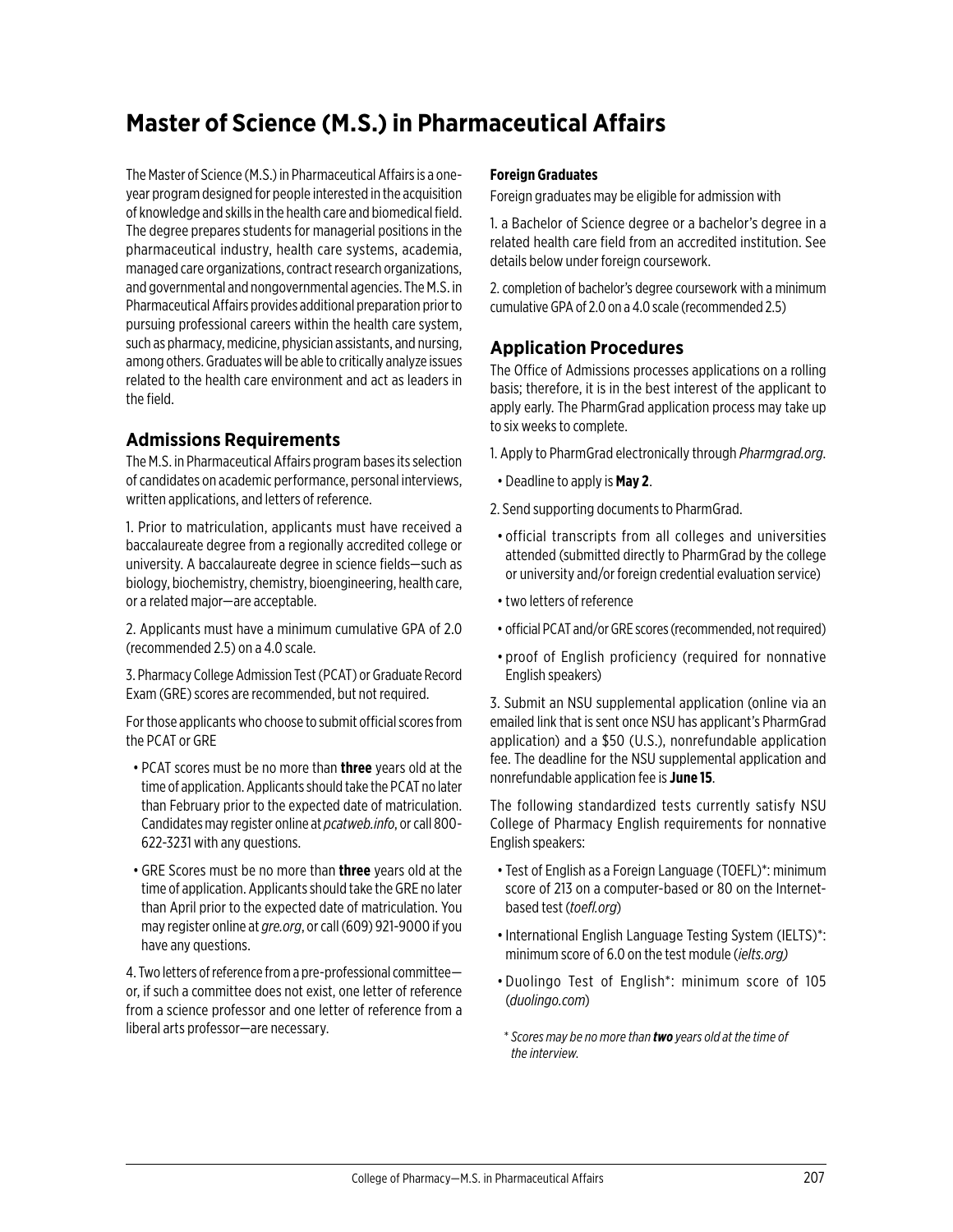Candidates who have taken college courses in the United States may also prove English proficiency by completing, with a minimum cumulative GPA of 2.0 on a 4.0 scale, two collegelevel English composition courses at a regionally accredited college or university in the United States.

All admissions materials and foreign evaluations must be mailed to

Nova Southeastern University Enrollment Processing Services (EPS) College of Pharmacy Admissions 3301 College Avenue, P.O. Box 299000 Fort Lauderdale, FL 33329-9905

#### **Interview Process**

A personal interview is part of the admissions process; however, being interviewed is not a guarantee of admission. Upon receipt of the completed application, a review will be made to determine if the applicant will be granted an interview. Not all applicants will be granted an interview. The Office of Admissions will notify selected applicants for interviews. Interviews may be conducted using online platforms in the event the applicant cannot attend an in-person interview.

#### **Notice of Acceptance**

Notice of acceptance or other action by the committee on admissions will be on a "rolling" or periodic schedule. Early completion of the application process is in the best interest of the applicant. Admission to the program is contingent upon meeting all the requirements prior to the first day of the semester.

#### **Transcripts**

Upon acceptance, final and official transcripts from all colleges and universities attended, and/or final and official documents, must be received within 90 calendar days from the start of the semester. If not received by that time, the student will not be allowed to continue class attendance. Financial aid will not be disbursed to a student until all the required documents are received and the student is fully admitted.

# **Foreign Coursework**

Coursework taken at foreign institutions must be evaluated for U.S. institution equivalence by an approved National Association of Credential Evaluation Services (NACES) organization, such as one of the services listed below. Please note that PharmGRAD accepts only World Education Services, Inc. (WES), and Educational Credential Evaluators, Inc. (ECE), electronic transcripts. If an applicant goes through one of the other NACES-approved services, the applicant must have an official paper transcript sent directly to PharmGrad from the evaluation service.

• World Education Services, Inc. Bowling Green Station P.O. Box 5087 New York, NY 10274-5087 (212) 966-6311 • 800-361-3106 • *[wes.org](http://wes.org)*

- Josef Silny & Associates, Inc., International Education Consultants 7101 SW 102 Avenue Miami, FL 33173 (305) 273-1616 • (305) 273-1338 fax *info@jsilny.org* • *[jsilny.org](http://jsilny.org)*
- Educational Credential Evaluators, Inc. 101 West Pleasant Street, Suite 200 Milwaukee, WI 53212-3963 (414) 289-3400 • *[ece.org](http://ece.org)*
- SpanTran: The Evaluation Company 2655 Le Jeune Road, Suite 602 Coral Gables, FL 33134 (305) 749-0333 • *[spantran.com](http://spantran.com)*

It is the applicant's responsibility to have this coursework evaluated. An official course-by-course evaluation with a cumulative grade point average must be sent directly from the evaluation service to PharmGrad and Nova Southeastern University.

All admissions materials and foreign evaluations sent to Nova Southeastern University must be mailed to

Nova Southeastern University Enrollment Processing Services (EPS) College of Pharmacy Admissions 3301 College Avenue, P.O. Box 299000 Fort Lauderdale, FL 33329-9905

# **Program Requirements**

Students must have an iPad or personal computer for assignments and assessments and have an active account with an Internet service provider. In addition, students must have ongoing access to a computer capable of connecting to the Internet and playing streaming video files. Online course notes and discussions will be provided to the student through an online course management system. NSU will provide access to email, online databases, and library resources.

# **Tuition: M.S. in Pharmaceutical Affairs Program**

### **All tuition and fees are subject to change by the board of trustees without notice.**

Tuition for 2021–2022 will be posted online at *[pharmacy.nova.edu](http://pharmacy.nova.edu)*.

# **Fees and Deposit—All Programs**

- Acceptance and Preregistration Deposit—\$1,000. This deposit is required to reserve the accepted applicant's place in the entering, first-year class. This deposit will be deducted from the tuition payment due on registration day, but is not refundable in the event of a withdrawal. It is due within three weeks of an applicant's acceptance.
- Pharmacy General Access Fee—\$145 per annum.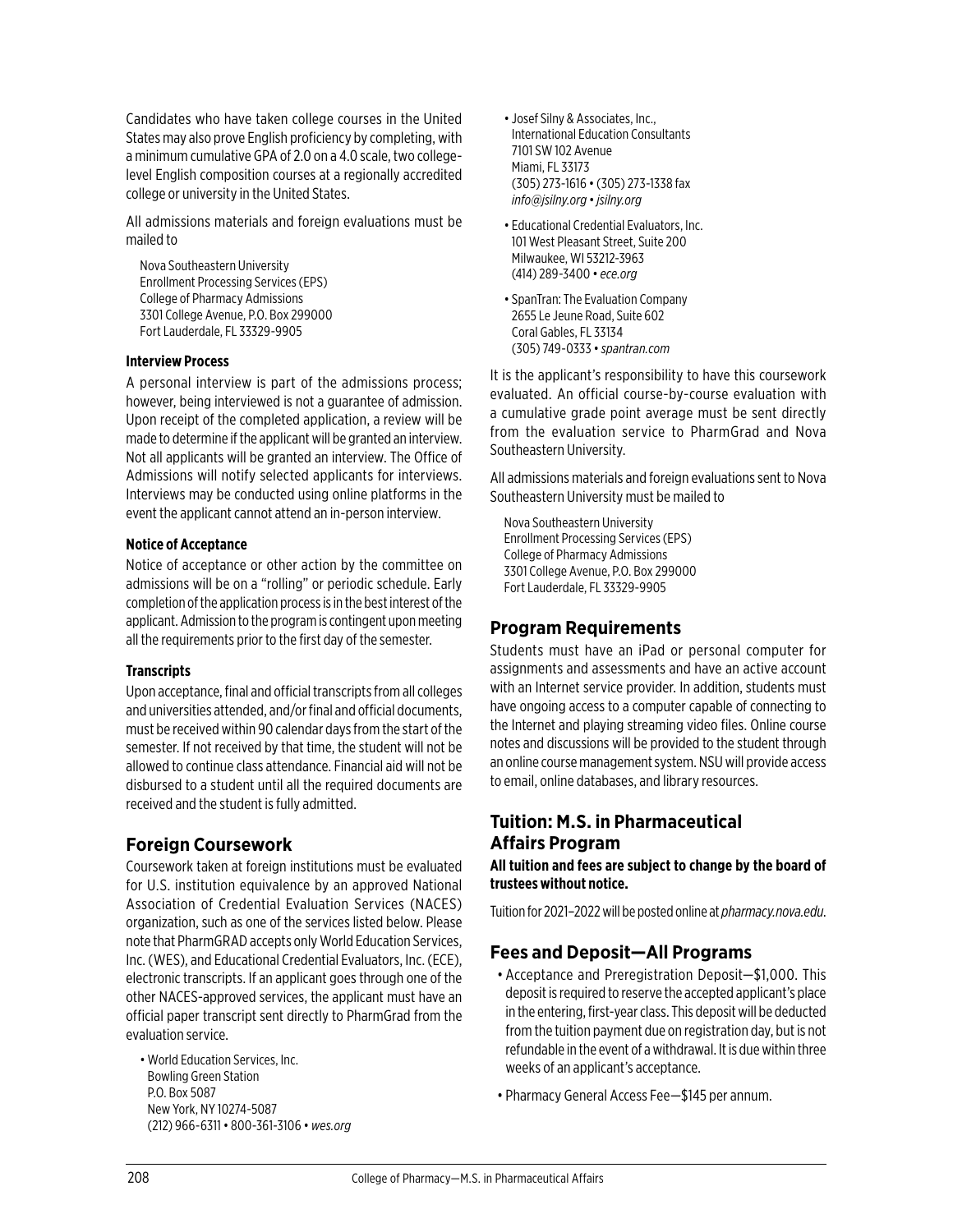- NSU Student Services Fee—\$1,500 per annum.
- Registration Fee—\$30 per semester.
- Late Payment Fee—\$100. All tuition and fees not paid within 30 days after the start of the semester will incur this fee.
- College of Pharmacy Fees—Additional fees may be incurred for college-approved activities. These fees are estimated at \$500 over the course of the program.

The first semester's tuition and fees, less the nonrefundable, \$1,000 deposit, are due on or before the first day of classes. Tuition for each subsequent semester is due on or before the first day of classes. Students will not be permitted to register or attend classes until their financial obligations have been met. The financial ability of applicants to complete their training at the college is important. Applicants should have specific plans for financing their professional education. This should include tuition, fees, iPad or personal computer, computerrelated expenses, health insurance, books, printing, required equipment, and living and other miscellaneous expenses.

Each student is required to carry adequate personal medical and hospital insurance. For more information about NSU's required health insurance, visit the website at *[nova.edu/bursar](http://nova.edu/bursar/health-insurance) [/health-insurance](http://nova.edu/bursar/health-insurance).*

# **Course of Study**

The one-year degree program will provide a strong science foundation for those interested in pursuing doctoral-level graduate programs in pharmacy and other health care or science fields. Students will be better prepared to further pursue the professional doctoral-level career paths currently being offered nationwide.

Some courses may be offered in a hybrid model, which includes synchronous and asynchronous online learning, as well as on-campus learning and videoconferencing. Some courses will be combined with existing Pharm.D. and graduate courses, while others will be stand-alone, master's degreespecific courses. M.S. students may be assessed differently when appropriate.

The program must be completed within two academic years from the date of matriculation.

*Note: Completion of this program does not ensure prerequisite requirements needed to apply for health care-related degrees such as pharmacy. Students applying for these degrees after completing their M.S. in Pharmaceutical Affairs, must comply with admissions requirements to those programs.*

# **International/Student Visa Information**

It is the applicant's responsibility to contact the Office of International Students and Scholars for information on immigration regulations and student visa requirements at

Nova Southeastern University Attention: Office of International Students and Scholars 3301 College Avenue Fort Lauderdale, FL 33314-7796

(954) 262-7240 800-541-6682, ext. 27240 Fax: (954) 262-3846 Email: *intl@nsu.nova.edu [nova.edu/internationalaffairs/students](http://nova.edu/internationalaffairs/students)*

# **Graduation Requirements**

To receive a degree, a student must fulfill the following requirements:

- be of good moral character
- successfully complete all curricular requirements and assessments with a minimum cumulative GPA of 2.0 on a 4.0 scale within four academic years
- satisfactorily meet all financial, library, and university obligations to the university (to receive credentials)
- submit an application for degree/diploma to the registrar's office by the posted deadline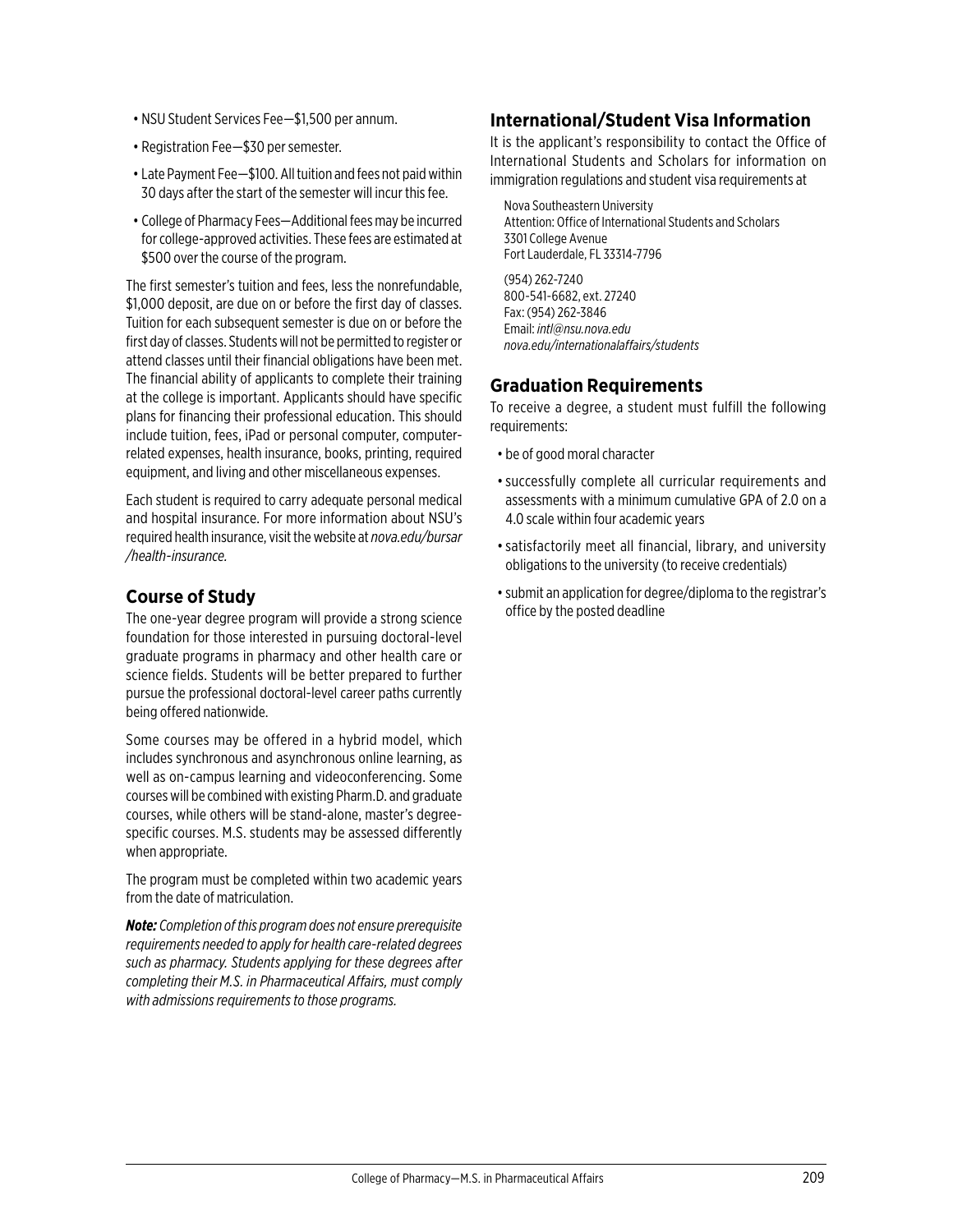# **Curriculum Outline**

These courses are representative of the overall requirements of the program at the time of publication. Updates to the curriculum will be posted online at *[pharmacy.nova.edu](http://pharmacy.nova.edu)*.

| Fall/Winter/Summer |      |                                                         | Credits |
|--------------------|------|---------------------------------------------------------|---------|
| <b>HPH</b>         | 7210 | Bioethics: Principles of Life Science Research          | 3       |
| PHRM               | 5001 | <b>Health Economics</b>                                 | 3       |
| <b>PHRM</b>        | 5810 | Knowledge Skills for the Health Care Environment        | 2       |
| <b>PHRM</b>        | 5820 | <b>Biochemical Basis of Drug Therapy</b>                | 3       |
| <b>PHRM</b>        | 5830 | <b>Fundamentals of Pharmacodynamics</b>                 | 2       |
| <b>PHRM</b>        | 5871 | Evidence-Based Practice I                               |         |
| PHRM               | 5021 | Population Health and Public Policy                     | 3       |
| <b>PHRM</b>        | 5840 | Drug Medication and Society: History and Current Issues | 2       |
| <b>PHRM</b>        | 5921 | Individualized Drug Therapy                             | 4       |
| <b>PHRM</b>        | 5940 | Regulatory Affairs                                      | 3       |
| <b>PHRM</b>        | 5972 | Evidence-Based Practice II                              | 2       |
| <b>PHRM</b>        | 5990 | Integrative Capstone in Pharmaceutical Affairs          | 6       |
| <b>PHRE</b>        |      | <b>Electives</b>                                        | 4       |

**Total Credits 38**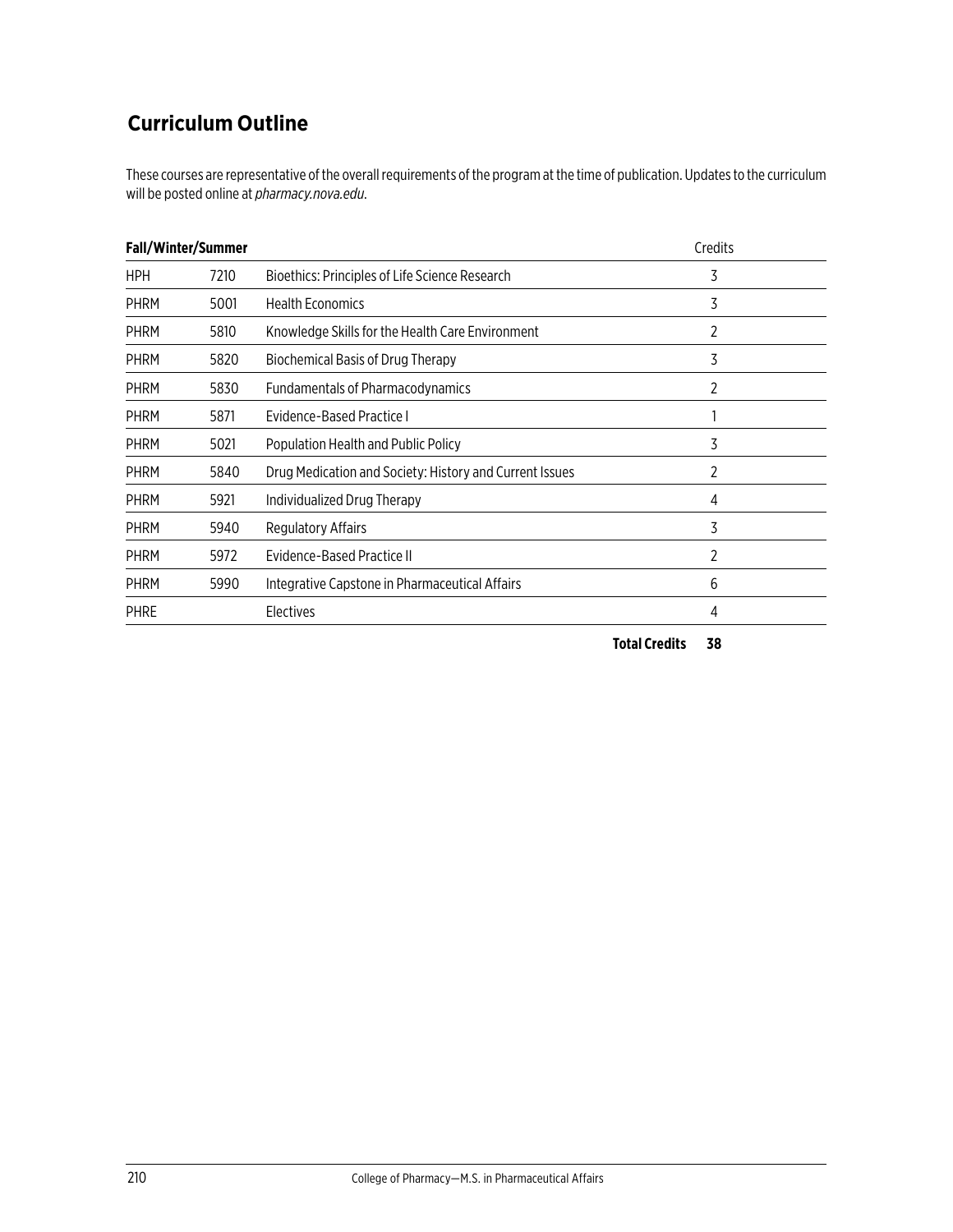# **Master of Science (M.S.) in Pharmaceutical Affairs Course Descriptions**

# **PHRM (Master's Degree) and HPD Core Classes**

Note: Listed at the end of each entry are lecture hours, laboratory hours, and credit hours.

### **HPH 7210—Bioethics: Principles of Life Science Research**

This course provides a structured approach for identifying, analyzing, and resolving ethical issues in medicine and the life sciences. Students analyze and discuss traditional philosophical theories regarding the nature of moral good. They will apply these theories to critical issues and selected case studies involving experiments with human subjects, organ transplantation, in vitro fertilization, the use of animals in research, the collection and publication of research data, conflicts of interest, and other topics of current concern. Students will explore the personal values, professional standards, and institutional guidelines that define the roles and responsibilities of the health care practitioner and researcher. **(48-0-3)**

### **PHRM 5001—Health Economics**

This course focuses on the application of economic analysis as it relates to provision of health care and emerging health care trends in the United States and throughout the world. The course also focuses on understanding how health care markets differ from other markets, specifically on the economics of the health care sector and its major players, e.g., the government, insurers, providers, and patients. Economic concepts and tools will be used to analyze the health care system, and to examine implications and issues in health policy. **(48-0-3)**

#### **PHRM 5021—Population Health and Public Policy**

This highly interactive course introduces students to: (1) the fundamental concepts and frameworks used for the study of population health and public policy; (2) the financing and managing of health systems at the local and international levels; and (3) the formulation and analysis of public health policies. The course will emphasize the intersection of public health and the determinant of drug use and pharmacy-related policies. Students will have the opportunity to analyze and critically evaluate existing health policies, public health actions, and reforms. Students are expected to contribute and participate in the discussion of current research, case studies, and policies. Student learning will be assessed through oral exams, written assignments, presentations, and an analytical paper. This course will provide skills for the conceptualization of research projects addressing current health issues related to pharmacy. **(48-0-3)**

### **PHRM 5810—Knowledge Skills for the Health Care Environment**

This course provides skills and tools to help students be successful. These include study skills, time management, communication, teamwork, and active learning. Course materials and activities challenge students to connect theory to practice, enhancing skills through the use of reflective exercise, discussion boards, group activities, and student presentations. **(32-0-2)**

# **PHRM 5820—Biochemical Basis of Drug Therapy**

This course focuses on the structure and function of vitamins, carbohydrates, proteins, hormones, nucleic acids, and lipids, as well as bioenergetics and major catabolic pathways at the cellular level. It establishes the biochemical basis for cell structure and emphasizes an integrated approach to the understanding of cellular metabolism; provides a biochemical, genetic, and molecular basis for understanding disease and drug functioning; and examines the mechanisms for genetic information flow in prokaryotic and eukaryotic cells. **(48-0-3)**

# **PHRM 5830—Fundamentals of Pharmacodynamics**

This course applies the concepts of organic chemistry to understand drug action at the molecular level. It introduces students to basic pharmacological principles that explain drug effects as they pertain to mechanisms of action and drug disposition into different organs and tissues. In addition, it describes drug actions at physiological receptors, focusing on compounds that act on the autonomic nervous system. **(32-0-2)**

# **PHRM 5840—Drug Medication and Society: History and Current Issues**

This course surveys the development of society's drug utilization practices as medication throughout history, from ancient application of medicinal substances for healing purposes to modern medicinal compounds. Cultural, economic, political, and religious issues affecting drug medication practices are discussed. Current topics pertaining to the discovery, adaptation, production, distribution, and consequences of drug medication are explored. **(32-0-2)**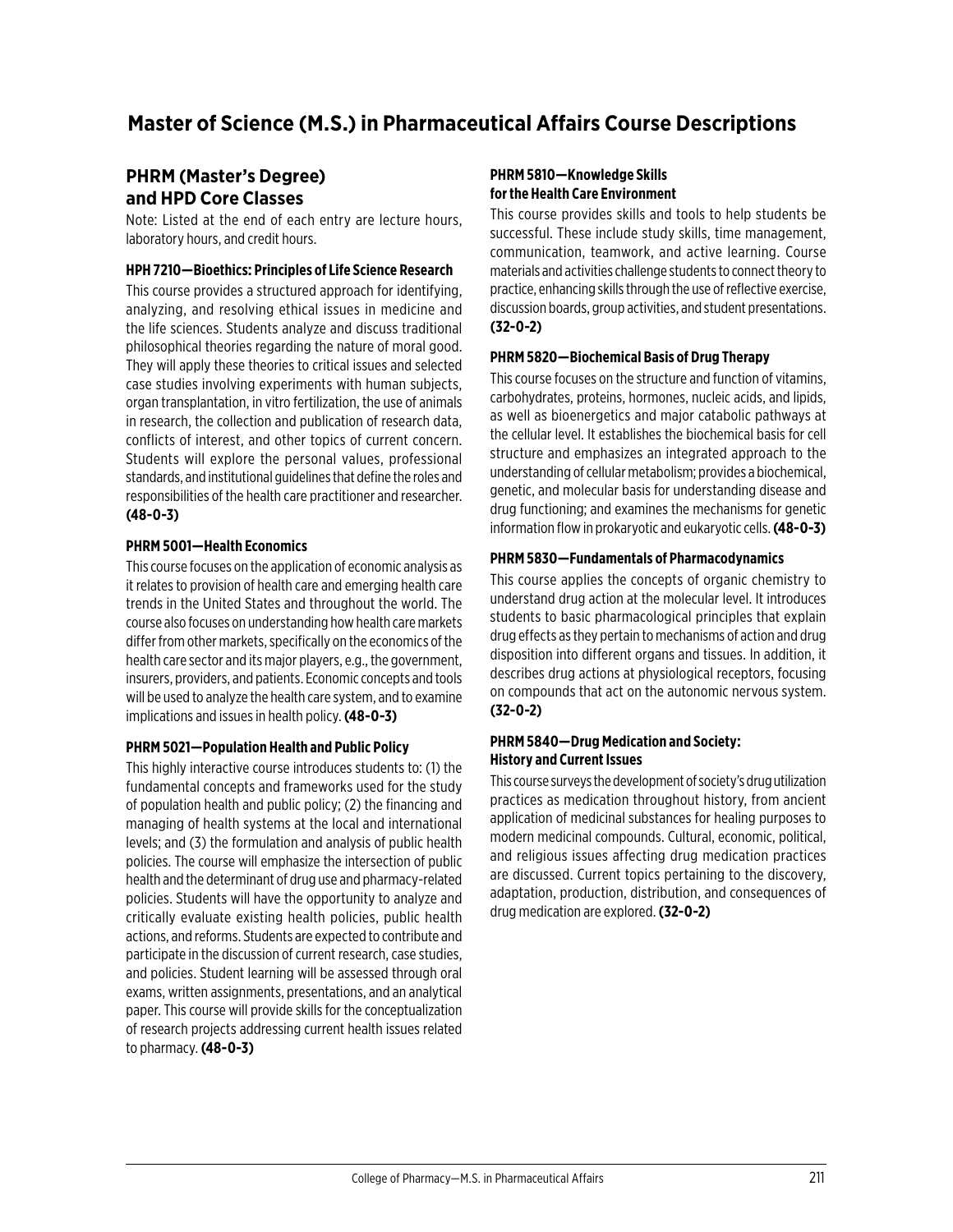#### **PHRM 5871—Evidence-Based Practice I**

This is the first of a sequence that prepares the student to retrieve, evaluate, and use medical and scientific literature and other drug information resources. It is designed to prepare students to apply drug information skills for the delivery of patient-centered care, using evidence-based principles to improve outcomes. Students learn the strengths and weaknesses of the various references and how to apply their use in practice. Active learning experiences include retrieving scientific literature, utilizing electronic resources, performing literature searches, and formulating responses to basic drug information requests. **(16-0-1)**

### **PHRM 5921—Individualized Drug Therapy**

This course explores the individualization of drug therapy. It provides students with the foundation in pharmacokinetic concepts and application. The principles involved in drug absorption, distribution, metabolism, and elimination in the human body are discussed and mechanisms and rates of these processes are studied. The influence of physiologic and biochemical process on the fate of drugs in the body are explored and pharmacokinetic principles are applied in the therapeutic monitoring of drugs. This course also provides students with a foundation on pharmacogenomic concepts. **(64-0-4)**

### **PHRM 5940—Regulatory Affairs**

This course provides an exposure to the important and critical area of drug regulatory matters. It explores the role of federal laws, regulations, and the structure and operation of the U.S. Food and Drug Administration. It also compares similar agencies in other countries. **(48-0-3)**

### **PHRM 5972—Evidence-Based Practice II**

This is the second of a sequence that prepares the student to retrieve, evaluate, and use medical and scientific literature and other drug information resources. This course is designed to expose students to the fundamentals of research design and methodology and applied biostatical data analysis. It focuses on familiarizing students with general methodologic approaches used in experimental design, statistical analysis of data, investigator's responsibilities, ethical considerations in research, protection of human subjects, and Institutional Review Boards (IRBs). **(32-0-2)**

### **PHRM 5990—Integrative Capstone in Pharmaceutical Affairs**

This course provides students with the opportunity to integrate and apply concepts and skills acquired throughout the M.S. in Pharmaceutical Affairs program to solve a pharmacy-related health issue. Students will select a current health challenge for analytical purposes and determine actions for its solution. They are expected to collectively gather data and information to evaluate and discuss the problem from different perspectives, using ideas and frameworks covered in previous courses, such as population health, health economics, bioethics, marketing, and regulatory affairs. Students will present their project at the end of the semester. **(96-0-6)**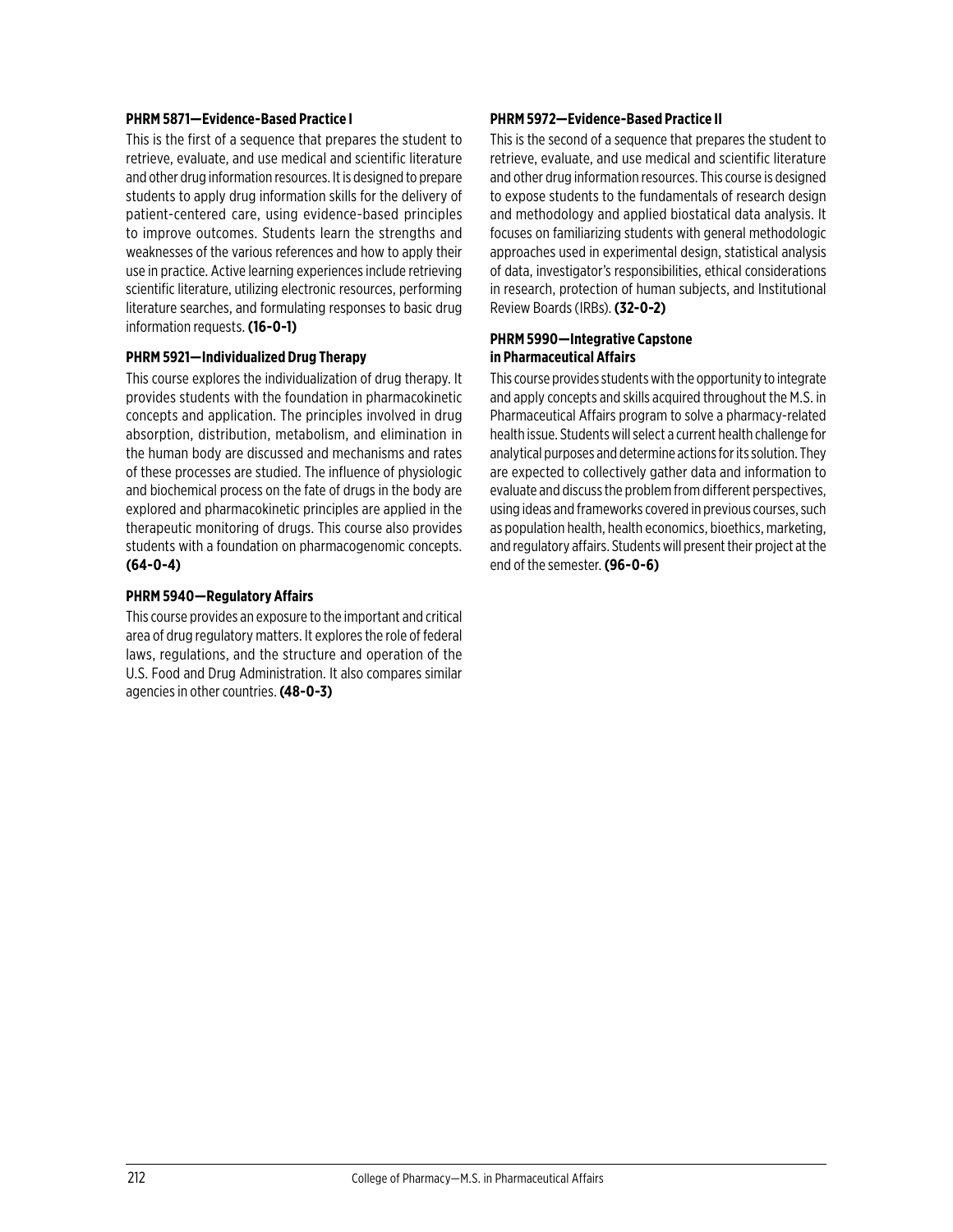# **Master of Science (M.S.) in Pharmaceutical Sciences**

The M.S. in Pharmaceutical Sciences is a two-year graduate program with one of three unique areas of emphasis: 1) Molecular Medicine and Pharmacogenomics—centering on drug discovery principles, 2) Drug Development (Pharmaceutics) focusing on drug delivery to the desired target, or 3) Social and Administrative Pharmacy—concerned with the interface between pharmacy and society (pharmacy outcomes).

The degree will prepare students for positions in academia or technological or managerial positions in the pharmaceutical industry, contract research organizations, managed care organizations, health care systems, and government agencies. Upon successful completion of the degree, students are prepared for further study in a doctoral program, medicine, or a health-related discipline.

# **Admissions Requirements**

Candidates who have an earned degree in a field related to the sciences will be considered for the M.S. in Pharmaceutical Sciences Program. The college takes a holistic approach in the evaluation of applications, looking beyond grades and test scores, but also focusing on work history, extracurricular activities, and life experiences.

Those students applying to the Drug Development (Pharmaceutics) or the Molecular Medicine and Pharmacogenomics sequences are required to have earned **a Bachelor of Science degree in pharmacy, chemistry, biology, or a related scientific area.** Students applying to the Social and Administrative Pharmacy sequence are required to have earned **a Bachelor of Science degree in pharmacy, economics, statistics, public health, health services research, or other related fields.**

1. Applicants must have earned a baccalaureate degree from a regionally accredited institution of higher education.

2. Applicants must have earned a minimum cumulative GPA of 3.0 on a 4.0 scale.

3. Applicants that have taken the Graduate Record Examination (GRE) should submit official scores from the GRE general test (verbal reasoning, quantitative reasoning, and analytical writing). The GRE is recommended, but not required.

- Scores must be **less than five years old** at time of application.
- For more information, please visit *[gre.org](http://gre.org)*.

4. Three letters of reference on official letterhead, with a signature, from professors or supervisors in the applicant's field of study must be submitted.

# **Application Procedures**

The Office of Admissions processes applications on a rolling basis; therefore, it is in the best interest of the applicant to apply early. The PharmGrad application process may take up to six weeks to complete.

1. Apply to PharmGrad electronically through *[Pharmgrad.org](http://Pharmgrad.org)*.

• Deadline to apply is **May 2**.

2. Send supporting documents to PharmGrad.

- official transcripts from all colleges and universities attended (submitted directly to PharmGrad by the college or university and/or foreign credential evaluation service)
- three letters of reference
- official GRE scores
- proof of English proficiency (required for nonnative English speakers)

3. Submit an NSU supplemental application (online via an emailed link that is sent once NSU has applicant's PharmGrad application) and a \$50 (U.S.), nonrefundable application fee. The deadline for the NSU supplemental application and nonrefundable application fee is **June 15**.

The following standardized tests currently satisfy NSU College of Pharmacy English requirements for nonnative English speakers:

- Test of English as a Foreign Language (TOEFL)\*: minimum score of 213 on the computer-based or 80 on the Internetbased test (*[toefl.org](http://toefl.org)*)
- International English Language Testing System (IELTS)\*: minimum score of 6.0 on the test module (*[ielts.org](http://ielts.org)*)
- Duolingo Test of English\*: minimum score of 105 (*[duolingo.com](http://duolingo.com)*)
- \* *Scores may be no more than two years old at the time of the interview.*

Candidates who have taken college courses in the United States may also prove English proficiency by completing, with a minimum cumulative GPA of 2.0 on a 4.0 scale, two collegelevel English composition courses at a regionally accredited college or university in the United States.

All application materials and foreign evaluations must be mailed to

Nova Southeastern University Enrollment Processing Services (EPS) College of Pharmacy Admissions 3301 College Avenue, P.O. Box 299000 Fort Lauderdale, FL 33329-9905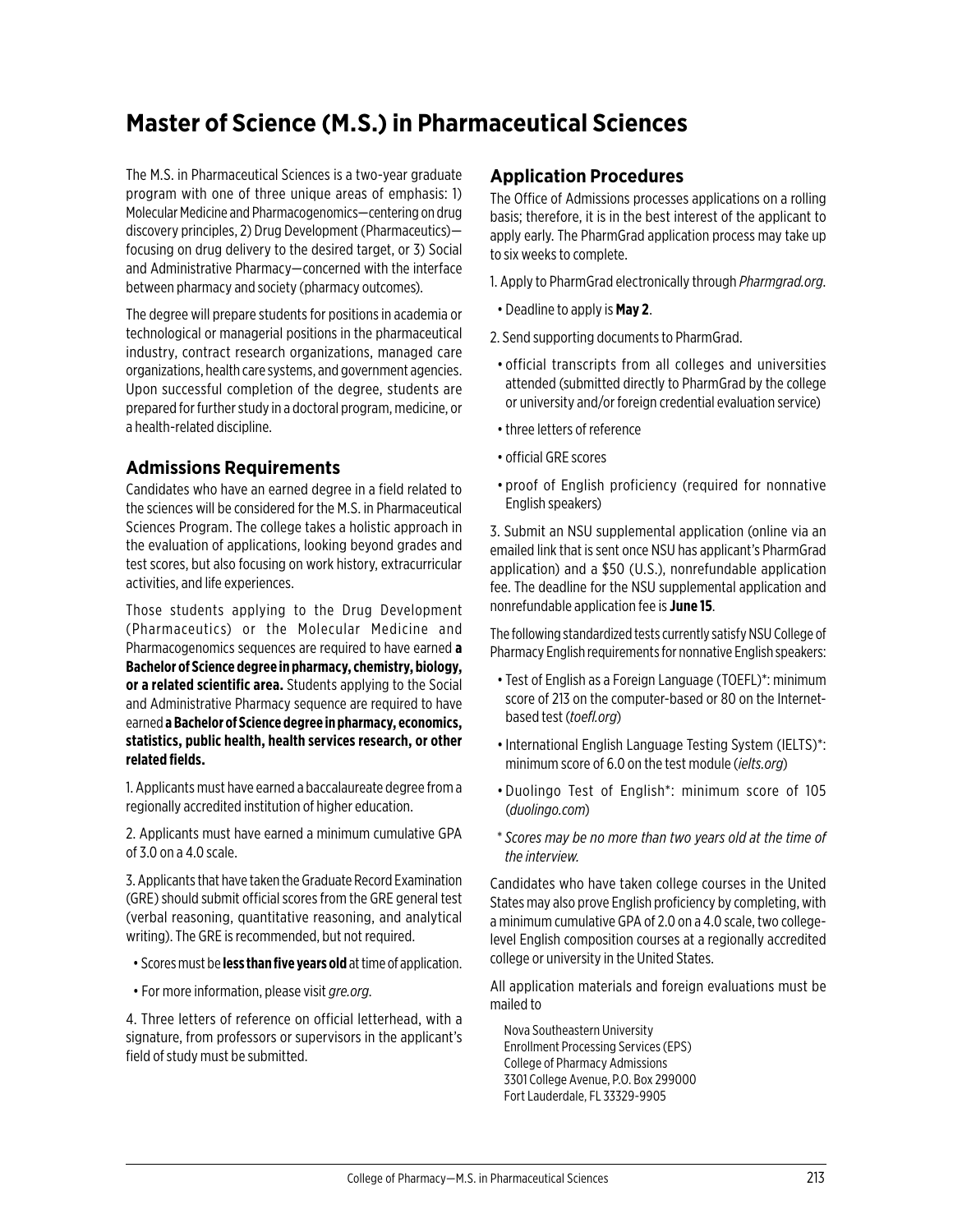#### **Interview Process**

A personal interview is part of the admissions process; however, being interviewed is not a guarantee of admission. Upon receipt of a completed application, a review will be made to determine if the applicant will be granted an interview. Not all applicants will be granted an interview. The Office of Admissions will notify selected applicants for interviews.

#### **Notice of Acceptance**

Notice of acceptance or other action by the Committee on Admissions will be on a "rolling" or periodic schedule. Early completion of the application process is in the best interest of the applicant. Admission to the program is contingent upon successful completion of all prerequisite coursework prior to the first day of the semester. Proof of successful completion is required.

#### **Transcripts**

Upon acceptance, final and official transcripts from all colleges and universities attended, and/or final and official documents, must be received within 90 calendar days from the start of the semester. If not received by that time, the student will not be allowed to continue class attendance. Financial aid will not be disbursed to a student until all the required documents are received and the student is fully admitted.

#### **Foreign Coursework**

Coursework taken at foreign institutions must be evaluated for U.S. institution equivalence by an approved National Association of Credential Evaluation Services (NACES) organization, such as one of the services listed below. Please note that PharmGRAD accepts only World Education Services, Inc. (WES), and Educational Credential Evaluators, Inc. (ECE), electronic transcripts. If an applicant goes through one of the other NACES-approved services, the applicant must have an official paper transcript sent directly to PharmGrad from the evaluation service.

- World Education Services, Inc. Bowling Green Station P.O. Box 5087 New York, NY 10274-5087 (212) 966-6311 • 800-361-3106• *[wes.org](http://wes.org)*
- Josef Silny & Associates, Inc., International Education Consultants 7101 SW 102 Avenue Miami, FL 33173 (305) 273-1616 • (305) 273-1338 fax *info@jsilny.org* • *[jsilny.org](http://jsilny.org)*
- Educational Credential Evaluators, Inc. 101 West Pleasant Street, Suite 200 Milwaukee, WI 53212-3963 (414) 289-3400 • *[ece.org](http://ece.org)*

• SpanTran: The Evaluation Company 2655 Le Jeune Road, Suite 602 Coral Gables, FL 33134 (305) 749-0333 • *[spantran.com](http://spantran.com)*

It is the applicant's responsibility to have this coursework evaluated. An official course-by-course evaluation with a cumulative grade point average must be sent directly from the evaluation service to PharmGrad and Nova Southeastern University.

All admissions materials and foreign evaluations sent to Nova Southeastern University must be mailed to

Nova Southeastern University Enrollment Processing Services (EPS) College of Pharmacy Admissions 3301 College Avenue, P.O. Box 299000 Fort Lauderdale, FL 33329-9905

# **Program Requirements**

All students must purchase an iPad or personal computer for assignments and assessments and have an active account with an Internet service provider. In addition, students must have ongoing access to a computer capable of connecting to the Internet and playing streaming video files. Online course notes and discussions will be provided to the student through an online course management system. NSU will provide access to email, online databases, and library resources.

# **Tuition: M.S. in Pharmaceutical Sciences Program**

**All tuition and fees are subject to change by the board of trustees without notice.**

Tuition for 2021–2022 will be posted online at *[pharmacy.nova.edu](http://pharmacy.nova.edu)*.

# **Fees and Deposit—All Programs**

- Acceptance and Preregistration Deposit—\$1,000. This deposit is required to reserve the accepted applicant's place in the entering first-year class. The deposit will be deducted from the tuition payment due on registration day, but is not refundable in the event of a withdrawal. It is due within three weeks of an applicant's acceptance.
- Pharmacy General Access Fee—\$145 per annum.
- NSU Student Services Fee—\$1,500 per annum.
- Registration Fee—\$30 per semester.
- Late Payment Fee—\$100. All tuition and fees not paid within 30 days after the start of the semester will incur this fee.
- College of Pharmacy Fees—Additional fees will be incurred for college-approved activities. These fees are estimated at \$1,000 over the course of the program.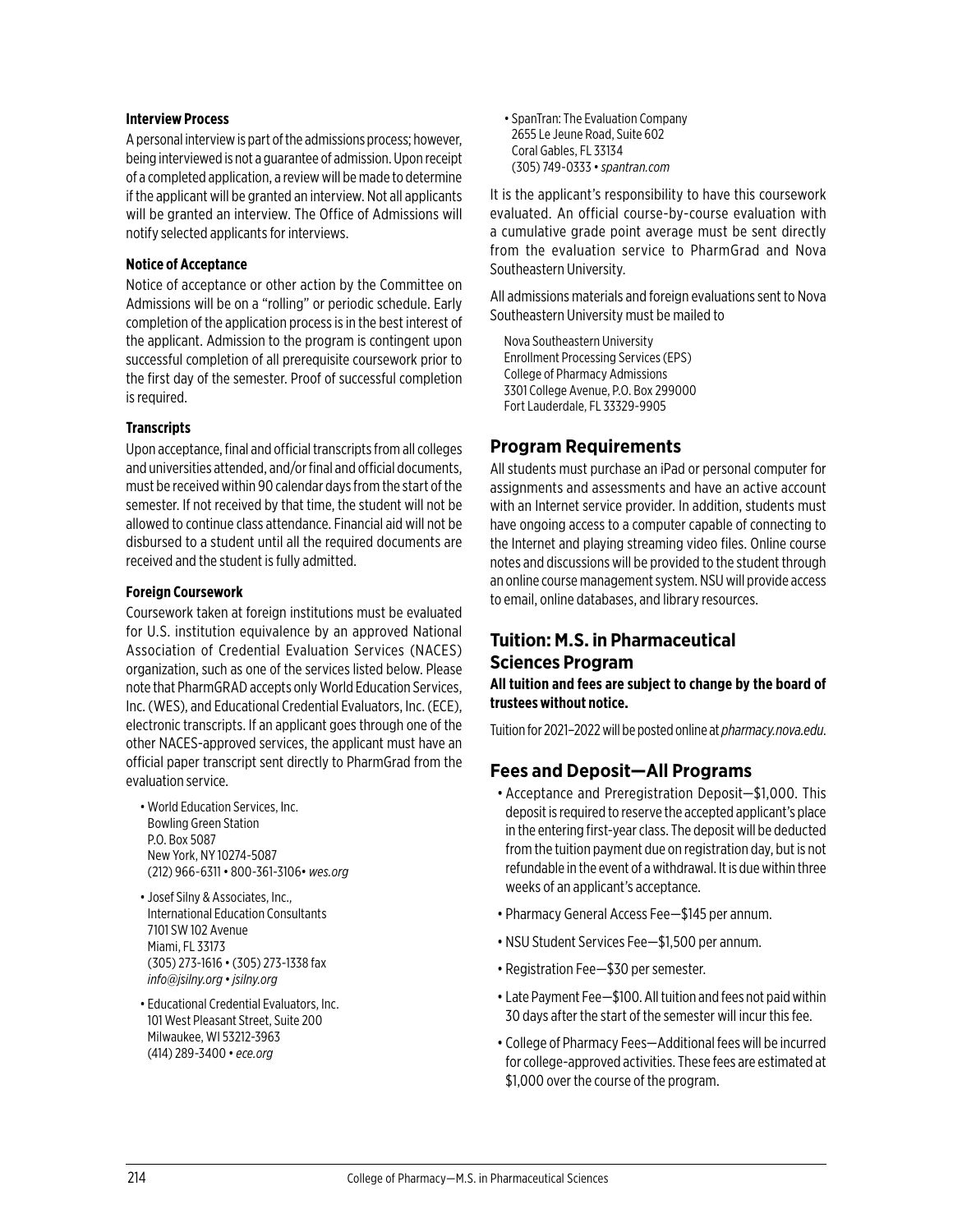The first semester's tuition and fees, less the nonrefundable, \$1,000 deposit are due on or before the first day of classes. Tuition for each subsequent semester is due on or before the first day of classes. Students will not be permitted to register or attend classes until their financial obligations have been met. The financial ability of applicants to complete their training at the college is important. Applicants should have specific plans for financing their professional education. This should include tuition, fees, iPad or personal computer, computerrelated expenses, health insurance, books, printing, required equipment, and living and other miscellaneous expenses.

Each student is required to carry adequate personal medical and hospital insurance. For more information about NSU's required health insurance, visit the website at *[nova.edu/bursar](http://nova.edu/bursar/health-insurance) [/health-insurance](http://nova.edu/bursar/health-insurance).* 

# **Course of Study**

The two-year degree program will provide a strong science foundation for those interested in doctoral-level, graduate programs in pharmacy and other science fields. Students will be better prepared to further pursue the doctoral-level career paths currently being offered nationwide.

Some courses may be offered in a hybrid model, which includes synchronous and asynchronous online learning, as well as on-campus learning and videoconferencing. Some courses will be combined with existing graduate courses, while others will be stand-alone, master's degree-specific courses. M.S. students may be assessed differently when appropriate. Each sequence has courses and emphasis specific to its discipline.

# **International/Student Visa Information**

It is the applicant's responsibility to contact the Office of International Students and Scholars for information on immigration regulations and student visa requirements at

Nova Southeastern University Attention: Office of International Students and Scholars 3301 College Avenue Fort Lauderdale, FL 33314-7796

(954) 262-7240 800-541-6682, ext. 27240 Fax: (954) 262-3846 Email: *intl@nsu.nova.edu [nova.edu/internationalaffairs/students](http://nova.edu/internationalaffairs/students)*

# **Graduation Requirements**

To receive a degree, students must fulfill the following requirements:

- be of good moral character
- successfully complete all curricular requirements and assessments with a minimum cumulative GPA of 3.0 on a 4.0 scale within four academic years
- satisfactorily meet all financial, library, and university obligations (to receive credentials)
- submit an application for degree/diploma to the registrar's office by the posted deadline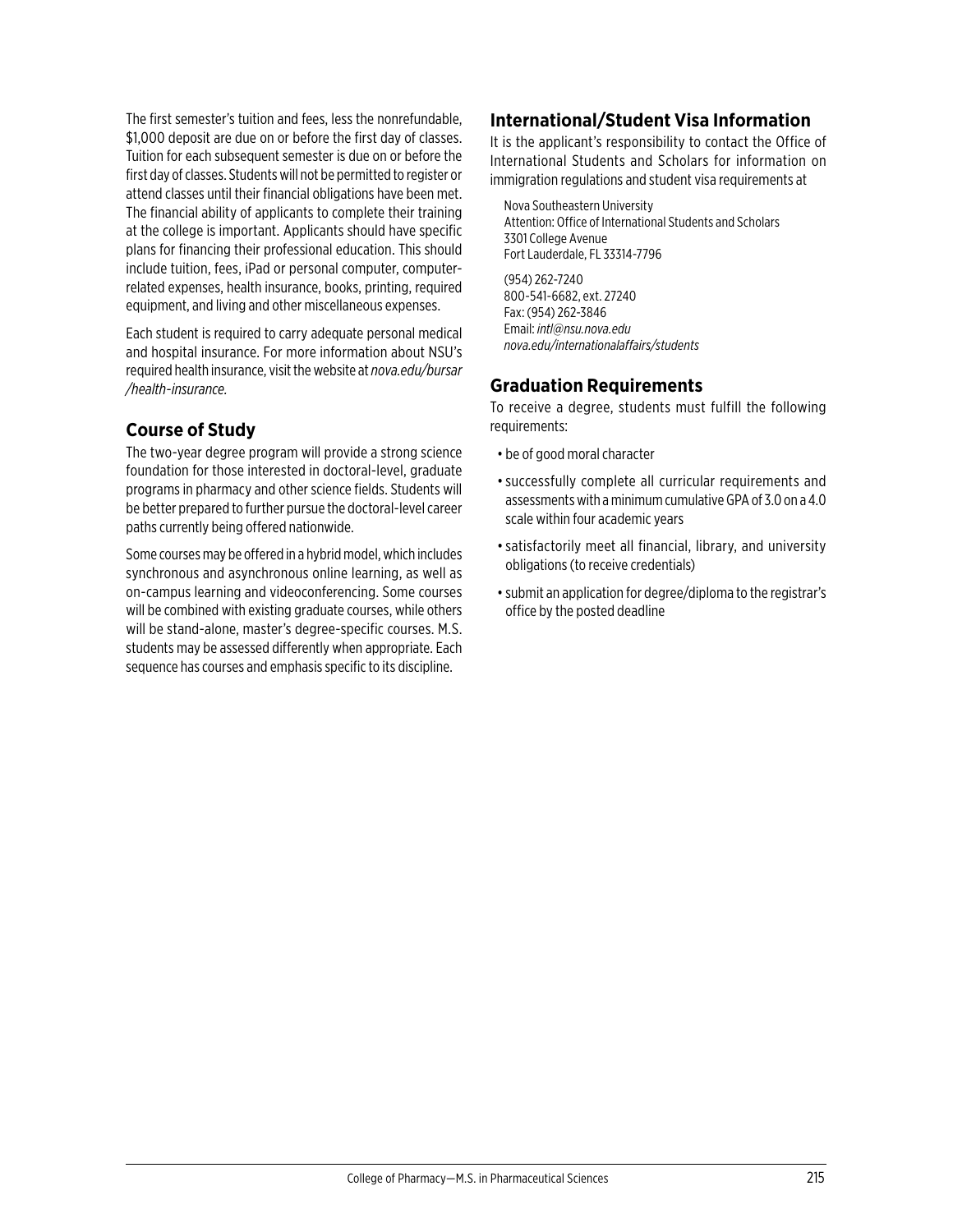# **Curriculum Outlines**

These courses are representative of the overall requirements of the program at the time of publication and are subject to change. Updates to the curriculum will be posted online at *[pharmacy.nova.edu](http://pharmacy.nova.edu)*.

|  |  | <b>Molecular Medicine and Pharmacogenomics</b> |  |
|--|--|------------------------------------------------|--|
|--|--|------------------------------------------------|--|

| <b>First and Second Years</b> |      |                                                                             | <b>Credits</b> |
|-------------------------------|------|-----------------------------------------------------------------------------|----------------|
| HPH                           | 7210 | Bioethics: Principles of Life Science Research*                             | 3              |
| <b>HPH</b>                    | 7610 | Scientific Writing*                                                         |                |
| <b>PHRM</b>                   | 5004 | <b>Advanced Physical Pharmacy</b>                                           | 3              |
| <b>PHRM</b>                   | 5012 | Clinical Drug Development: Advanced Pharmacokinetics and Biopharmaceutics 3 |                |
| <b>PHRM</b>                   | 5014 | Molecular and Cellular Pharmacodynamics                                     | 3              |
| <b>PHRM</b>                   | 5020 | Advanced Pharmacogenomics and Molecular Medicine                            | 3              |
| <b>PHRM</b>                   | 5030 | <b>Biostatistics</b>                                                        | 3              |
| <b>PHRM</b>                   | 5060 | Pharmaceutical Sciences Research Design                                     |                |
| PHRM                          | 5204 | Research Techniques and Instrumentation                                     | 3              |
| <b>PHRM</b>                   | 5700 | Research Project                                                            | 4              |
| <b>PHRM</b>                   | 5701 | Graduate Seminar**                                                          | 4              |
| <b>PHRE</b>                   |      | <b>Electives</b>                                                            | 6              |

**Total Credits 37**

# **Drug Development (Pharmaceutics)**

| <b>First and Second Years</b> |      |                                                                             | <b>Credits</b> |
|-------------------------------|------|-----------------------------------------------------------------------------|----------------|
| <b>HPH</b>                    | 7210 | Bioethics: Principles of Life Science Research*                             | 3              |
| <b>HPH</b>                    | 7610 | Scientific Writing*                                                         |                |
| <b>PHRM</b>                   | 5004 | Advanced Physical Pharmacy                                                  | 3              |
| <b>PHRM</b>                   | 5012 | Clinical Drug Development: Advanced Pharmacokinetics and Biopharmaceutics 3 |                |
| <b>PHRM</b>                   | 5014 | Molecular and Cellular Pharmacodynamics                                     | 3              |
| <b>PHRM</b>                   | 5030 | <b>Biostatistics</b>                                                        | 3              |
| <b>PHRM</b>                   | 5060 | Pharmaceutical Sciences Research Design                                     |                |
| <b>PHRM</b>                   | 5204 | Research Techniques and Instrumentation                                     | 3              |
| <b>PHRM</b>                   | 5229 | Product Development and Industrial Pharmacy                                 | 3              |
| <b>PHRM</b>                   | 5700 | Research Project                                                            | 4              |
| <b>PHRM</b>                   | 5701 | Graduate Seminar**                                                          | 4              |
| <b>PHRE</b><br>Electives      |      | 6                                                                           |                |
|                               |      |                                                                             |                |

**Total Credits 37**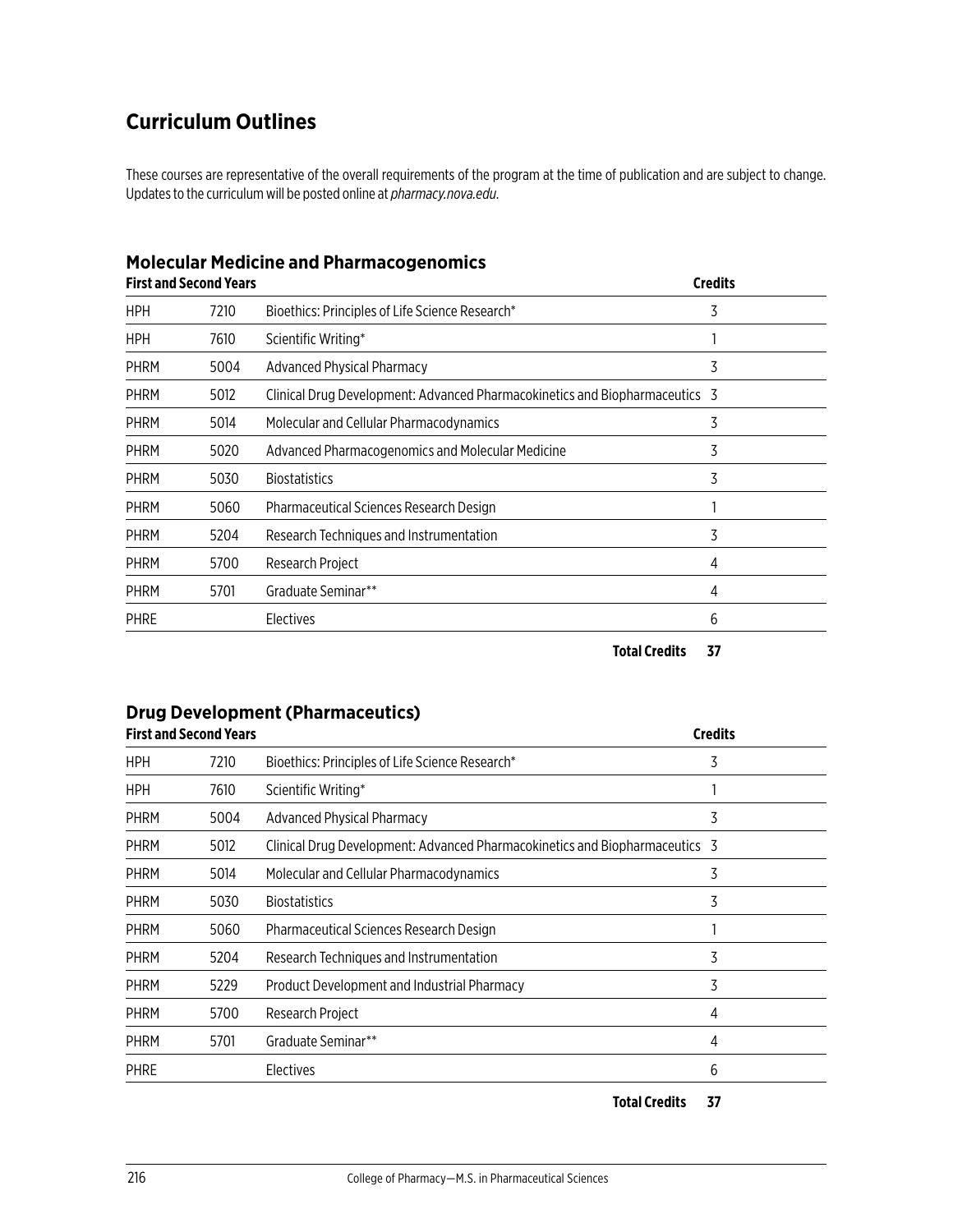# **Social and Administrative Pharmacy**

| <b>First and Second Years</b> |      |                                                 | <b>Credits</b> |
|-------------------------------|------|-------------------------------------------------|----------------|
| <b>HPH</b>                    | 7210 | Bioethics: Principles of Life Science Research* | 3              |
| <b>HPH</b>                    | 7610 | Scientific Writing*                             |                |
| <b>PHRM</b>                   | 5001 | <b>Health Economics</b>                         | 3              |
| <b>PHRM</b>                   | 5021 | Population Health and Public Policy             | 3              |
| <b>PHRM</b>                   | 5025 | Pharmacy Management and Finance                 | 3              |
| <b>PHRM</b>                   | 5030 | <b>Biostatistics</b>                            | 3              |
| <b>PHRM</b>                   | 5203 | Social Measurement and Techniques               | 3              |
| <b>PHRM</b>                   | 5209 | Pharmacoeconomics                               | 3              |
| <b>PHRM</b>                   | 5211 | Theories of Health-Seeking Behavior             | 3              |
| <b>PHRM</b>                   | 5700 | Research Project                                | 4              |
| <b>PHRM</b>                   | 5701 | Graduate Seminar**                              | 4              |
| <b>PHRE</b>                   |      | Elective                                        | 3              |
|                               |      |                                                 |                |

**Total Credits 36**

*\*HPD core courses \*\*repeatable course*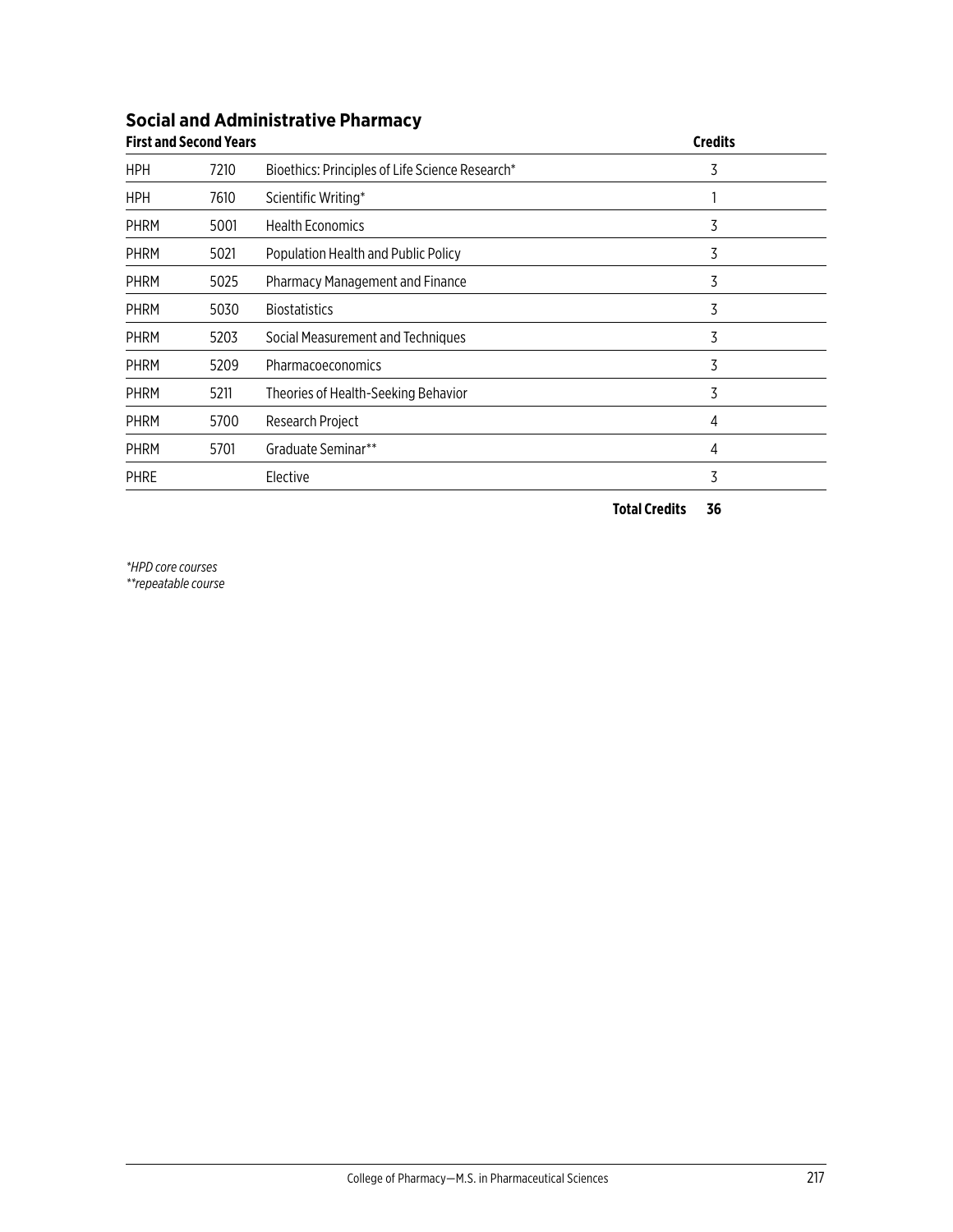# **Master of Science (M.S.) in Pharmaceutical Sciences Course Descriptions**

# **PHRM (Master's Degree) and HPD Core Classes**

Note: Listed at the end of each entry are lecture hours, laboratory hours, and credit hours.

### **HPH 7210—Bioethics: Principles of Life Science Research**

This course provides a structured approach for identifying, analyzing, and resolving ethical issues in medicine and the life sciences. Students analyze and discuss traditional philosophical theories regarding the nature of moral good. They will apply these theories to critical issues and selected case studies involving experiments with human subjects, organ transplantation, in vitro fertilization, the use of animals in research, the collection and publication of research data, conflicts of interest, and other topics of current concern. Students will explore the personal values, professional standards, and institutional guidelines that define the roles and responsibilities of the health care practitioner and researcher. **(48-0-3)**

### **HPH 7610—Scientific Writing**

This course exposes students to, and provides practice in, various types of writing skills necessary for scientists and researchers, including research logs, internal reports, technical reports, abstracts, presentations and journal manuscripts, dissertation formats, and grant applications. Students are exposed to various search databases, style manuals, and publication outlets. **(16-0-1)**

# **PHRM 5001—Health Economics**

This course will introduce students to the economic analysis of health care markets and the production of health. This course covers a variety of topics including the determinants of health; the supply of, and demand for, health care services; the impact of insurance on the demand for health care services; the role of government in health care markets; the market for pharmaceuticals; and the economic evaluation of health care programs. **(48-0-3)**

# **PHRM 5030—Biostatistics**

This course introduces methods for presenting data in summary form, analyzing data, and designing experiments. It emphasizes the application of statistical ideas and methods to the analysis and interpretation of experiments and comparative data. Students will be able to assess a situation involving data analysis, state the null and alternative hypotheses proposed, decide on the correct statistical procedure to test the null hypothesis and the assumptions of the test used, calculate the statistic, assess its statistical significance, and interpret the data in light of the calculated results. **(48-0-3)**

# **PHRM 5004—Advanced Physical Pharmacy**

This course presents application of underlying physical principles to formulate and to develop various pharmaceutical products. It describes physical principles in both solid and nonsolid states. Students will learn how basic physical principles are applied in development of current and novel pharmaceutical solids, semi-solids, homogeneous, and heterogeneous systems. This course describes the importance, properties, and applications of different polymer systems, new drug carriers, and rheology modifiers in developing current and novel dosage forms. Drug stability and solubility and approaches to enhance the solubility of the poorly soluble drugs will also be discussed. **(48-0-3)**

### **PHRM 5012—Clinical Drug Development: Advanced Pharmacokinetics and Biopharmaceutics**

This course deals with the principles that explain the processes of absorption, distribution, and elimination of drugs. The advances in pharmacokinetic modeling, compartmental analysis, model-independent methods, single and multiple dosing, protein binding, metabolite kinetics, interspecies scaling to translate animal data to humans, effect of disease states, and data analysis using relevant software will be discussed, as will applying the principles of biopharmaceutics and pharmacokinetics to the design of controlled release and targeted drug delivery systems. Emphasis is on bioequivalence and bioavailability of traditional pharmaceutical dosage forms and novel drug delivery systems including the assessment of biosimilars. **(48-0-3)**

# **PHRM 5014—Molecular and Cellular Pharmacodynamics**

This course studies the considerations in operating and regulating cellular processes by manipulating receptors for therapeutic advantage through coupled signaling pathways. Recent developments in this technique, as it applies to the treatment of disease, will be presented. **(48-0-3)**

### **PHRM 5020—Advanced Pharmacogenomics and Molecular Medicine**

This course is designed to educate students with an in-depth knowledge and understanding of the cellular and molecular bases that have evolved as the basis of human diseases. The course offers the contemporary molecular biological concepts to apply toward understanding molecular bases of individual variation, its application to drug response, and possible new interventions. Students will be able to understand and apply the knowledge of modern molecular biological techniques for diagnostics and detection of infection; gene defects; and fingerprinting; transgenesis; biopharming; immunotherapies; and the ever-developing field of gene therapy and regenerative medicine. **(48-0-3)**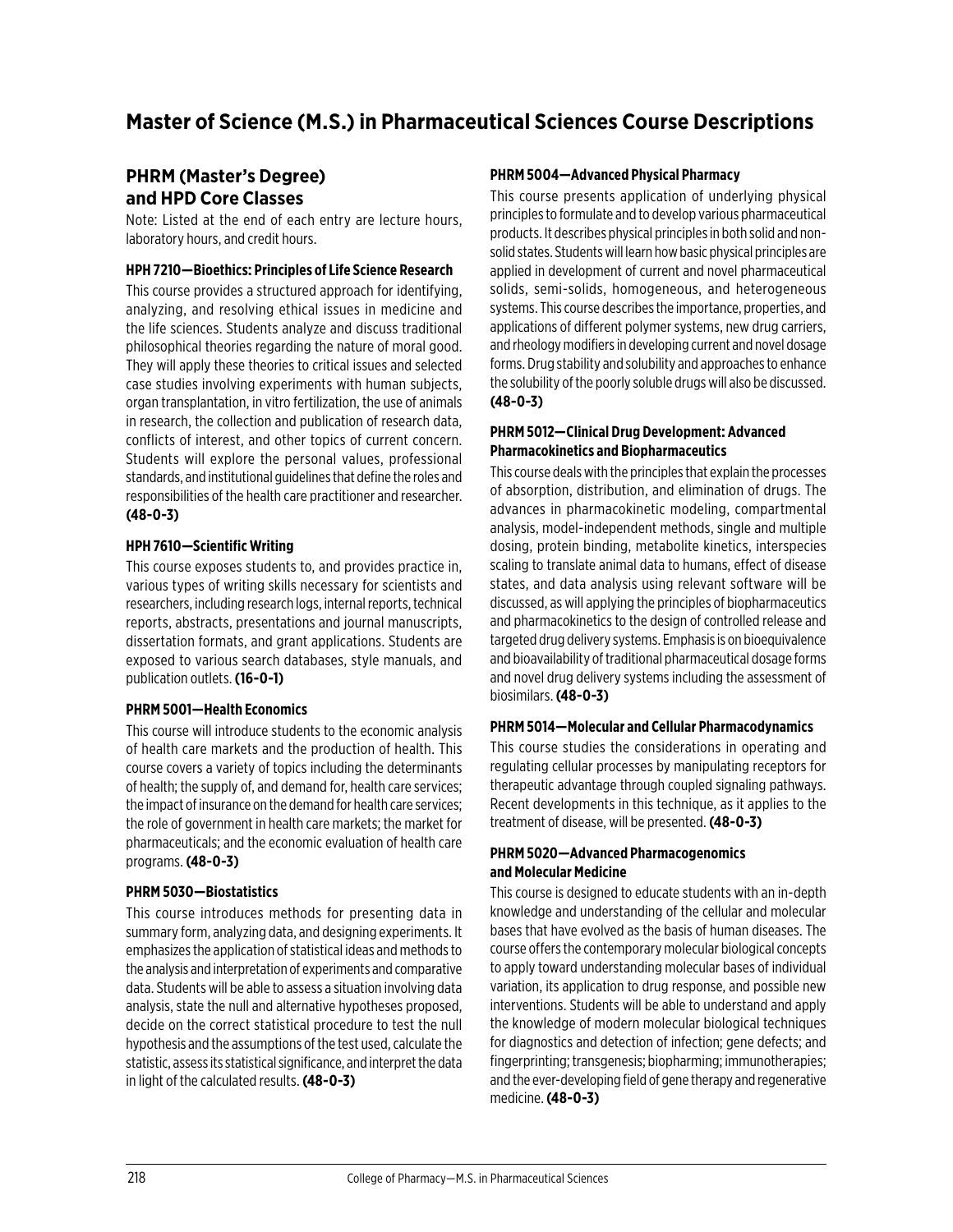#### **PHRM 5021—Population Health and Public Policy**

This graduate-level, interactive course introduces students to: (1) the fundamental concepts and frameworks used for the study of population health and public policy; (2) the financing and managing of health systems at the local and international levels; and (3) the formulation and analysis of public health policies. The course will emphasize the intersection of public health and the determinant of drug use and pharmacy-related policies. Students will have the opportunity to analyze and critically evaluate existing health policies, public health actions; and reforms. The course will be highly interactive. Students are expected to contribute and participate in the discussion of current research, case studies, and policies. Student learning will be assessed through oral exams, written assignments, presentations, and an analytical paper. This course will provide skills for the conceptualization of research projects addressing current health issues related to pharmacy. **(48-0-3)**

#### **PHRM 5025—Pharmacy Management and Finance**

This course provides an overview of management theories, human resources, and financial management applied to pharmacy and health care institution operations. Elements of supervision, management, and leadership are discussed in an effort to help students develop the skills needed to operate a pharmacy effectively. Also covered are finance topics such as capital costs, profit analysis, cost structures, budgeting, payment for services rendered, and accounting. **(48-0-3)**

#### **PHRM 5060—Pharmaceutical Sciences Research Design**

This course provides an analysis of the study designs most commonly employed in experimental research with emphasis in basic and clinical pharmacological research. Upon completion of the course, students will understand the considerations that go into selecting qualitative, quantitative, and mixed methods of research design. The course prepares students to select the most appropriate design to better answer a specific research question, as well as to understand the strengths and limitations of such a design. **(16-0-1)**

#### **PHRM 5203—Social Measurement and Techniques**

This course introduces students to the concepts of advanced measurement theory and methods used in research. It acquaints students with cutting-edge models in measurement theory and methods, as well as with the application of computer software with which to implement those methodologies. After completing the course, students should be prepared to begin working on advanced applications of measurement in the sociobehavioral sciences. **(48-0-3)**

#### **PHRM 5204—Research Techniques and Instrumentation**

This course will provide students with a broad overview of technologies and instruments used in pharmaceutical sciences research. Topics covered include the fundamentals of spectroscopy and chromatography, basic protein and molecular biology techniques, and others. The course will allow students to read the literature with greater understanding as methodological terminology begins to have more meaning. **(48-0-3)**

#### **PHRM 5209—Pharmacoeconomics**

This course provides an overview of pharmacoeconomics and some of the health outcome measurements that apply to health/pharmacy-related disciplines. The course is designed to focus on methodological principles of pharmacoeconomics analyses and the strengths and weaknesses of specific methods. Practical examples for successful implementation of these concepts are discussed. **(48-0-3)**

#### **PHRM 5211—Theories of Health-Seeking Behavior**

This course covers social and behavioral theories related to medication use, health services utilization, provider-patient communication, and other health-seeking behaviors. Students will examine and apply select health behavior theories at the individual, interpersonal, and community level. They will examine research conducted using the theories, with emphasis in the pharmacy field. Students are expected to apply theories in defining research questions, research design, and data analysis. **(48-0-3)**

### **PHRM 5229—Product Development and Industrial Pharmacy**

This course provides the student with the essential information about the various stages of the new drug approval process and drug development, including pre-formulation, comparison studies, suitability of pharmaceutical excipients, and formulation. Additionally, it provides the student with the principles of pharmaceutical processing, such as filtration, milling, mixing, drying, and compression of pharmaceutical solids. The course also deals with the production and quality control of tablets, capsules, liquid dosage forms, semi-solid dosage forms, and sterile products. Coverage includes the science of packaging materials, production management, quality assurance, and regulations in the pharmaceutical industry, including validation, good manufacturing practice, and FDA guidelines for stability of pharmaceutical dosage forms. **(64-0-4)**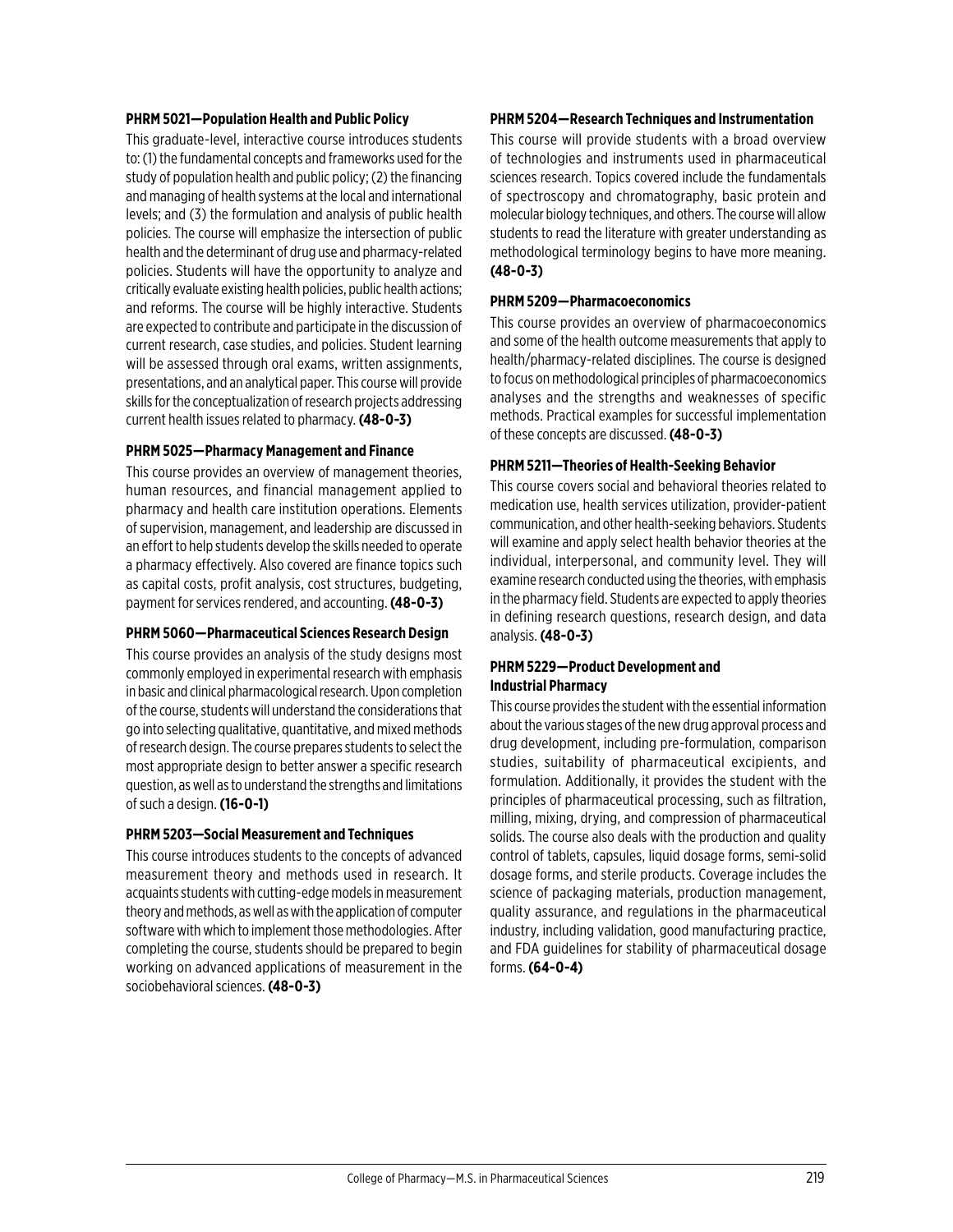### **PHRM 5700—Research Project**

Under the direction of faculty members, students will craft a mentored research project that draws on the educational experiences of their specialized track and electives. This research is provided to develop increased independence for students, while still maintaining the structure and faculty member oversight necessary to ensure that learning goals are met. The research may be a combination of classroom, laboratory, field, or in silico study. This supervised experience will allow students to work on projects that complement classroom work in the context of a structured course. The project will be designed to include practical instruction on evidence-based study development, data collection, and scientific writing. **(64-0-4)**

### **PHRM 5701—Graduate Seminar**

This course will equip students with the necessary tools to prepare and present lucid reports on their own research, as well as the research of others. The course will consist of weekly lectures that will be required of all graduate students throughout their course of study and research. Speakers will include faculty members and guests, as well as students presenting aspects of their research. **(16-0-1)**

# **M.S. in Pharmaceutical Sciences Elective Courses**

#### **PHRE 5023—Pharmaceutical Marketing**

This course is intended to provide graduate students with an in-depth understanding of the global development and marketing of pharmaceuticals, with an emphasis on the U.S. system. **(48-0-3)**

#### **PHRE 5036—Patent and Litigation**

This course teaches students the basics of patent laws, patent structure, patent literatures, patenting process/evaluation, and patent invalidity/infringement/litigations. It is focused only on pharmaceutical patents, and the students are expected to learn the basics by reviewing and practicing real case patenting and litigation studies. Since novelty and innovation is an integral task of a pharmaceutical formulation scientist, this course will help students to successfully patent and prosecute their novel research. **(48-0-3)**

#### **PHRE 5108—Current Topics in Pharmaceutical Sciences**

This course covers special topics selected by faculty members and visiting scientists. The goal of each topic is to provide the student with an understanding of, and an appreciation for, current problems and procedures underlying the pharmaceutical sciences discipline. **(48-0-3)**

### **PHRE 5207—Secondary Data Analysis of Pharmacy-Related Sources**

This course guides the student through the intricacies of utilizing secondary data for research. The emphasis is on utilizing sources of previously collected data that deal with pharmacyrelated issues, including administrative, sociobehavioral, and clinical themes. Methodological issues arising from the various analytic approaches (e.g., meta-analysis, case-control analysis, content analysis) will be identified and discussed. **(48-0-3)**

### **PHRE 5210—Modern Medicine**

This course provides comprehensive insights into the integration of various multidisciplinary domains of science and technology toward development, translation, and transformation of advanced multifunctional pharmaceuticals for targeted therapy of specific organs/tissues/cells. It describes different types of smart, multifunctional drug delivery systems (DDSs) and devices (DDDs). The course highlights the importance of nanoscale multimodal DDSs/ DDDs in targeted therapy of detrimental diseases (such as solid tumors), covers cell- and tissue-specific targeted therapy, and provides overviews on the applications of theranostics for simultaneous diagnosis and therapy and drug delivery devices. **(48-0-3)**

# **PHRE 5216—Polymers**

This course presents basic concepts and properties of polymers as related to formulation, development, and design of pharmaceutical dosage forms and products. It describes how basic principles of polymers—structural, physical, chemical, and mechanical properties—can be utilized in modifying and developing current and novel pharmaceutical products. The course highlights important areas of polymer applications in controlled drug delivery, targeted drug delivery, tissue engineering, nanotechnology, and medical devices. **(48-0-3)**

#### **PHRE 5222—Applied Pharmacology**

Students will use pharmacological principles to study the effects of therapeutic agents on the central nervous system, the endocrine system, the gastrointestinal system, blood, and blood-forming organs. It will address the rationale for the use of therapeutic agents; their effects on cells, tissues, organ systems, and patients; the mechanisms underlying these effects; the therapeutic value of specific drug effects; the limitation of the use of the agents; and the adverse effects of drugs. **(48-0-3)**

#### **PHRE 5224—Drugs of Abuse**

This course covers types of substances abused, methods and routes of administration, the pertinent toxicokinetics, the pharmacological/toxicological mechanisms, and the clinical manifestations of drug abuse. Treatment of intoxication and withdrawal, societal impact of drug abuse, legal implications, and current trends of substance abuse are also discussed. **(48-0-3)**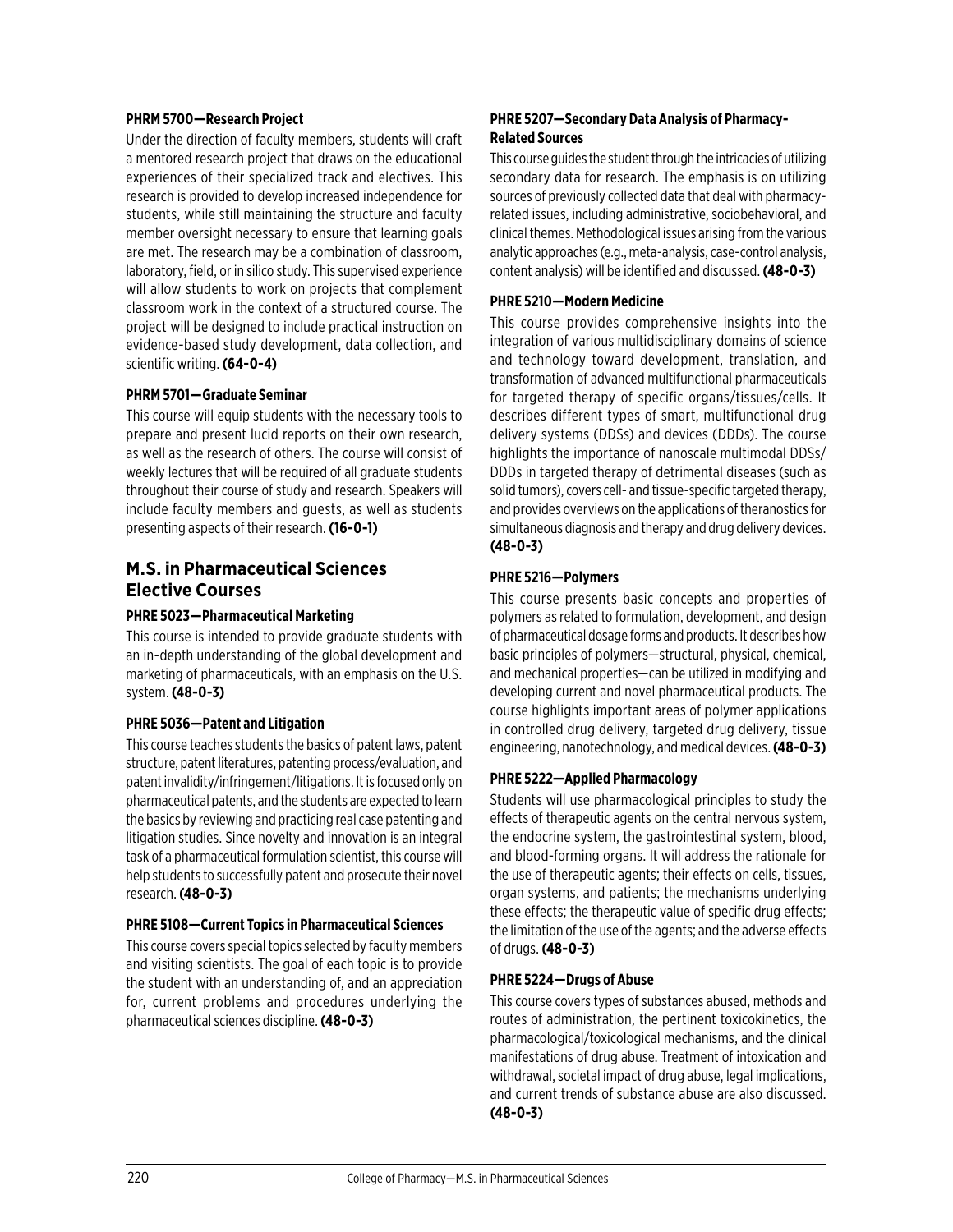#### **PHRE 5228—Principles of Pharmaceutical Analysis**

This course explores the fundamentals of pharmaceutical analysis. This includes the principles of pharmaceutical analysis techniques and their applications in the pharmaceutical research and development (both academic and industrial). It is crafted to provide students with a solid conceptual ground to understand how a particular analytical technique works, to enable students to critically evaluate instrumentation choices when needed, and to allow them to select the appropriate tools. **(48-0-3)**

#### **PHRE 5244—Fundamentals of Pharmacognosy**

This course provides an overview of medicinal drugs derived from plants and other natural sources. The major classes of medicinally active natural products, their origin (nomenclature+taxonomy), structure, biosynthesis, and mode of action will be covered. The naturally derived constituents and their therapeutic efficacy will be discussed. **(48-0-3)**

#### **PHRE 5391—The Nuclear Pharmacy Experience**

This course covers and explains what a nuclear pharmacy is and the responsibilities, activities, and knowledge required in order to function as a nuclear pharmacist. It places emphasis on radiopharmaceuticals (radioactive medication), their mechanisms of action, dose ranges, methods of compounding, and ultimate role in the diagnosis and treatment of diseases. **(32-0-2)**

#### **PHRE 5412—Current Topics in Pharmacy Practice**

Topics on current issues, procedures, and policies related to pharmacy practice are discussed. Topics can vary from semester to semester. **(48-0-3)**

#### **PHRE 5432—Oncologic Treatments and Pharmacogenomics**

This hybrid course introduces the basic molecular concepts of cancer and pharmacogenomics in the context of cancer treatment. It presents the current methodologies used in cutting-edge oncology for the treatment of two of the most common types of cancer: breast and colon. The standard-ofcare combinatorial regimens will be presented, as well as the treatment scenarios that are applied to advanced-stage and recurrent disease. Drugs that have increased patient tolerance to these genotoxic regimens will also be discussed. Finally, the application of next-generation sequencing of tumor DNA or RNA to determine which of the more than 300 druggable mutations exist in these tumors will be discussed, primarily in the cancer recurrence setting. Prognostic tests based on RNA expression from tumors will be covered. Discussion of the rationale for insurance coverage of pharmacogenomics will also be covered and the impact of oncologic pharmacogenomics on future clinical trials will be examined. **(48-0-3)**

### **PHRE 5516—Health Disparities in Chronic Diseases: The Role of the Pharmacist**

This course presents the main causes and pathways to health disparities in the United States. It focuses on chronic diseases, such as diabetes, cancer, and cardiovascular diseases. Emphasis is given to disparities associated with access to medication and pharmacy services and to adherence. Students learn about pharmacy-led interventions aimed at reducing health disparities. They are expected to use epidemiological data to study the disparities and to formulate recommendations to the pharmacy field. Students are assessed through hands-on structured assignments. **(48-0-3)**

#### **PHRE 5702—Introduction to Research Project**

In this course, M.S. students work under the supervision of one or more faculty members on a research project in pharmaceutical sciences. Students are involved in planning and executing an approved research project at the graduate level using basic techniques of scientific research. Students will be awarded three or four semester credits on the basis of 48 laboratory hours per credit hour. **(0-[144–192]-[3–4])**

### **PHRE 5999—Research in the Pharmaceutical Sciences**

In this course, students work under the direction/supervision of one or more faculty members in a research laboratory. Students are involved in planning and executing an approved research project using basic techniques of scientific research. Students will be awarded 3 or 4 semester credits on the basis of 48 laboratory hours per credit. **(0-[144–192]-[3–4])**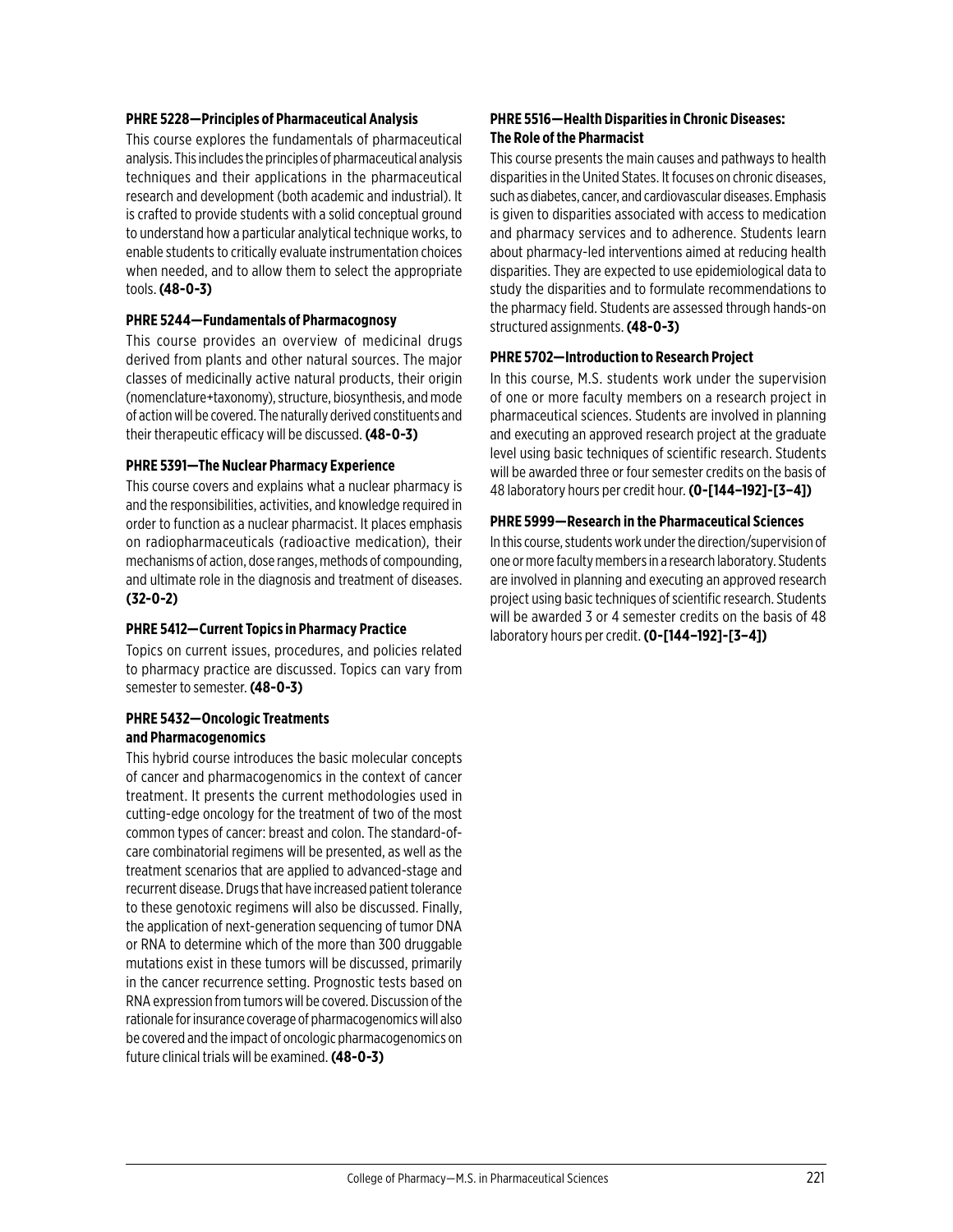# **Doctor of Philosophy (Ph.D.) in Pharmaceutical Sciences**

# **Admissions Requirements**

Candidates with degrees in fields related to the sciences will be considered for the Ph.D. in Pharmaceutical Sciences program. The College of Pharmacy takes a holistic approach in the evaluation of applications, looking beyond grades and test scores, but also focusing on work history, extracurricular activities, and life experiences. Students in the Ph.D. program are eligible to apply for a concurrent degree in the M.S. in Pharmaceutical Sciences program.

Those students applying to the Drug Development (Pharmaceutics) or the Molecular Medicine and Pharmacogenomics sequences are required to have earned **a Bachelor of Science degree in pharmacy, chemistry, biology, or a related scientific area.** Students applying to the Social and Administrative Pharmacy sequence are required to have earned **a Bachelor of Science degree in pharmacy, economics, statistics, public health, health services research, or other related fields.**

1. Applicants must have earned a baccalaureate degree from a regionally accredited institution of higher education.

2. Applicants must have earned a minimum cumulative GPA of 3.0 on a 4.0 scale.

3. Applicants must submit official scores from the Graduate Record Examination (GRE) general test (verbal reasoning, quantitative reasoning, and analytical writing).

- Scores must be **less than five years old** at the time of application.
- For more information, please visit *[gre.org](http://gre.org)*.

4. Three letters of reference from professors or supervisors in the applicant's field of study must be submitted.

# **Application Procedures**

The Office of Admissions processes applications on a rolling basis; therefore, it is in the best interest of the applicant to apply early. The PharmGrad application process may take up to six weeks to complete.

- 1. Apply to PharmGrad electronically through *[Pharmgrad.org](http://Pharmgrad.org)*.
- Deadline to apply is **May 2**.
- 2. Send supporting documents to PharmGrad.
- official transcripts from all colleges and universities attended (submitted directly to PharmGrad by the college or university and/or foreign credential evaluation service)
- three letters of reference on official letterhead, with a signature, from professors or supervisors in the applicant's field of study
- official GRE scores (recommended, but not required)
- proof of English proficiency (required for nonnative English speakers)

3. Submit an NSU supplemental application (online via an emailed link that is sent once NSU has applicant's PharmGrad application) and a \$50 (U.S.), nonrefundable application fee. The deadline for the NSU supplemental application and nonrefundable application fee is **June 15**.

The following standardized tests currently satisfy NSU College of Pharmacy English requirements for nonnative English speakers:

- Test of English as a Foreign Language (TOEFL)\*: minimum score of 213 on the computer-based or 80 on the Internetbased test (*[toefl.org](http://toefl.org)*)
- International English Language Testing System (IELTS)\*: minimum score of 6.0 on the test module (*[ielts.org](http://ielts.org)*)
- Duolingo Test of English\*: minimum score of 105 (*[duolingo.com](http://duolingo.com)*)
- \* *Scores may be no more than two years old at the time of the interview.*

Candidates who have taken college courses in the United States may also prove English proficiency by completing, with a minimum cumulative GPA of 2.0 on a 4.0 scale, two collegelevel English composition courses at a regionally accredited college or university in the United States.

All application materials and foreign evaluations must be mailed to

Nova Southeastern University Enrollment Processing Services (EPS) College of Pharmacy Admissions 3301 College Avenue, P.O. Box 299000 Fort Lauderdale, FL 33329-9905

#### **Interview Process**

A personal interview is part of the admissions process; however, being interviewed is not a guarantee of admission. Upon receipt of a completed application, a review will be made to determine if the applicant will be granted an interview. Not all applicants will be granted an interview. The Office of Admissions will notify selected applicants for interviews.

#### **Notice of Acceptance**

Notice of acceptance or other action by the Committee on Admissions will be on a "rolling" or periodic schedule. Early completion of the application process is in the best interest of the applicant. Admission to the program is contingent upon successful completion of all prerequisite coursework prior to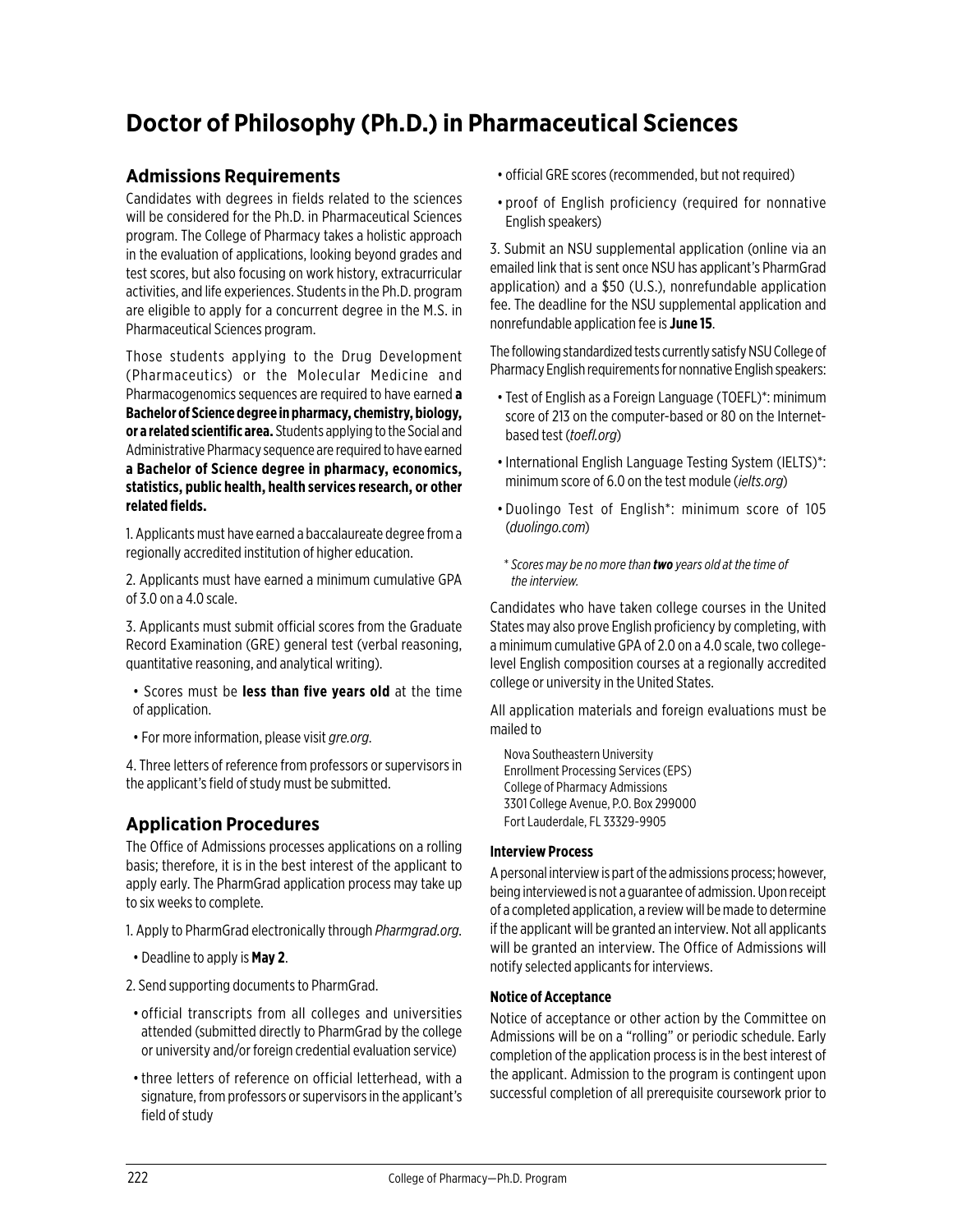the first day of the semester. Proof of successful completion is required.

### **Transcripts**

Upon acceptance, final and official transcripts from all colleges and universities attended, and/or final and official documents, must be received within 90 calendar days from the start of the semester. If not received by that time, the student will not be allowed to continue class attendance. Financial aid will not be distributed to a student until all the required documents are received and the student is fully admitted.

#### **Foreign Coursework**

Coursework taken at foreign institutions must be evaluated for U.S. institution equivalence by an approved National Association of Credential Evaluation Services (NACES) organization, such as one of the services listed below. Please note that PharmGRAD accepts only World Education Services, Inc. (WES), and Educational Credential Evaluators, Inc. (ECE), electronic transcripts. If an applicant goes through one of the other NACES-approved services, the applicant must have an official paper transcript sent directly to PharmGrad from the evaluation service.

- World Education Services, Inc. Bowling Green Station P.O. Box 5087 New York, NY 10274-5087 (212) 966-6311 • 800-361-3106 • *[wes.org](http://wes.org)*
- Josef Silny & Associates, Inc., International Education Consultants 7101 SW 102 Avenue Miami, FL 33173 (305) 273-1616 • (305) 273-1338 fax *info@jsilny.org* • *jsilny.org*
- Educational Credential Evaluators, Inc. 101 West Pleasant Street, Suite 200 Milwaukee, WI 53212-3963 (414) 289-3400 • *[ece.org](http://ece.org)*
- SpanTran: The Evaluation Company 2655 Le Jeune Road, Suite 602 Coral Gables, FL 33134 (305) 749-0333 • *[spantran.com](http://spantran.com)*

It is the applicant's responsibility to have this coursework evaluated. An official course-by-course evaluation with a cumulative grade point average must be sent directly from the evaluation service to PharmGrad and Nova Southeastern University.

All admissions materials and foreign evaluations sent to Nova Southeastern University must be mailed to

Nova Southeastern University Enrollment Processing Service 3301 College Avenue P.O. Box 299000 Fort Lauderdale, FL 33329-9905

### **Tuition: Ph.D. Program**

#### **All tuition and fees are subject to change by the board of trustees without notice.**

Annual tuition for 2021–2022 will be posted online at *pharmacy .nova.edu*.

# **Fees and Deposit—All Programs**

- Acceptance and Preregistration Deposit—\$1,000. This deposit is required to reserve the accepted applicant's place in the entering, first-year class. This deposit will be deducted from the tuition payment due on registration day, but is not refundable in the event of a withdrawal. It is due within three weeks of an applicant's acceptance.
- Pharmacy General Access Fee—\$145 per annum.
- Registration Fee—\$30. This fee is required per semester.
- Late Payment Fee—\$100. All tuition and fees not paid within 30 days after the start of the semester will incur this fee.
- NSU Student Services Fee—\$1,500 per annum.

The first semester's tuition and fees, less the \$1,000 deposit, are due prior to the start of the semester. Tuition and fees for each subsequent semester are due on or before the start of each semester. The financial ability of applicants to complete their training at the college is important. Applicants should have specific plans for financing their graduate education. This should include tuition, fees, iPads, computer-related expenses, health insurance, books, printing, required equipment, and living and other miscellaneous expenses.

Each student is required to carry adequate personal medical and hospital insurance. For more information about NSU's required health insurance, visit the website at *[nova.edu/bursar/health-insurance](http://nova.edu/bursar/health-insurance).*

# **International/Student Visa Information**

It is the applicant's responsibility to contact the Office of International Students and Scholars for information on immigration regulations and student visa requirements at

Nova Southeastern University Attention: Office of International Students and Scholars 3301 College Avenue Fort Lauderdale, FL 33314-7796

(954) 262-7240 800-541-6682, ext. 27240 Fax: (954) 262-3846 Email: *intl@nsu.nova.edu [nova.edu/internationalaffairs/students](http://nova.edu/internationalaffairs/students)*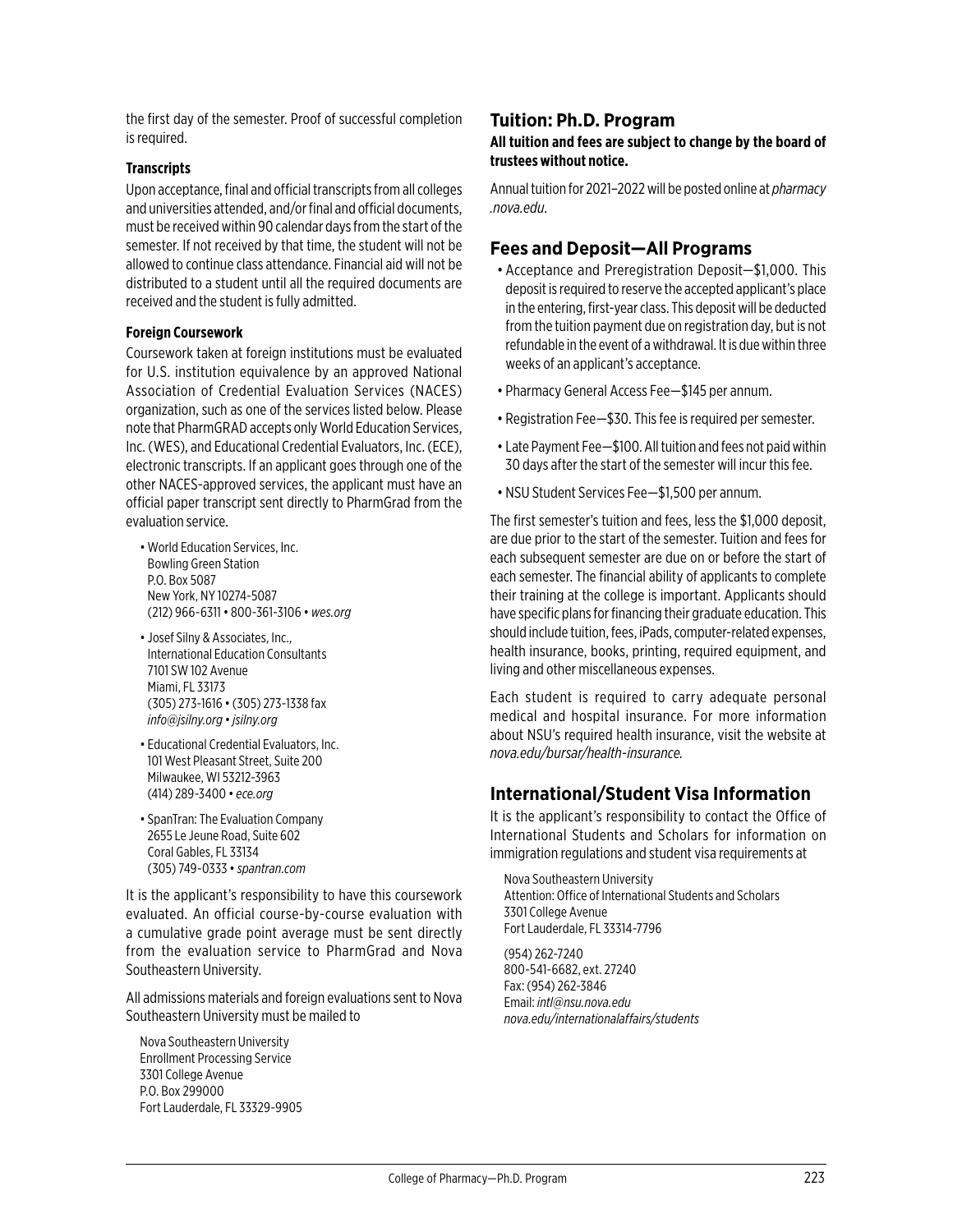# **Graduation Requirements**

To receive a Ph.D. degree, students must fulfill the following requirements:

- be of good moral character
- successfully complete the requirements of the curriculum within seven academic years with a minimum cumulative GPA of 3.0 on a 4.0 scale
- have one first author publication (accepted, in-press, or published)
- successfully defend his or her dissertation research to the satisfaction of his or her Dissertation Committee (dissertation defense)
- satisfactorily meet all financial, library, and university obligations (to receive credentials)
- submit an application for degree/diploma to the registrar's office by the posted deadline

# **Program Description**

Entering pharmacy graduate students must select one of three sequences to focus their graduate studies upon: Social and Administrative Pharmacy, Drug Development (Pharmaceutics), or Molecular Medicine and Pharmacogenomics. Research topics available to students are consistent with the expertise of faculty members in the College of Pharmacy (COP) at NSU. In addition, the Ph.D. program is consistent with the criteria for accreditation set by the Commission on Colleges of the Southern Association of Colleges and Schools.

# **Social and Administrative Pharmacy Sequence**

# **Overview**

This sequence focuses on knowledge and research skills that deal with the dynamics and complex nature of drug use and distribution systems. Students that pursue this sequence are advised and mentored by faculty members from the Department of Sociobehavioral and Administrative Pharmacy, a group of scholars whose specialties include, among others, pharmacoeconomics and outcomes research, the economics of pharmacy, pharmacoepidemiology, data analytics, health disparities and special populations, cultural competency, patients' decision making, public policy, social and behavioral pharmacy, biostatistics, and pharmacy administration (management, marketing, and finance). Students are expected to complete original dissertation research in the intersection of any of these areas with medication use.

# **Course of Study**

Students are required to take a minimum of 60 credits, at least 36 of which must be in didactic coursework. A minimum cumulative GPA of 3.0 must be maintained. Coursework aimed at filling academic gaps in a student's background will not count toward program requirements. Both a written or comprehensive and an oral qualifying examination are required to advance to candidacy. Research, culminating in a successfully defended dissertation, is required of all students in their respective areas. Some courses may be offered in a hybrid model, which includes synchronous and asynchronous online learning, as well as on-campus learning and videoconferencing.

At the completion of this course of study and research, students will

- demonstrate the knowledge base expected at the Ph.D. level in their specialty
- design and conduct independent research that adds to the understanding of their specialty
- prepare and defend rational and structured proposals seeking support for their research
- effectively communicate the results of their own research
- be competitive for careers in academia, industry, government, or regulatory positions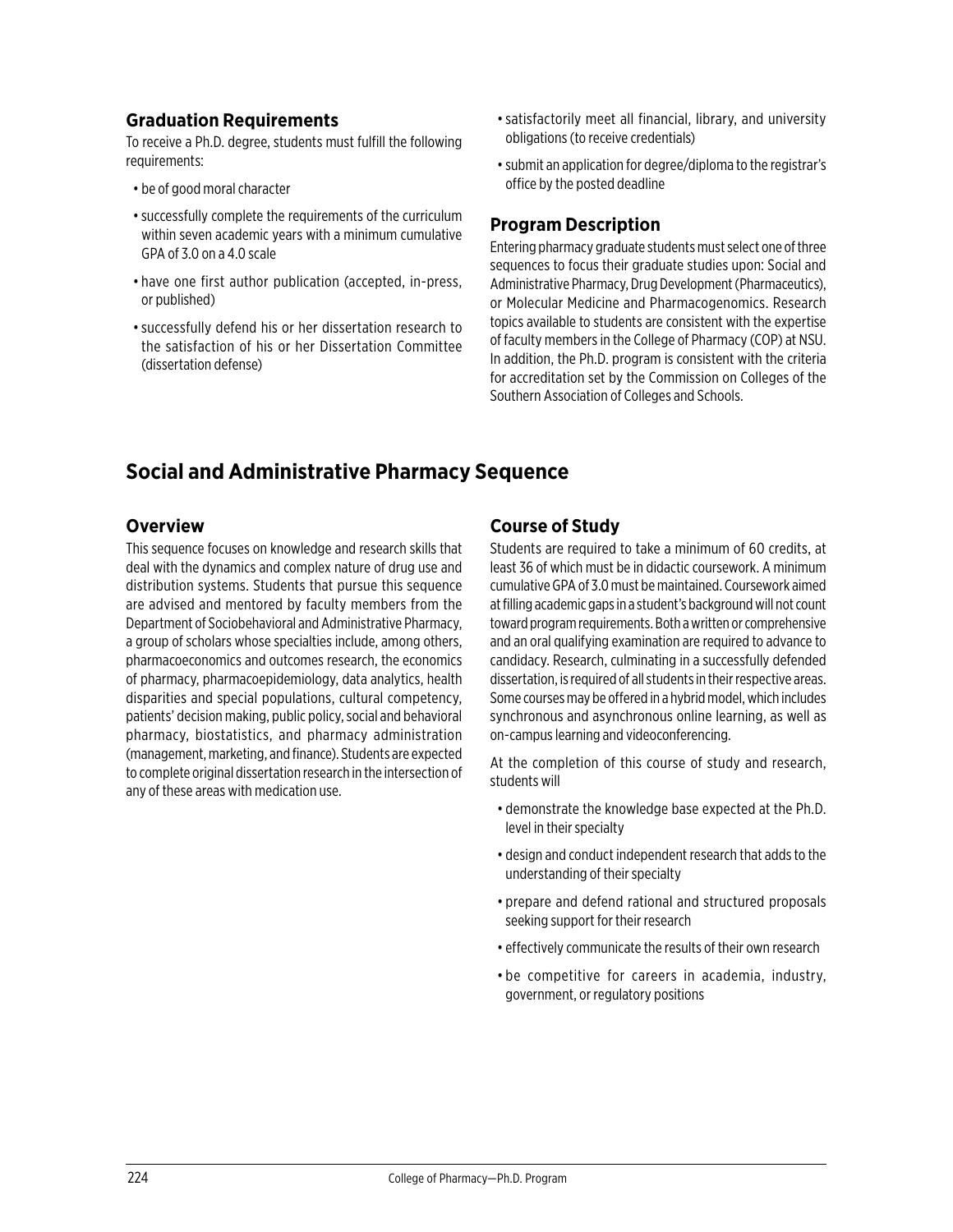# **Social and Administrative Pharmacy Curriculum Sequence**

These courses are representative of the overall requirements of the program at the time of publication and are subject to change. Updates to the curriculum will be posted online at *[pharmacy.nova.edu](http://pharmacy.nova.edu)*.

| <b>First and Second Years</b> |      |                                                 | Credits        |
|-------------------------------|------|-------------------------------------------------|----------------|
| <b>HPH</b>                    | 7210 | Bioethics: Principles of Life Science Research* | 3              |
| <b>HPH</b>                    | 7320 | Advanced Biostatistics I*                       | 3              |
| <b>HPH</b>                    | 7330 | Advanced Biostatistics II*                      | 3              |
| <b>HPH</b>                    | 7420 | Research Design*                                | 3              |
| <b>HPH</b>                    | 7610 | Scientific Writing*                             | 1              |
| <b>HPH</b>                    | 7620 | Research Funding and Proposal Development*      | 1              |
| PHRP                          | 7001 | <b>Health Economics</b>                         | 3              |
| PHRP                          | 7021 | Population Health and Public Policy             | 3              |
| PHRP                          | 7023 | <b>Pharmaceutical Marketing</b>                 | 3              |
| PHRP                          | 7025 | Pharmacy Management and Finance                 | 3              |
| PHRP                          | 7203 | Social Measurement and Techniques               | 3              |
| PHRP                          | 7205 | <b>Advanced Quantitative Methods</b>            | 3              |
| PHRP                          | 7209 | Pharmacoeconomics                               | 3              |
| PHRP                          | 7211 | Theories of Health-Seeking Behavior             | 3              |
| PHRP                          | 8301 | Graduate Research**                             | 12             |
| PHRP                          | 8400 | Graduate Seminar**                              | 4              |
| PHRE                          |      | Elective(s)                                     | 3              |
|                               |      |                                                 |                |
| <b>Third Year</b>             |      |                                                 | Credits        |
| PHRP                          | 8000 | Dissertation Research***                        | 24             |
| PHRP                          | 8301 | Graduate Research**                             | 3              |
| PHRP                          | 8400 | Graduate Seminar**                              | $\overline{2}$ |
| PHRE                          |      | Elective(s)                                     | 6              |

| <b>Fourth Year***</b> |                                   | Credits |
|-----------------------|-----------------------------------|---------|
| 8000                  | Dissertation Research***          | 24      |
| 8400                  | Graduate Seminar**                |         |
| 8900                  | Dissertation Defense <sup>+</sup> |         |
|                       |                                   |         |

*\*HPD core course* 

*\*\*repeatable course*

*\*\*\*Additional years may be required to complete the dissertation research. The curriculum for subsequent years is identical to the fourth year (maximum seven years allowed for Ph.D. completion).* <sup>+</sup>*This course is only available to students in their final semester.*

Notes: • Qualifying exams will commence during the summer semester of the second year.

• Graduation from the program requires the preparation and successful defense of a dissertation.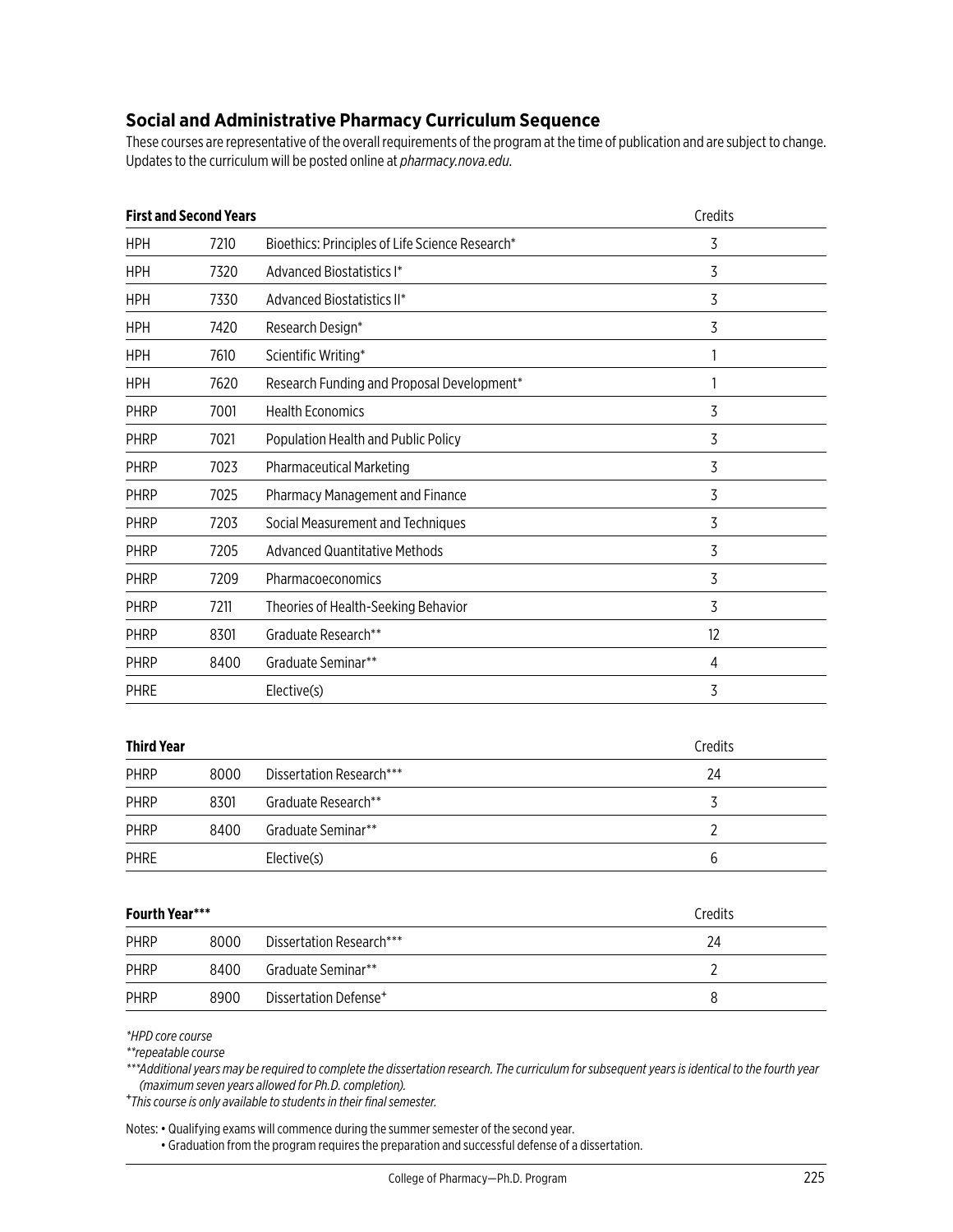# **Drug Development (Pharmaceutics) Sequence**

# **Overview**

This sequence emphasizes the development of laboratory research skills and supporting coursework that are integral to the theory and practice associated with the incorporation of drug entities into the forms and formulations to achieve the most effective delivery of drugs to the site of biological and medical action. Students who pursue this track will be primarily under the tutelage of faculty members in the Department of Pharmaceutical Sciences, a group of researchers with expertise in pharmaceutics-related disciplines. Particular areas of expertise include a variety of drug formulations, such as abuseresistant formulations, novel drug delivery approaches, and molecularly targeted drug delivery systems.

# **Course of Study**

Students are required to take a minimum of 60 credits, at least 36 of which must be in didactic coursework. A minimum cumulative GPA of 3.0 must be maintained. Coursework aimed at filling academic gaps in a student's background will not count toward program requirements. Both a written or comprehensive and an oral qualifying examination are required to advance to candidacy. Research, culminating in a successfully defended dissertation, is required of all students in their respective areas. Some courses may be offered in a hybrid model, which includes synchronous and asynchronous online learning, as well as on-campus learning and videoconferencing.

At the completion of this course of study and research, students will

- demonstrate the knowledge base expected at the Ph.D. level in their specialty
- design and conduct independent research that adds to the understanding of their specialty
- prepare and defend rational and structured proposals seeking support for their research
- effectively communicate the results of their own research
- be competitive for careers in academia, industry, government, or regulatory positions

# **Drug Development (Pharmaceutics) Curriculum Sequence**

These courses are representative of the overall requirements of the program at the time of publication and are subject to change. Updates to the curriculum will be posted online at *[pharmacy.nova.edu](http://pharmacy.nova.edu)*.

| <b>First and Second Years</b> |      |                                                                             | Credits |
|-------------------------------|------|-----------------------------------------------------------------------------|---------|
| <b>HPH</b>                    | 7210 | Bioethics: Principles of Life Science Research*                             | 3       |
| <b>HPH</b>                    | 7610 | Scientific Writing*                                                         |         |
| <b>HPH</b>                    | 7620 | Research Funding and Proposal Development*                                  |         |
| <b>PHRP</b>                   | 7004 | <b>Advanced Physical Pharmacy</b>                                           | 3       |
| <b>PHRP</b>                   | 7012 | Clinical Drug Development: Advanced Pharmacokinetics and Biopharmaceutics 3 |         |
| <b>PHRP</b>                   | 7030 | <b>Biostatistics</b>                                                        | 3       |
| <b>PHRP</b>                   | 7060 | Pharmaceutical Sciences Research Design                                     |         |
| <b>PHRP</b>                   | 7204 | Research Techniques and Instrumentation                                     | 3       |
| <b>PHRP</b>                   | 7229 | Product Development and Industrial Pharmacy                                 | 4       |
| <b>PHRP</b>                   | 8250 | Advanced Topics in Pharmaceutical Sciences**                                | 2       |
| <b>PHRP</b>                   | 8301 | Graduate Research**                                                         | 18      |
| <b>PHRP</b>                   | 8400 | Graduate Seminar**                                                          | 4       |
| <b>PHRE</b>                   |      | Elective(s)                                                                 | 6       |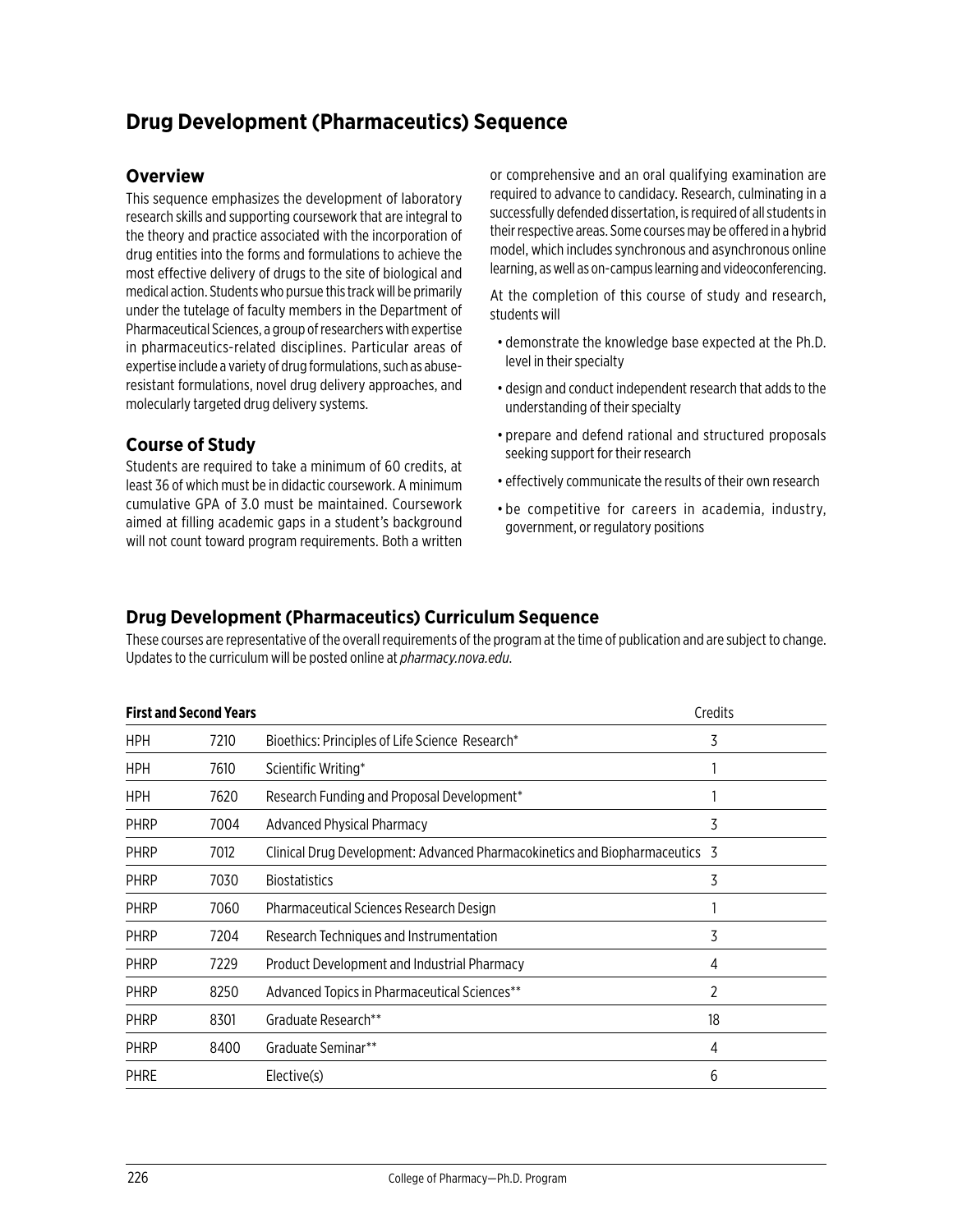| Third Year  |      |                                              | Credits |  |
|-------------|------|----------------------------------------------|---------|--|
| <b>PHRP</b> | 8100 | Dissertation Research***                     | 24      |  |
| <b>PHRP</b> | 8250 | Advanced Topics in Pharmaceutical Sciences** |         |  |
| <b>PHRP</b> | 8400 | Graduate Seminar**                           |         |  |
|             |      |                                              |         |  |

| <b>Fourth Year***</b> |      |                                   | Credits |
|-----------------------|------|-----------------------------------|---------|
| <b>PHRP</b>           | 8100 | Dissertation Research***          | 24      |
| PHRP                  | 8400 | Graduate Seminar**                |         |
| PHRP                  | 8900 | Dissertation Defense <sup>+</sup> |         |

*\*HPD core course* 

*\*\*repeatable course*

*\*\*\*Additional years may be required to complete the dissertation research. The curriculum for subsequent years is identical to the fourth year* 

*(maximum seven years allowed for Ph.D. completion).* <sup>+</sup>*This course is only available to students in their final semester.*

Note: Graduation from the program requires the preparation and successful defense of a dissertation.

# **Molecular Medicine and Pharmacogenomics Sequence**

# **Overview**

This sequence emphasizes laboratory research and the development of research skills that are integral to elucidation of the mechanism of action of drugs, and the extent and characteristics of those actions. Students who pursue this sequence will be primarily under the tutelage of faculty members in the Department of Pharmaceutical Sciences, a group of researchers with expertise in pharmacology, medicinal chemistry, toxicology, neuroscience, and biochemistry. Particular areas of expertise include cardiovascular pharmacology, molecular pharmacology, central nervous system diseases, and cancer pharmacology.

# **Course of Study**

Students are required to take a minimum of 60 credits, at least 36 of which must be in didactic coursework. A minimum cumulative GPA of 3.0 must be maintained. Coursework aimed at filling academic gaps in a student's background will not count toward program requirements. Both a written or comprehensive and an oral qualifying examination are required

to advance to candidacy. Research, culminating in a successfully defended dissertation, is required of all students in their respective areas. Some courses may be offered in a BlendFlex model, which includes synchronous and asynchronous online learning, as well as on-campus learning and videoconferencing.

At the completion of this course of study and research, students will

- demonstrate the knowledge base expected at the Ph.D. level in their specialty
- design and conduct independent research that adds to the understanding of their specialty
- prepare and defend rational and structured proposals seeking support for their research
- effectively communicate the results of their own research
- be competitive for careers in academia, industry, government, or regulatory positions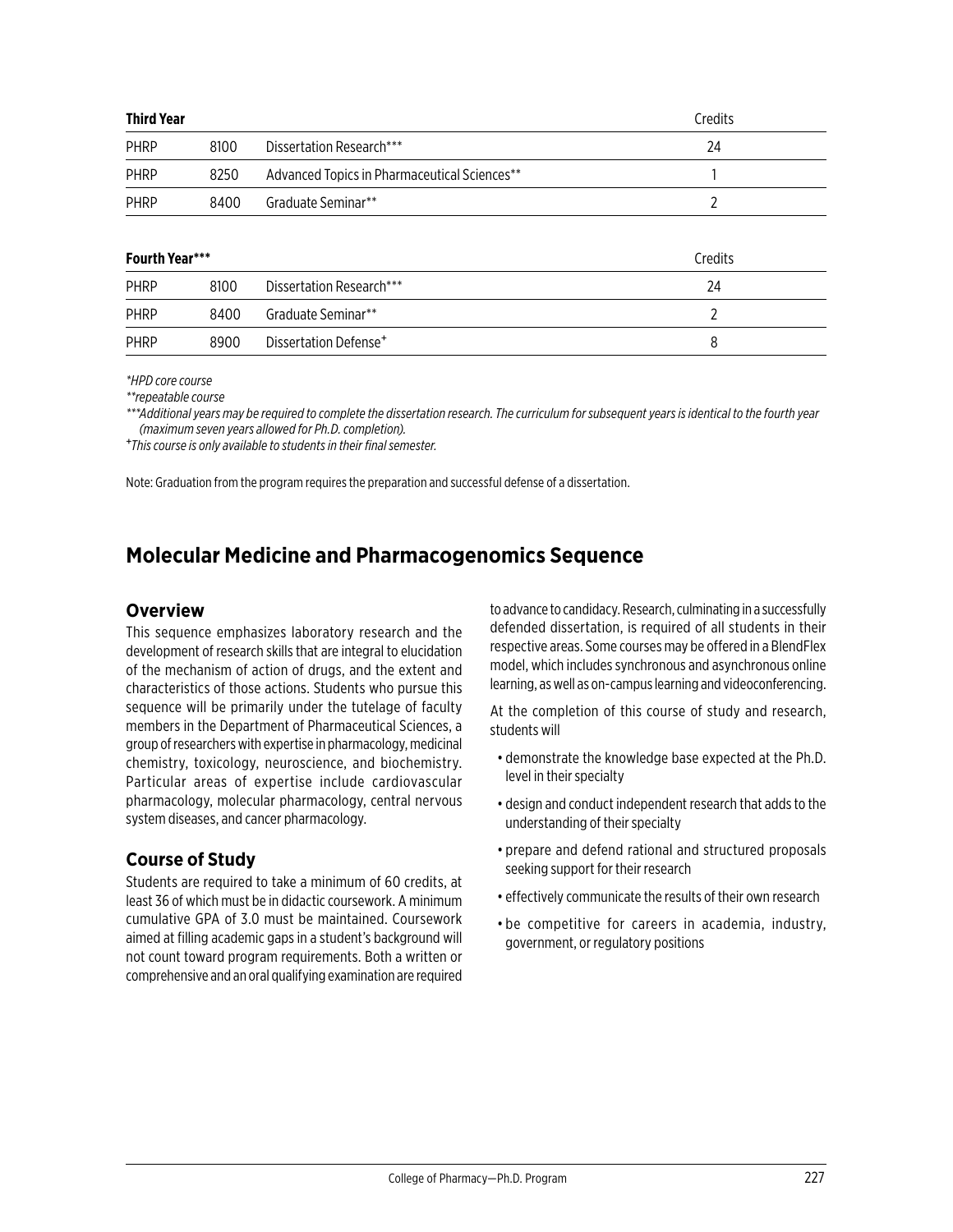# **Molecular Medicine and Pharmacogenomics Curriculum Sequence**

These courses are representative of the overall requirements of the program at the time of publication and are subject to change. Updates to the curriculum will be posted online at *[pharmacy.nova.edu](http://pharmacy.nova.edu)*.

| <b>First and Second Years</b> |      |                                                                              | Credits        |
|-------------------------------|------|------------------------------------------------------------------------------|----------------|
| <b>HPH</b>                    | 7210 | Bioethics: Principles of Life Science Research*                              | 3              |
| <b>HPH</b>                    | 7610 | Scientific Writing*                                                          | 1              |
| <b>HPH</b>                    | 7620 | Research Funding and Proposal Development*                                   | 1              |
| <b>PHRP</b>                   | 7006 | <b>Advanced Pharmacology</b>                                                 | 4              |
| PHRP                          | 7012 | Clinical Drug Development:<br>Advanced Pharmacokinetics and Biopharmaceutics | 3              |
| PHRP                          | 7020 | <b>Experimental Statistics and Informatics</b>                               | 1              |
| PHRP                          | 7030 | <b>Biostatistics</b>                                                         | 3              |
| PHRP                          | 7060 | Pharmaceutical Sciences Research Design                                      | 1              |
| PHRP                          | 7114 | Molecular and Cellular Pharmacodynamics                                      | $\overline{3}$ |
| PHRP                          | 7204 | Research Techniques and Instrumentation                                      | 3              |
| PHRP                          | 7220 | Advanced Pharmacogenomics and Molecular Medicine                             | 3              |
| PHRP                          | 7222 | Applied Pharmacology                                                         | 3              |
| PHRP                          | 7226 | Journal Club                                                                 | 1              |
| <b>PHRP</b>                   | 8301 | Graduate Research**                                                          | 18             |
| PHRP                          | 8400 | Graduate Seminar**                                                           | 4              |
| PHRE                          |      | Elective(s)                                                                  | 6              |
|                               |      |                                                                              |                |
| <b>Third Year</b>             |      |                                                                              | Credits        |
| <b>PHRP</b>                   | 8200 | Dissertation Research***                                                     | 24             |
| PHRP                          | 8400 | Graduate Seminar**                                                           | $\overline{2}$ |
| <b>Fourth Year***</b>         |      |                                                                              | Credits        |
| PHRP                          | 8200 | Dissertation Research***                                                     | 24             |
| <b>PHRP</b>                   | 8400 | Graduate Seminar**                                                           | 2              |
| PHRP                          | 8900 | Dissertation Defense <sup>+</sup>                                            | 8              |

*\*HPD core course* 

*\*\*repeatable course*

Note: Graduation from the program requires the preparation and successful defense of a dissertation.

*<sup>\*\*\*</sup>Additional years may be required to complete the dissertation research. The curriculum for subsequent years is identical to the fourth year (maximum seven years allowed for Ph.D. completion).* <sup>+</sup>*This course is only available to students in their final semester.*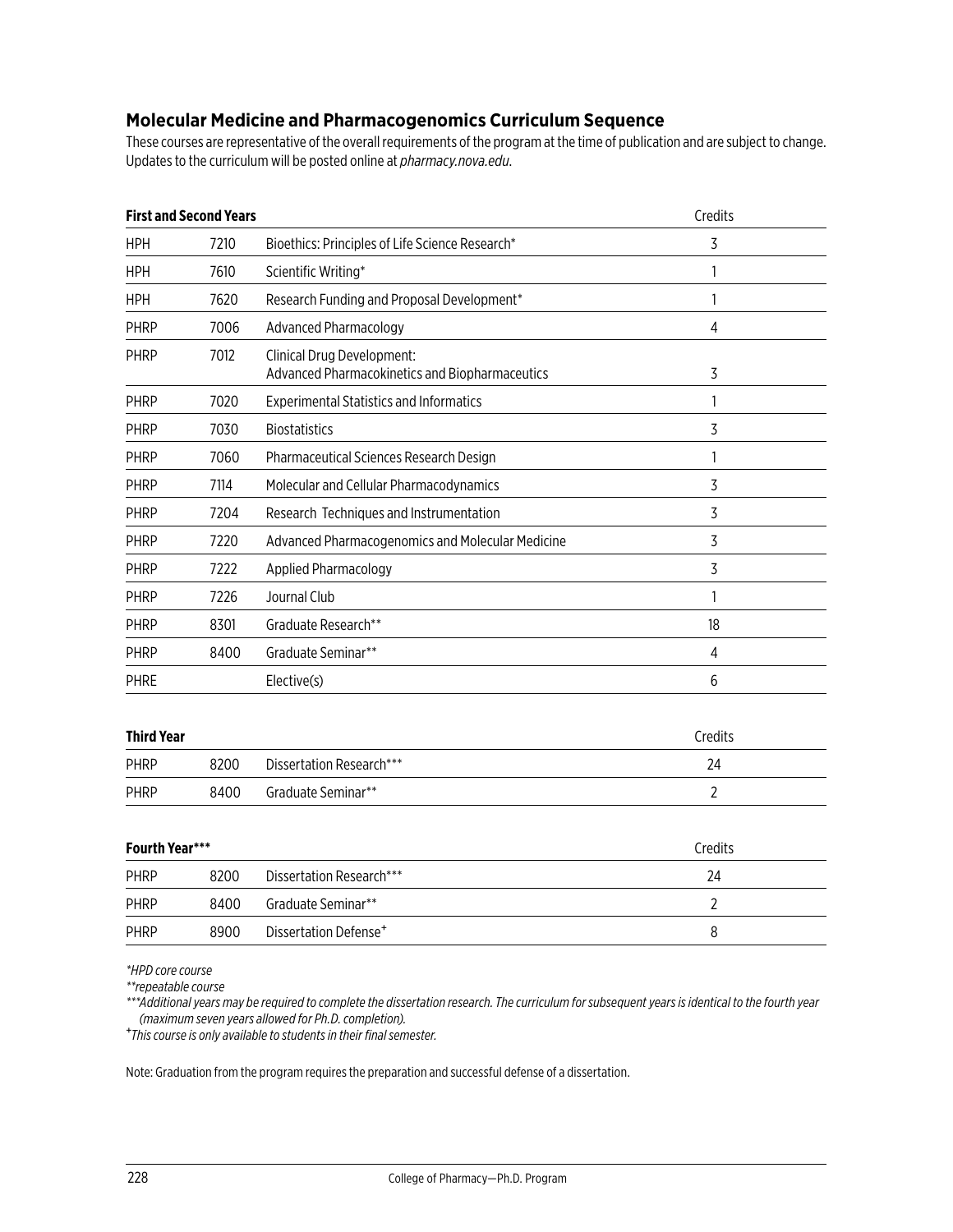# **Ph.D. Program Course Descriptions**

# **PHRP (Ph.D. Degree) and HPD Core Classes**

Note: Listed at the end of each entry are lecture hours, laboratory hours, and credit hours.

# **HPH 7210—Bioethics: Principles of Life Science Research**

This course provides a structured approach for identifying, analyzing, and resolving ethical issues in medicine and the life sciences. Students analyze and discuss traditional philosophical theories regarding the nature of moral good. They will apply these theories to critical issues and selected case studies involving experiments with human subjects, organ transplantation, in vitro fertilization, the use of animals in research, the collection and publication of research data, conflicts of interest, and other topics of current concern. Students will explore the personal values, professional standards, and institutional guidelines that define the roles and responsibilities of the health care practitioner and researcher. **(48-0-3)**

# **HPH 7320—Advanced Biostatistics I**

This course is the first of a two-course sequence focusing on inferential statistics for students interested in conducting quantitative research in the health sciences. It enables students to gather data and apply experimental design models toward solving practical problems and improving the efficiency of formulating and providing health care services. **(48-0-3)**

# **HPH 7330—Advanced Biostatistics II**

This course is the second of a two-course sequence focusing on inferential statistics for students interested in conducting quantitative research in the health sciences. It enables students to gather data and apply experimental design models toward solving practical problems and improving the efficiency of formulating and providing health care services. **(48-0-3)**

# **HPH 7400—Research Design**

This course prepares students to evaluate pharmaceutical procedures and practices from a scientific viewpoint. Students will learn to identify issues requiring additional investigation, and to design research that efficiently and effectively addresses those issues. By the end of the course, the student will prepare a first draft of a research proposal. **(48-0-3)**

# **HPH 7420—Research Design**

This course provides an overview of research design. It covers understanding the preliminary considerations that go into selecting a research design. These include considering philosophical world views; reviewing the literature; understanding the use of theory; sampling; measurement; pre-experimental, correlational, or experimental design; data collection; and data analysis strategies. Discussions on the process of research as it relates to each approach will also be reviewed. This process includes writing an introduction, specifying a purpose statement, developing research questions and/or hypotheses, and proposing methods of data collection and analysis plans. **(48-0-3)**

# **HPH 7610—Scientific Writing**

This course exposes students to, and provides practice in, various types of writing skills necessary for scientists and researchers, including research logs, internal reports, technical reports, abstracts, presentations and journal manuscripts, dissertation formats, and grant applications. Students are exposed to various search databases, style manuals, and publication outlets. **(46-0-1)**

# **HPH 7620—Research Funding and Proposal Development**

This course provides an overview of the process of conceptualizing, developing, writing, and submitting research grant applications to solicit extramural support for research efforts. It will describe the process through which federal grant applications are evaluated and scored and through which funding decisions are made. **(16-0-1)**

# **Ph.D. Program Courses**

# **PHRP 8301—Graduate Research**

This course introduces students to the fundamental tenets of pharmaceutical sciences research at the graduate level. This course is required each semester until students become degree candidates. Students will work on a one-on-one basis with their faculty mentor to become familiar with the research interests, literature, and laboratory techniques of the mentor. **(48-0-3)**

# **PHRP 7001—Health Economics**

This course will introduce students to the economic analysis of health care markets and the production of health. This course covers a variety of topics including the determinants of health; the supply of, and demand for, health care services; the impact of insurance on the demand for health care services; the role of government in health care markets; the market for pharmaceuticals; and the economic evaluation of health care programs. This course focuses on the application of economic analysis as it relates to provision of health care and emerging health care trends in the United States and throughout the world. It also focuses on understanding how health care markets differ from other markets, specifically on the economics of the health care sector and its major players (e.g., the government, insurers, providers, and patients). Economic concepts and tools will be used to analyze the health care system and to examine implications and issues in health policy. **(48-0-3)**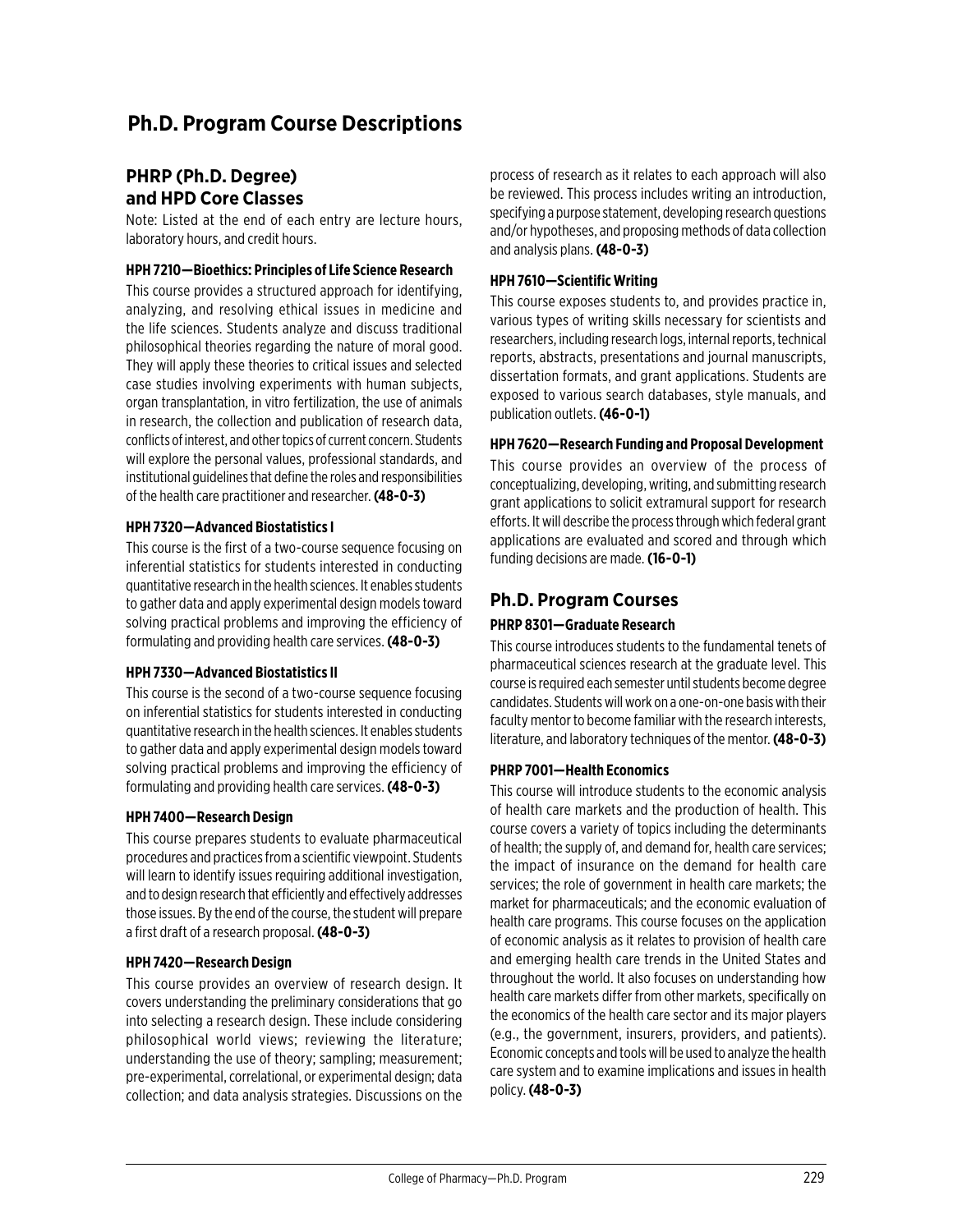### **PHRP 7004—Advanced Physical Pharmacy**

This course presents application of underlying physical principles to formulate and develop various pharmaceutical products. It describes physical principles in both solid and nonsolid states. Students will learn how basic physical principles are applied in development of current and novel pharmaceutical solids, semi-solids, and homogeneous and heterogeneous systems. Moreover, the course describes the importance, properties, and application of different polymer systems, new drug carriers, and rheology modifiers in developing current and novel dosage forms. Drug stability and solubility and approaches to enhance the solubility of poorly soluble drugs will also be discussed. **(48-0-3)**

### **PHRP 7006—Advanced Pharmacology**

This course will apply the principles of organic chemistry, biochemistry, physiology, and pathophysiology to understand drug actions at the receptor, cellular, and systems levels under physiological and pathological conditions. Special emphasis will be placed on students' understanding of determinants of drug absorption, distribution, physiological receptors, drugreceptor interaction, drug metabolism, and elimination. This course will also focus on the drugs that act on the autonomic nervous system, cardiovascular system, and blood components as well. The rationale for the use of these therapeutic agents; their effects on cells, tissues, organ systems, and patients; the mechanisms underlying these effects; the therapeutic value of specific drug effects; and the adverse effects of the drugs will be addressed as well. **(64-0-4)**

# **PHRP 7012—Clinical Drug Development: Advanced Pharmacokinetics and Biopharmaceutics**

This course deals with the principles that explain the processes of absorption, distribution, and elimination of drugs. The advances in pharmacokinetic modeling, compartmental analysis, model-independent methods, single and multiple dosing, protein binding, metabolite kinetics, interspecies scaling to translate animal data to humans, effect of disease states, and data analysis using relevant software will be discussed, applying the principles of biopharmaceutics and pharmacokinetics to the design of controlled release and targeted drug delivery systems. Emphasis is on bioequivalence and bioavailability of traditional pharmaceutical dosage forms and novel drug delivery systems, including the assessment of biosimilars. **(48-0-3)**

#### **PHRP 7020—Experimental Statistics and Informatics**

This course provides an overview of the principles of experimental statistics and informatics that are relevant to the experimental design of studies, as well as interpretation and processing of the information garnered from these studies, in the biomedical sciences, but particularly in the area of molecular medicine and pharmacogenomics. **(16-0-1)**

### **PHRP 7021—Population Health and Public Policy**

This highly interactive course introduces students to: (1) the fundamental concepts and frameworks used for the study of population health and public policy; (2) the financing and managing of health systems at the local and international levels; and (3) the formulation and analysis of public health policies. The course will emphasize the intersection of public health and the determinant of drug use and pharmacy-related policies. Students will analyze and critically evaluate existing health policies, public health actions, and reforms. Students are expected to contribute and participate in the discussion of current research, case studies, and policies. Student learning will be assessed through oral exams, written assignments, presentations, and an analytical paper. This course will provide skills for the conceptualization of research projects addressing current health issues related to pharmacy. **(48-0-3)**

### **PHRP 7023—Pharmaceutical Marketing**

This course is intended to provide the graduate student with an in-depth understanding of the global development and marketing of pharmaceuticals with an emphasis on the U.S. system. **(48-0-3)**

### **PHRP 7025—Pharmacy Management and Finance**

This course provides an overview of management theories, human resources, and financial management applied to pharmacy and health care institution operations. Elements of supervision, management, and leadership are discussed in an effort to help students develop the skills needed to operate a pharmacy effectively. Also covered are finance topics such as capital costs, profit analysis, cost structures, budgeting, payment for services rendered, and accounting. **(48-0-3)**

# **PHRP 7030—Biostatistics**

This course introduces methods for presenting data in summary form, analyzing data, and designing experiments. It emphasizes the application of statistical ideas and methods to the analysis and interpretation of experiments and comparative data. Students will be able to assess a situation involving data analysis, state the null and alternative hypotheses proposed, decide on the correct statistical procedure to test the null hypothesis and the assumptions of the test used, calculate the statistic, assess its statistical significance, and interpret the data in light of the calculated results. **(48-0-3)**

# **PHRP 7060—Pharmaceutical Sciences Research Design**

The purpose of this course is to provide an analysis of the study designs most commonly employed in experimental research with emphasis in basic and clinical pharmacological research. Completion of the course is expected to enable students to understand the considerations that go into selecting qualitative, quantitative, and mixed methods of research design. The course prepares students to select the most appropriate design to better answer a specific research question, as well as to understand the strengths and limitations of such design. **(16-0-1)**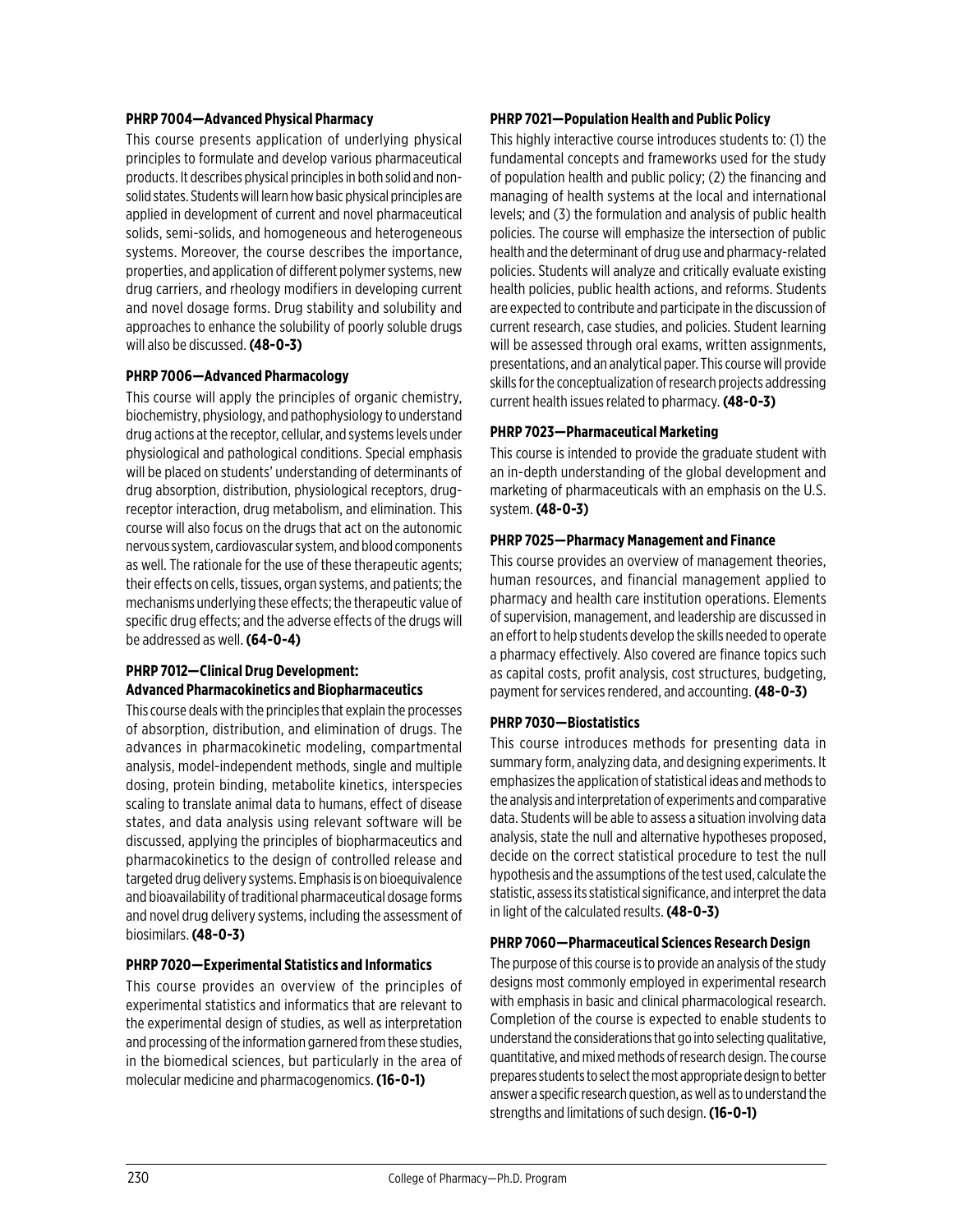### **PHRP 7114—Molecular and Cellular Pharmacodynamics**

This course is a study of the considerations in operating and regulating cellular processes by manipulating receptors for therapeutic advantage through coupled signaling pathways. Recent developments in this technique as it applies to the treatment of disease will be presented. **(48-0-3)**

### **PHRP 7203—Social Measurement and Techniques**

This course introduces students to the concepts of advanced measurement theory and methods used in research. It acquaints students with cutting-edge models in measurement theory and methods, as well as with the application of computer software used to implement those methodologies. After completing the course, students should be prepared to begin working on advanced applications of measurement in the sociobehavioral sciences. **(48-0-3)**

### **PHRP 7204—Research Techniques and Instrumentation**

This course will augment the student's rotation experiences with a broader view of state-of-the-art technologies and instruments used in pharmaceutical sciences research. It will allow the student to read the literature with greater understanding as methodological terminology begins to have more meaning. It is meant to be a broad survey of technologies, not provide a deep background in any specific technology. **(48-0-3)**

### **PHRP 7205—Advanced Quantitative Methods**

This course exposes students to selected advanced empirical methods useful in social, behavioral, economic, and administrative research and provides them with hands-on experience in conducting empirical research. Within this context, this course covers a variety of topics including linear programming, network models, utility and game theory, panel data methods, instrumental variables methods, and propensity score matching approaches. The course will be presented in an application context. Examples from social, behavioral, economic, and administrative studies will be used to illustrate key ideas and methods. **Prerequisites:** HPH 7300 and HPH 7310 **(48-0-3)**

# **PHRP 7209—Pharmacoeconomics**

This course provides an overview of pharmacoeconomics and some of the health outcome measurements that apply to health/pharmacy-related disciplines. The course is designed to focus on methodological principles of pharmacoeconomics analyses and the strengths and weaknesses of specific methods. Practical examples for successful implementation of these concepts are discussed. **(48-0-3)**

#### **PHRP 7211—Theories of Health-Seeking Behavior**

This course covers social and behavioral theories related to medication use, health services utilization, provider patient communication, and other health-seeking behaviors. Students will examine and apply select health behavior theories at the individual, interpersonal, and community level. They will examine research conducted using the theories, with emphasis in the pharmacy field. Students are expected to apply theories in defining research questions, in research design, and in data analysis. **(48-0-3)**

### **PHRP 7220—Advanced Pharmacogenomics and Molecular Medicine**

This course is designed to educate students with an in-depth knowledge and understanding of the cellular and molecular bases that have evolved as the basis of human diseases. The course offers the contemporary molecular biological concepts to apply toward understanding molecular bases of individual variation, its application to drug response, and possible new interventions. Students will be able to understand and apply the knowledge of modern molecular biological techniques for diagnostics and detection of infection; gene defects; fingerprinting, transgenesis, biopharming, and immunotherapies; and the ever-developing field of gene therapy and regenerative medicine. **(48-0-3)**

### **PHRP 7221—Advanced Graduate Research**

This research course is design to provide guidance to students through the complete research process, from formulation of a topic to data collection and analysis to completion of a final report. Students are encouraged to present research findings at appropriate professional conferences. **(80-0-5)**

# **PHRP 7222—Applied Pharmacology**

Students will use pharmacological principles to study the effects of therapeutic agents on the central nervous system, the endocrine system, the gastrointestinal system, blood, and blood-forming organs. The course will address the rationale for the use of therapeutic agents; their effects on cells, tissues, organ systems, and patients; the mechanisms underlying these effects; the therapeutic value of specific drug effects; the limitation of the use of the agents; and the adverse effects of drugs. **(48-0-3)**

# **PHRP 7226—Journal Club**

This course provides graduate students with an opportunity to critically read, interpret, and present research literature. The audience will be fellow peers, postdoctoral students and faculty members. Students will prepare and present high-quality written and oral critiques of peer-reviewed publications in the biomedical field. This course will help students stay abreast of current knowledge in their, as well as their colleagues, fields of research; develop presentation skills; and promote interdisciplinary interactions. **(16-0-1)**

# **PHRP 7229—Product Development and Industrial Pharmacy**

This course provides the student with the essential information about the various stages of the new drug approval process and drug development, including pre-formulation, comparison studies, suitability of pharmaceutical excipients, and formulation. Additionally, this course provides the student with the principles of pharmaceutical processing, such as filtration,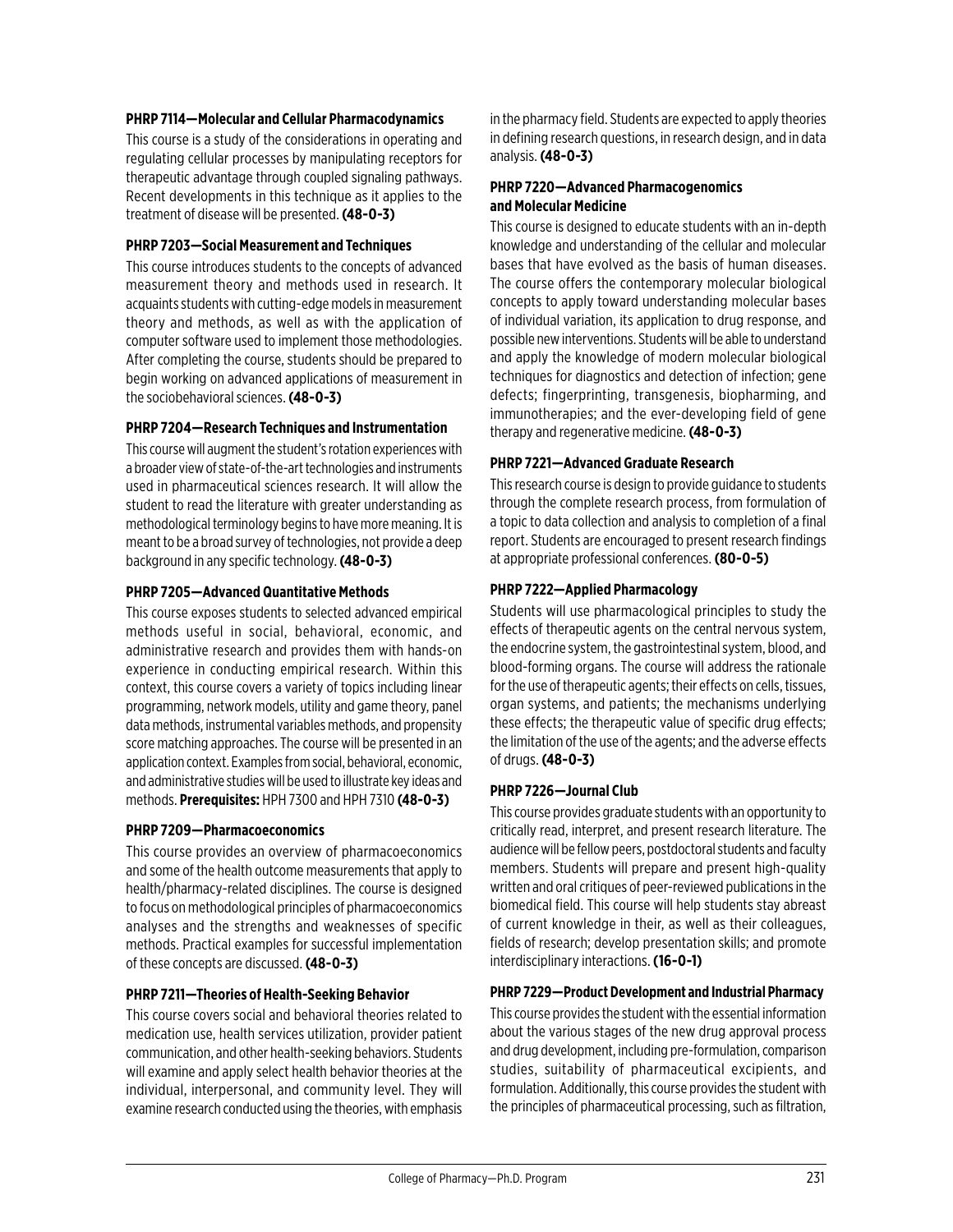milling, mixing, drying, and compression of pharmaceutical solids. It also deals with the production and quality control of tablets, capsules, liquid dosage forms, semi-solid dosage forms, and sterile products. Coverage includes the science of packaging materials, production management, quality assurance, and regulations in the pharmaceutical industry, including validation, good manufacturing practice, and FDA guidelines for stability of pharmaceutical dosage forms. **(64-0-4)**

### **PHRP 7235—Cardiovascular Risk Factors**

This course is designed to provide the student with the background knowledge necessary for the clinical sciences, information related to cardiovascular risk factors, and the foundation from which pharmacists practice pharmaceutical care. The course reviews all major classes of cardiovascular risk factors and discusses evidence-based therapy. The rationale of prevention, lifestyle modifications, and current therapies for the treatment of common and silent cardiovascular risk factors are also addressed. Attention is given to specific clinical studies regarding new strategies to prevent and treat risk factors associated with cardiovascular disease. **(48-0-3)**

### **PHRP 8000/8100/8200—Dissertation Research**

This course consists of independent, full-time research on an approved dissertation problem mentored by a major adviser. The research effort will continue until the problem is solved or resolved to the satisfaction of the mentor and the student's dissertation committee. Certification for graduation requires an oral defense of the written dissertation resulting from this research endeavor. **(128-0-8)**

#### **PHRP 8250—Advanced Topics in Pharmaceutical Sciences**

This course offers a survey of cutting-edge techniques and discoveries that are germane to the pharmaceutical sciences, particularly in the area of pharmaceutics. **(16-32-[1-2])**

# **PHRP 8400—Graduate Seminar**

The purpose of this course is to equip students with the necessary tools so that they can prepare and present lucid reports on their own research, as well as the research of others. The course will consist of weekly lectures that will be required of all graduate students throughout their course of study and research. Speakers will include faculty members and guests, as well as students presenting aspects of their research. **(16-0-1)**

# **PHRP 8900—Dissertation Defense**

This course serves as the concluding evaluation for all Ph.D. students. It consists of an oral defense of the dissertation that is written to present the significance, methods, and findings of the dissertation research project. The defense, which is open to the public, requires the student to demonstrate a firm grasp of the research area and to defend the dissertation and the associated research before the Dissertation Committee. After successful defense, the student becomes eligible for conferral of the Ph.D. degree. **(128-0-8)**

# **Ph.D. in Pharmaceutical Sciences Elective Courses**

### **PHRE 7035—Pharmaceutical Patents and Litigations**

This course is intended to teach students the basics of patent laws, patent structure, patent literatures, patenting process/ evaluation, and patent invalidity/infringement/litigations. It is focused only on pharmaceutical patents, and the students are expected to learn the basics by reviewing and practicing real case patenting and litigation studies. Since novelty and innovation is an integral task of a pharmaceutical formulation scientist, this course would help graduates to successfully patent and prosecute their novel research. **(48-0-3)**

# **PHRE 7107—Current Topics in Pharmaceutical Sciences**

This course covers special topics selected by faculty members and visiting scientists. The goal of each topic is to provide students with an understanding of, and an appreciation for, current problems and procedures underlying the pharmaceutical sciences discipline. **(48-0-3)**

### **PHRE 7207—Secondary Data Analysis of Pharmacy-Related Sources**

This course gives students the opportunity to apply the skills learned in the research design and biostatistics courses by completing a secondary data analysis research project using a federal database. Students will write a basic research protocol and become familiar with the basic structure and methodology of the United States National Health and Nutrition Examination Survey (NHANES) database. Students will prepare a dataset, conduct descriptive and basic statistical analyses using SPSS, write an abstract, and deliver a presentation to a small audience. **(48-0-3)**

# **PHRE 7208—Advanced Pharmacokinetics**

This course will explain the model development techniques that can be utilized for complex pharmacodynamic systems. Advanced data analysis techniques and modem pharmacokinetic theory will be discussed. **(48-0-3)**

# **PHRE 7210—Modern Medicine**

This course provides comprehensive insights into the integration of various multidisciplinary domains of science and technology toward development, translation, and transformation of advanced multifunctional pharmaceuticals for targeted therapy of specific organs/tissues/cells. The course describes different types of smart, multifunctional drug delivery systems (DDSs) and devices (DDDs). The course highlights the importance of nanoscale multimodal DDSs/DDDs in targeted therapy of detrimental diseases (such as solid tumors), covers cell- and tissue-specific targeted therapy, and provides overviews on the applications of theranostics for simultaneous diagnosis and therapy and drug delivery devices. **(43-0-3)**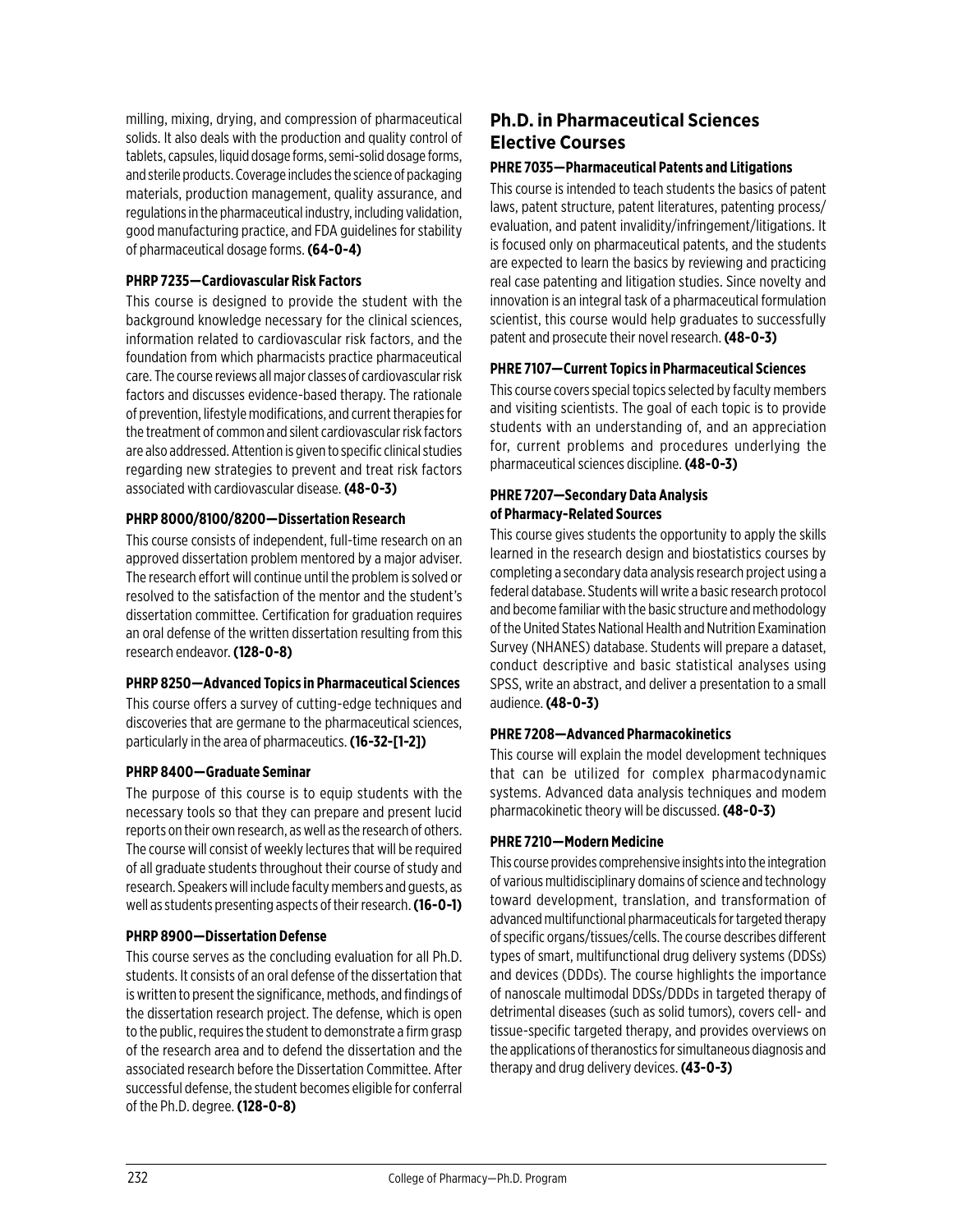# **PHRE 7213—Epidemiology of Drug Use, Abuse, and Misuse**

This course is designed to introduce doctoral students to the epidemiology of drug use, misuse, and abuse. The course focuses on drug use, misuse, and abuse as social phenomena and deals with the history of drug use and regulatory attempts in America; pharmacology and use patterns related to specific drugs; use, abuse, and misuse as medical, psychological, and social concepts; drug importation, manufacture, and distribution (including both the legal and illegal drug industries); perspectives on the etiology of drug use/abuse; drug abuse prevention and educational programs; and approaches to drug abuse treatment. **(48-0-3)**

### **PHRE 7216—Pharmaceutical Polymers**

This course presents basic concepts and properties of polymers as related to formulation, development, and design of pharmaceutical dosage forms and products. It describes how basic principles of polymers—structural, physical, chemical, and mechanical properties—can be utilized in modifying and developing current and novel pharmaceutical products. Moreover, the course highlights important areas of polymer applications in controlled drug delivery, targeted drug delivery, tissue engineering, nanotechnology, and medical devices. **(48-0-3)**

### **PHRE 7223—Drugs of Abuse**

This course covers types of substances abused, methods and routes of administration, the pertinent toxicokinetics, the pharmacological/toxicological mechanisms, and the clinical manifestations of drug abuse. Treatment of intoxication and withdrawal, societal impact of drug abuse, legal implications, and current trends of substance abuse will also be discussed. **(48-0-3)**

#### **PHRE 7252—Fundamentals of Pharmacognosy**

This course exposes graduate students to the field of pharmacognosy, with an emphasis on medicinal products derived from plants and other natural sources. The major classes of medicinally active natural products, their origin (nomenclature + taxonomy), structure, biosynthesis, and mode of action will be covered. The naturally derived constituents and their therapeutic efficacy will be discussed. Students will be required to develop a monograph for a bioactive plant or marine species, including a comprehensive summary of the peer-reviewed research available regarding its pharmacological profile. **(48-0-3)**

#### **PHRE 7340—Role of Pharmacy in Adolescent Health**

In this course, students will analyze different health situations that youth face during adolescence, from risky behaviors to chronic illnesses. It is an interactive course in which students will have the opportunity to explore, in depth, issues regarding adolescent health from human development, ecological, and cultural perspectives. The students will explore how pharmacists can contribute to the promotion or maintenance of adolescent health, the prevention of disease, and the

management of chronic diseases. Students will be expected to prepare a literature review and design health promotion and education strategies on an issue of their choice. **(48-0-3)**

### **PHRE 7350—Contemporary Issues in Pharmacy**

This course is designed to explore a broad spectrum of contemporary issues related to pharmacy practice, pharmaceutical industry, third-party payment, and health policy. It aims to increase student awareness and understanding of the change in pharmacy practices and their impacts to the U.S. health care system. **(48-0-3)**

### **PHRE 7411—Current Topics in Pharmacy Practice**

Topics on current issues, procedures, and policies related to pharmacy practice are discussed. Topics can vary from semester to semester. **(48-0-3)**

### **PHRE 7431—Oncologic Treatments and Pharmacogenomics**

This hybrid course introduces the basic molecular concepts of cancer and pharmacogenomics in the context of cancer treatment. It presents the current methodologies used in cutting-edge oncology for the treatment of two of the most common types of cancer: breast and colon. The standard-ofcare combinatorial regimens will be presented, as well as the treatment scenarios that are applied to advanced-stage and recurrent disease. Drugs that have increased patient tolerance to these genotoxic regimens will also be discussed. Finally, the application of next-generation sequencing of tumor DNA or RNA to determine which of the more than 300 druggable mutations exist in these tumors will be discussed, primarily in the cancerrecurrence setting. Prognostic tests based on RNA expression from tumors will be covered. Discussion of the rationale for insurance coverage of pharmacogenomic variability will be covered as well. The impact of oncologic pharmacogenomics on future clinical trials will also be examined. **(43-0-3)**

#### **PHRE 7447—Regulatory Affairs**

This course provides an exposure to the important and critical area of drug regulatory matters. It describes the role of federal laws, regulations, and the structure and operation of the U.S. Food and Drug Administration. It also compares similar agencies in other countries. **(43-0-3)**

#### **PHRE 7515—Health Disparities and Chronic Diseases: The Role of the Pharmacist**

This course presents the main causes and pathways to health disparities in the United States. It focuses on chronic diseases, such as diabetes, cancer, and cardiovascular diseases. Emphasis is given to disparities associated with access to medication and pharmacy services and to adherence. Students learn about pharmacy-led interventions aimed at reducing health disparities. They are expected to use epidemiological data to study the disparities and to formulate recommendations to the pharmacy field. Students are assessed through hands-on structured assignments. **(48-0-3)**